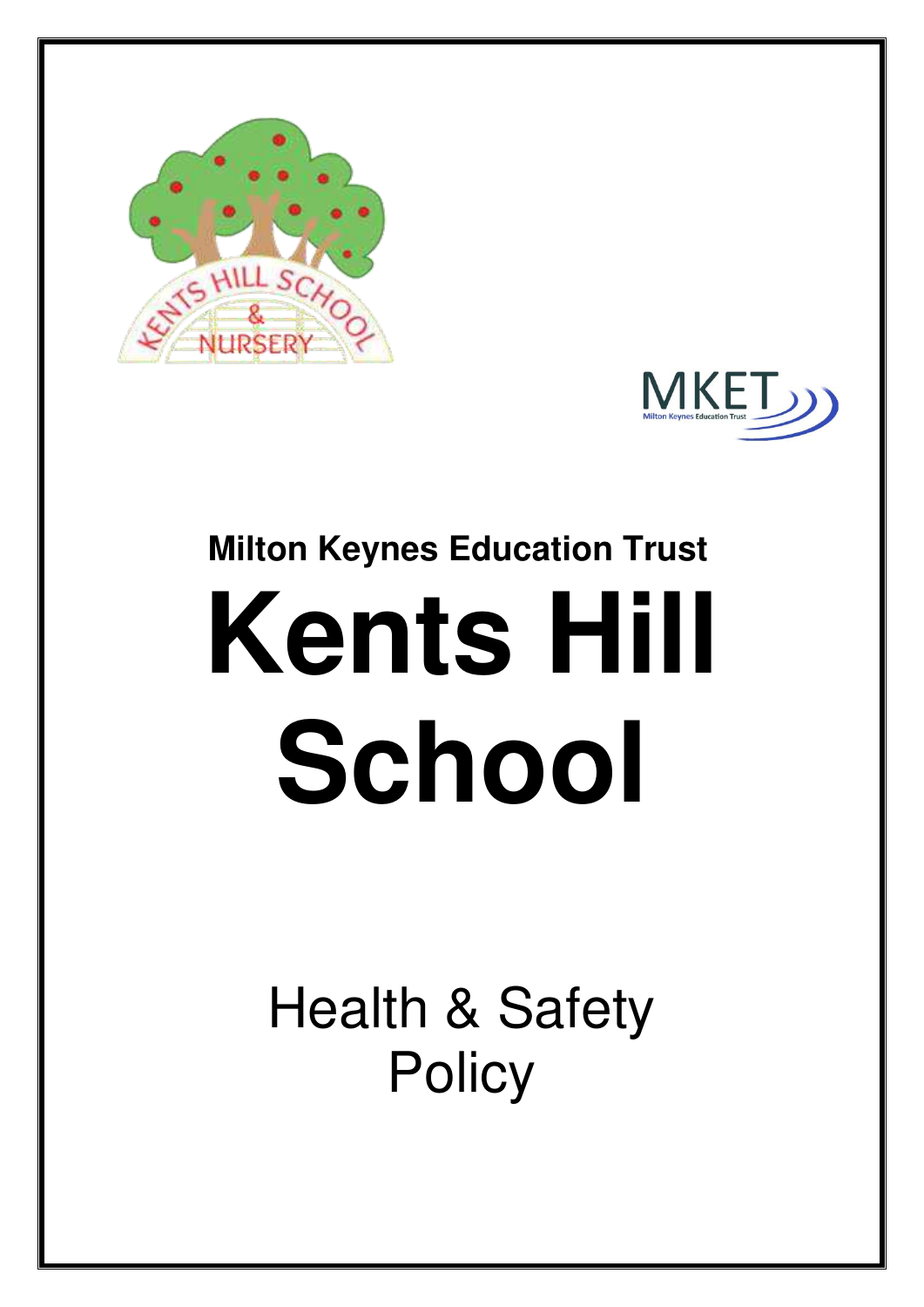| Policy version                  |               |
|---------------------------------|---------------|
| Date approved by Governing Body | November 2021 |
| Review date                     | November 2022 |
| Responsible officer             | Headteacher   |

### **Contents:**

### **Statement, Organisation and Arrangements**

### **This Health and Safety Policy incorporates:**

- **The Kents Hill School Statement of Intent:**: The declared commitment by the Kents Hill School governing body to the health, safety and welfare of employees, pupils and of other users of their premises
- **The Organisation:** The roles and responsibilities of those entrusted with the management of Health and Safety
- **The Arrangements:** the means by which the management of health and safety is achieved

### **Appendix**

- 1. Health and Safety Inspection Schedule
- 2. Emergency Evacuation of the Building
- 3. First Aid and Paediatric First Aid training
- 4. Epipen and other medication training record
- 5. Guidance from HSE information sheet for schools
- 6. Administration of Medicines Policy
- 7. Covid 19, process for identified symptoms
- 8. Induction procedures for new staff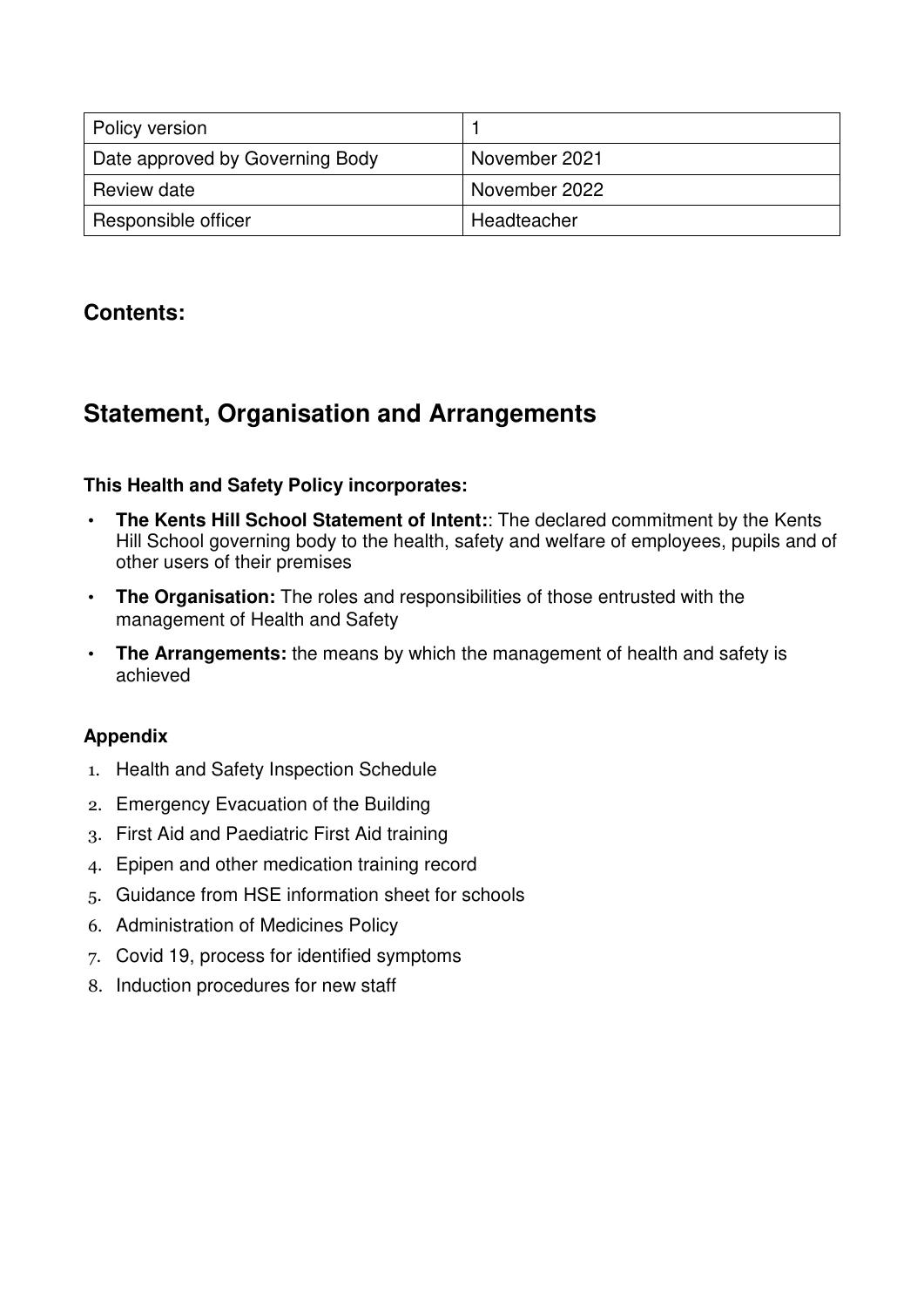### **Health and Safety Statement**

### **Statement of Intent:**

The Governing Body of Kents Hill School will take all steps within its power to meet its responsibilities under the Health and Safety at Work Act (1974) and other health and safety legislation relating to its activities.

This Health and Safety Statement describes our organisation and arrangements for the management of health and safety at Kents Hill School.

### **Organisation**

### **Responsibilities of the Governing Body**

### **The Governing Body will:**

- formulate a Health and Safety Statement setting out in writing the responsibilities and arrangements for ensuring safety at Kents Hill School. The Statement will comply with: Codes of Practice and Codes of Safe Working Practice (all of which are kept in Kents Hill School's Health and Safety Manual) and be reviewed at least once a year;
- implement new arrangements as necessary:
- provide appropriate resources from within the school's delegated and devolved budgets to implement the arrangements set out in this Statement and, in particular, ensure that health and safety implications are taken into consideration when setting priorities (e.g. premises and equipment maintenance, staff training);
- receive from the School Business Manager, or other members of staff as appropriate, reports on health and safety matters and report to external bodies as appropriate, any hazards which are their responsibility;
- seek appropriate specialist advice from others on health and safety matters where the Governing Body is not fully competent or where additional advice could usefully be sought;
- promote high standards of health and safety at Kents Hill School .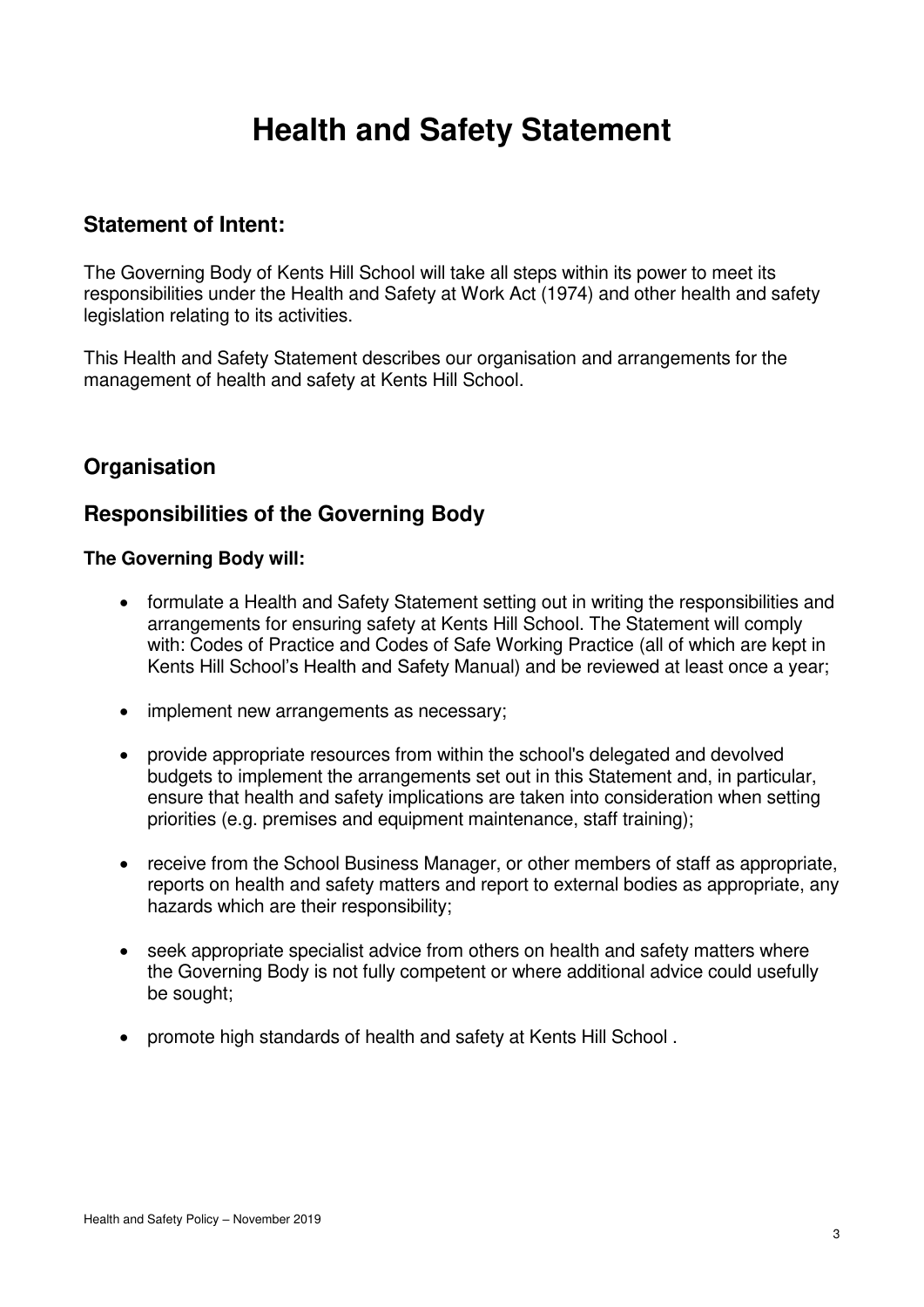### **Duties of All Employees**

Most of the day-to-day responsibility for health and safety matters will be delegated to employees.

All employees should:

- take reasonable care for the health and safety of themselves and of other persons who may be affected by their acts or omissions at work;
- co-operate with their employer in all matters of health and safety, so as to enable the law to be complied with;
- not intentionally or recklessly interfere with, or misuse, any equipment or fittings provided in the interests of health, safety or welfare;
- report to their line manager\* any serious and immediate danger to health and safety;
- report to their line manager\* any shortcomings in the arrangements for health and safety;
- follow instructions when using any machinery, equipment, dangerous substance or safety device;
- only use equipment when satisfied that they are competent to use it.

\* the Headteacher will, as appropriate, report to the Governing Body.

Disciplinary action may be taken against anyone disregarding safe working practices.

### **Responsibilities**

The Headteacher, with support from the School Business Manager and the Caretaker, will:

- have overall responsibility for implementing Kents Hill School's health and safety arrangements as assigned by the Governing Body;
- be the focal point for day-to-day references on health and safety and give advice or indicate sources of advice;
- stop any misuse of equipment etc. Specialist advice may be obtained from relevant advisory services;
- seek specialist advice on health and safety matters when necessary.
- arrange for any employee, or other person, strongly suspected of being drunk or under the influence of a prohibited substance during working hours to be escorted to a place of safety, and initiate disciplinary action as appropriate.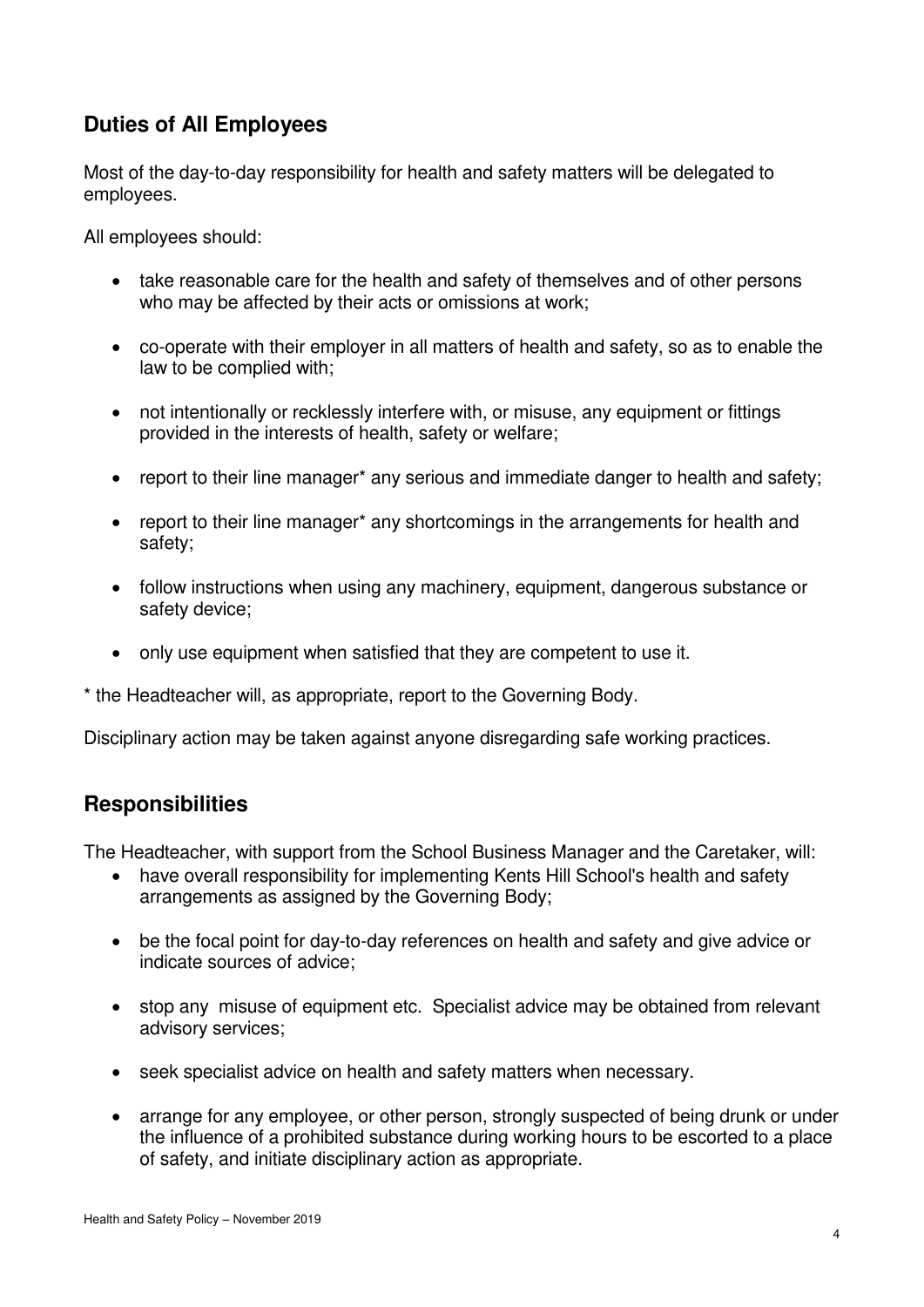In the absence of the Headteacher, the Assistant Headteacher will have responsibility for Health and Safety.

### **Health & Safety Inspections**

The implementation and effectiveness of this policy will be evaluated as part of the Health and Safety inspections of the premises. These will take place at least once every term and are initiated by the School Business Manager. – **See Appendix 1**. The inspections will be scheduled in the calendar. The nominated person will conduct the inspection jointly with a representative of Governing Body if possible.

### **Provision of Information**

The Headteacher is responsible for distributing all health and safety information received by the School and for the maintenance of a health and safety information reference system.

New employees will be informed of all relevant health and safety information as part of the induction process.

All health and safety documentation is kept in or with the Health and Safety Manual which is kept in the Staff Room and is readily available for reference by all employees. The exception is where information is more appropriately kept at a particular location, e.g. risk assessments for the use of hazardous substances.

All new health and safety information received will be copied. The original will be kept in the appropriate file. The Caretaker will decide on the circulation of each document. A copy of the information will also be displayed by the Caretaker for two weeks on the notice board in the Staff Room. The Health and Safety and the Law poster will also be displayed on this board.

**Covid 19** procedures of what to do if symptoms are identified are detailed in Appendix 7.

### **Training**

The Headteacher will ensure health and safety responsibilities are brought to the attention of employees as part of their induction training.

The Caretaker, School Business Manager and Assistant Headteacher will identify health and safety training needs in consultation with team leaders and individual employees. The Headteacher is responsible for the school's training plan.

Employees who feel that they have a need for health and safety training of any kind should complete the forms located in the Staff Room and notify the Assistant Headteacher. The Assistant Headteacher is responsible for reviewing the effectiveness of health and safety training.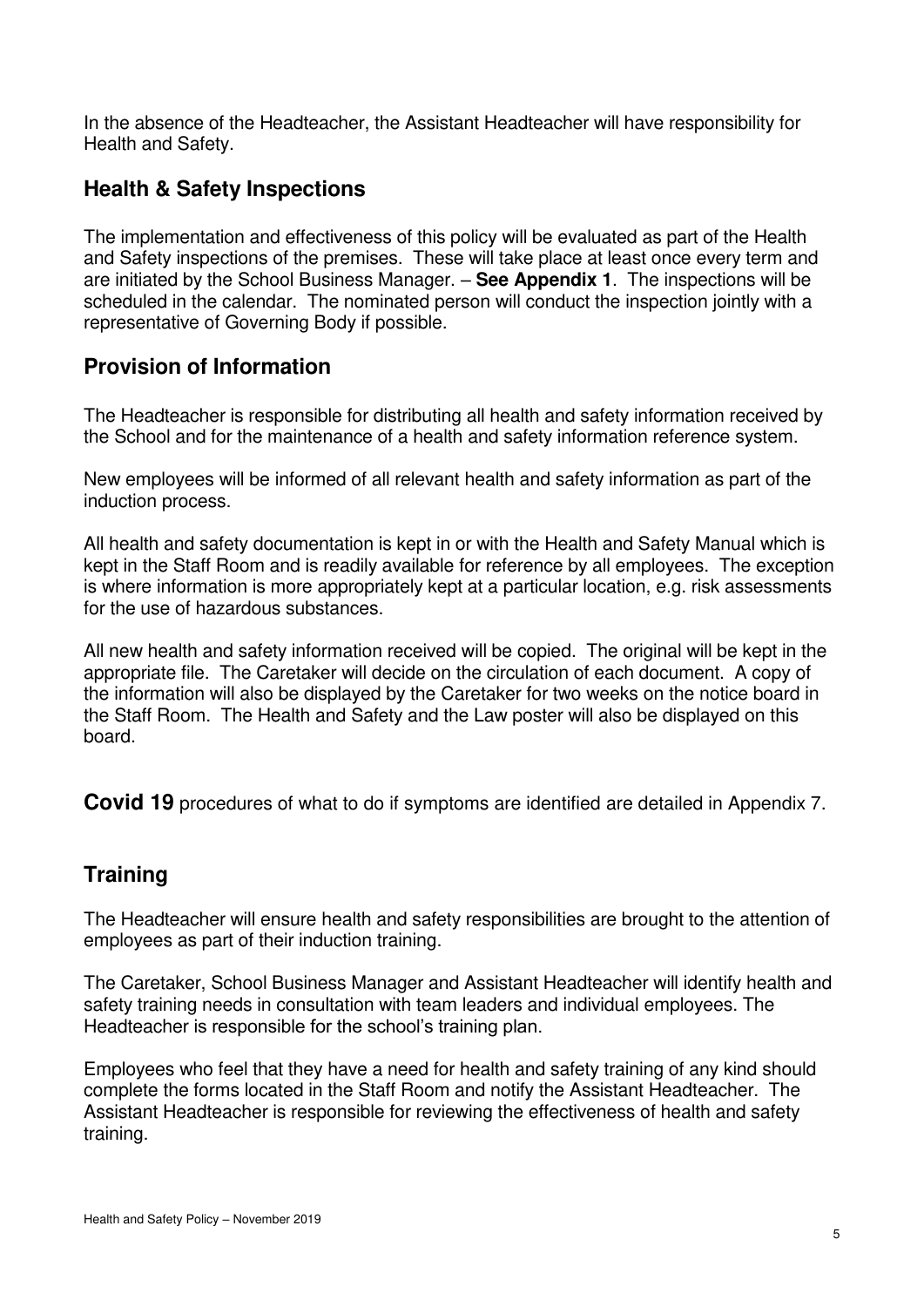### **Safety Representatives**

An employee appointed as a safety representative by his/her association or trade union is required to inform the Headteacher. This person will be offered facilities in accordance with the Code of Practice.

### **Arrangements**

### **Emergency Plan and Procedures**

Kents Hill School's Emergency Plan aims to cover all potential emergency situations, e.g. medical emergency; severe weather; fire; bomb alert; dangerous intruder. The Emergency Plan gives detailed guidelines on the procedure to be followed in the event of an emergency.

In addition to the Emergency Plan, the following additional guidance exists:

| Type of emergency procedure           |                                                                                                 |
|---------------------------------------|-------------------------------------------------------------------------------------------------|
| <b>Emergency Evacuation Procedure</b> | Located in each area of school, above fire<br>extinguisher. Also in Health and Safety Manual in |
|                                       | Staff Room - See Appendix 2                                                                     |
| <b>First Aid Procedure</b>            | Located in Medical Room and Safety File in Staff<br>Room                                        |

In the event of an emergency a responsible person is to take appropriate immediate action to ensure the safety of people, e.g. close doors, isolate services, call emergency services and summon the Headteacher or Assistant Headteacher to arrange follow-up action.

FIRST PRIORITY: In all hazardous situations it is the safety of people, their removal from danger, care and the application of first aid.

SECOND PRIORITY: Call the emergency services where necessary.

THIRD PRIORITY: Safeguard premises and equipment if possible.

The Business Support Level 3 is responsible for providing the emergency services with appropriate staff telephone numbers for out of hours use.

Fire drills are held termly and are initiated by the Headteacher. Each Drill is subsequently reviewed to see if any adjustments to the policy is required. Each Drill is timed and recorded.

Details of the positions of the water, gas and electricity isolation points are kept in the Health and Safety Manual in Staff Room and on the wall in the Caretakers room.

The Health and Safety file is kept in the Staff Room.

.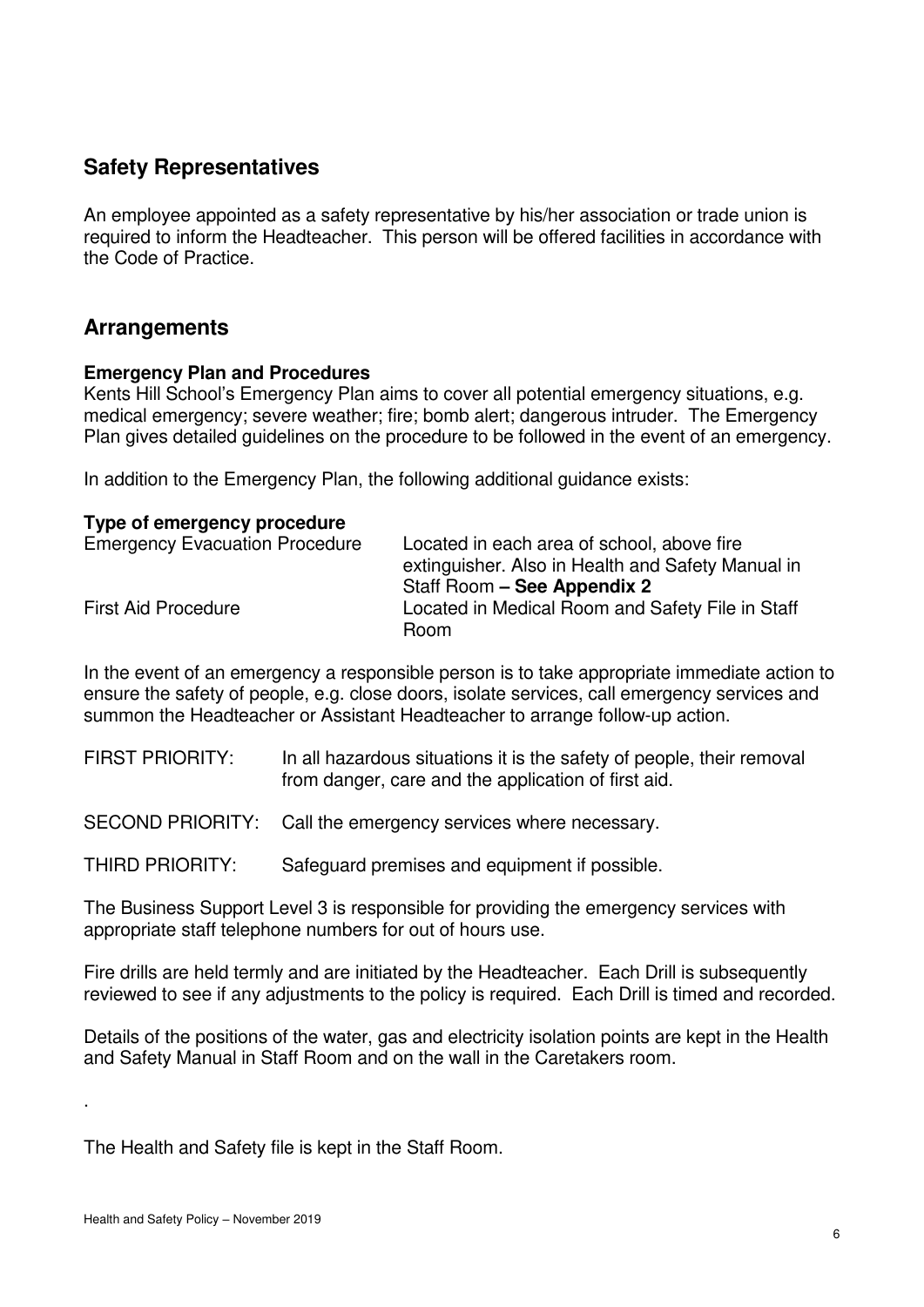### **Fire Prevention and Detection Equipment Arrangements**

The Caretaker is responsible for ensuring the regular testing and completion of the record sheets of the following systems which are kept in the places indicated below:

**System Type Location of Test Records**

Fire Alarm / Smoke/Heat Detection Health and Safety Manual in Staff Room Emergency Lighting System Health and Safety Manual in Staff Room

The Caretaker is responsible for ensuring the recording of all visual inspection of firefighting equipment on a regular basis and in line with guidelines. Due to the layout of the school fire beams are no able to be installed within the school.

The Caretaker will arrange for ISE to conduct the annual test of firefighting equipment.

### **Hazard Reporting, Risk Assessment and Safety Signs**

**All employees and Governors** should report hazards of which they become aware to the Caretaker. In the absence of the Caretaker, and in the event of an Emergency, should be reported to the SLT. Where a real risk is present, if it is safe to do so, should raise the Fire alarm which would evacuate the full site to the field.

Reporting of site issues should be documented in the site management book, which is located in the Caretakers pigeon hole in the staff room, by e-mail or verbally, this being in person or by phone.

The Caretaker is responsible for initiating a risk assessment and any remedial action decided upon, including where necessary the provision of safety signs to comply with regulations.

### **First Aid**

A list of employees who have been trained to Emergency First Aid and Paediatric levels are displayed in the Medical Room, Staff Room, School Office and around the building. The list also forms part of **Appendix 3.**

For a current list of expiry dates for Epipen or other medical training, please see **Appendix 4**.

The School Administrator will liaise with the Headteacher and Assistant Headteacher with responsibility for CPD to arrange for refresher training before expiry of certificates and to ensure that sufficient new people are trained to administer first aid.

**First Aid boxes** are kept at the following points in the school.<br>Medical Room **Nurserv** Nursery Kents Hill Care Club

Travelling first aid boxes are kept in the Medical Room. Teaching Assistants check the contents of these prior to any trip and are responsible for reporting any replacement need to the School Administrator. Teaching Assistants sign asthmas pumps and epipens in and out in the book for this purpose in the medical room.

The Business Support Level 2 will make a termly check on the contents of boxes.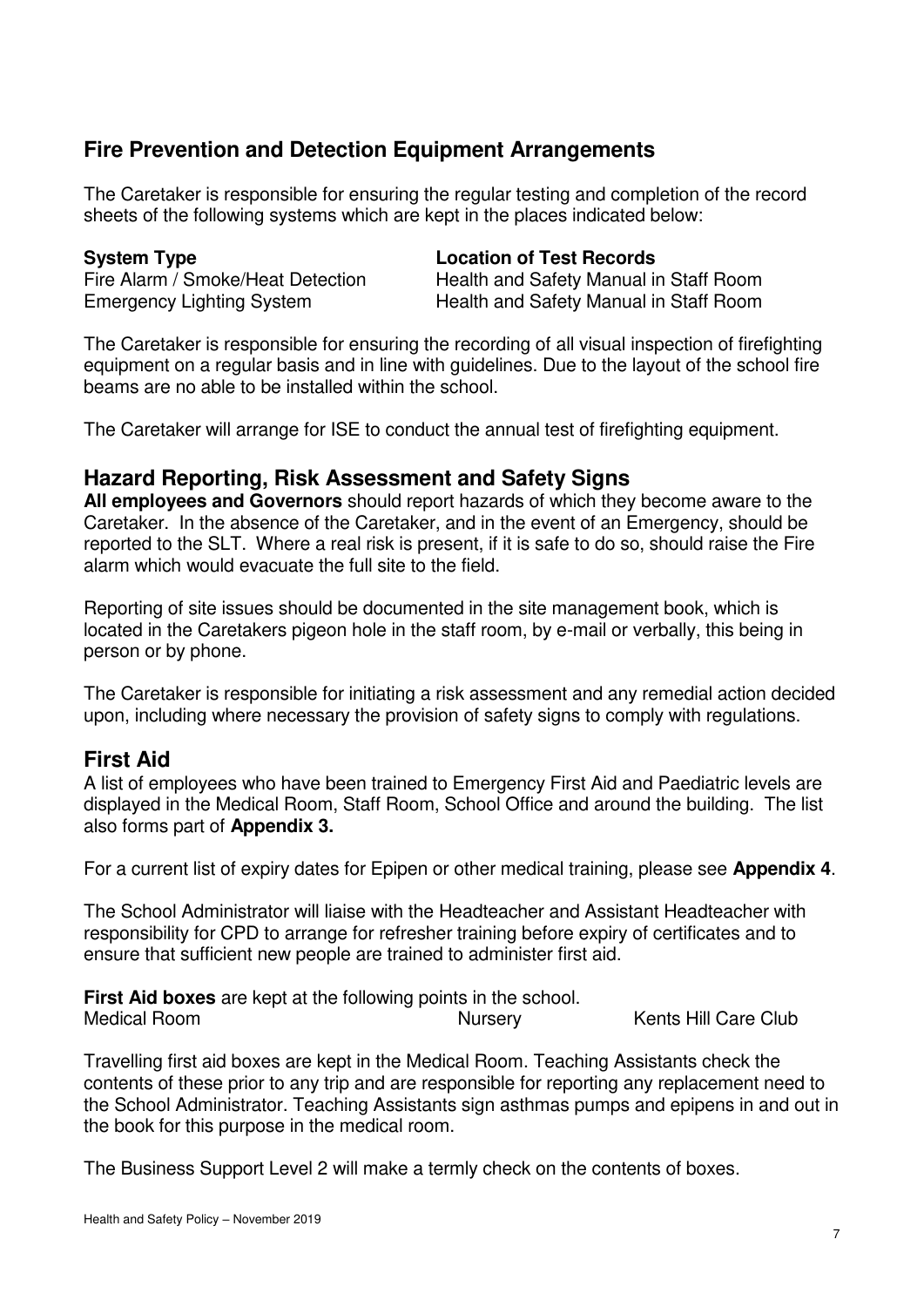Use of first aid materials and deficiencies should be reported to the School Administrator who will arrange for replacement.

First Aid record books are kept in the medical room, Nursery and Care Club.

Details of contact numbers for the nearest hospital casualty department and other medical services are on the School Office wall.

### **Accident and Dangerous or Violent Incident Reporting**

**An employee** who witnesses an accident or dangerous or violent incident, or to whom one is reported, must make an entry in an accident report book which is kept in the school office as soon as practicable afterwards.

Serious accidents or dangerous/violent incidents should be reported to the Headteacher as a matter of urgency. Where they are found to be caused by faulty plant, equipment, premises or unsafe systems of work they will be reported to the Headteacher. The Headteacher will act to change working practices or remove/isolate the hazard until the necessary modifications or repairs can be made. In the event of a serious accident the Headteacher will report the accident in accordance to HSE procedures and also advise the Chief Executive at MKET.

Some accidents or "near misses" have to be reported to the Health and Safety Executive and within a certain timeframe - **See Appendix 5.** Any member of staff who thinks an accident or incident is reportable should notify the Headteacher or a member of the Senior Management Team immediately.

The Caretaker will look at the First Aid/Accident books half termly and bring to the Headteacher's attention any concerns and trends. School staff will also notify the Headteacher if they are made aware of staff or pupil absence resulting from an accident or incident at school. Monitoring the use, accuracy of entries and follow up of incidents recorded in the Accident Books will form part of the termly Governor and Senior Management Team Health and Safety check.

### **Administration of Medicines – see Appendix 6**

The Headteacher is responsible for deciding whether to agree to requests for the administration of medicines to pupils. Requests for administration of a medicine which is to be administered 3 times a day or less will only be authorised in exceptional circumstances. A significant exception to this will be for pupils attending twilight sessions in Kents Hill Care Club.

All medication requests must be signed by the Headteacher and the staff member(s) responsible for administering the medicine.

Records of requests for the administration of medicines to pupils, which the school has agreed to meet, are kept in a file in the Medical Room. All medications are kept in a cabinet in the medical room or, if required, in the Staff Room fridge.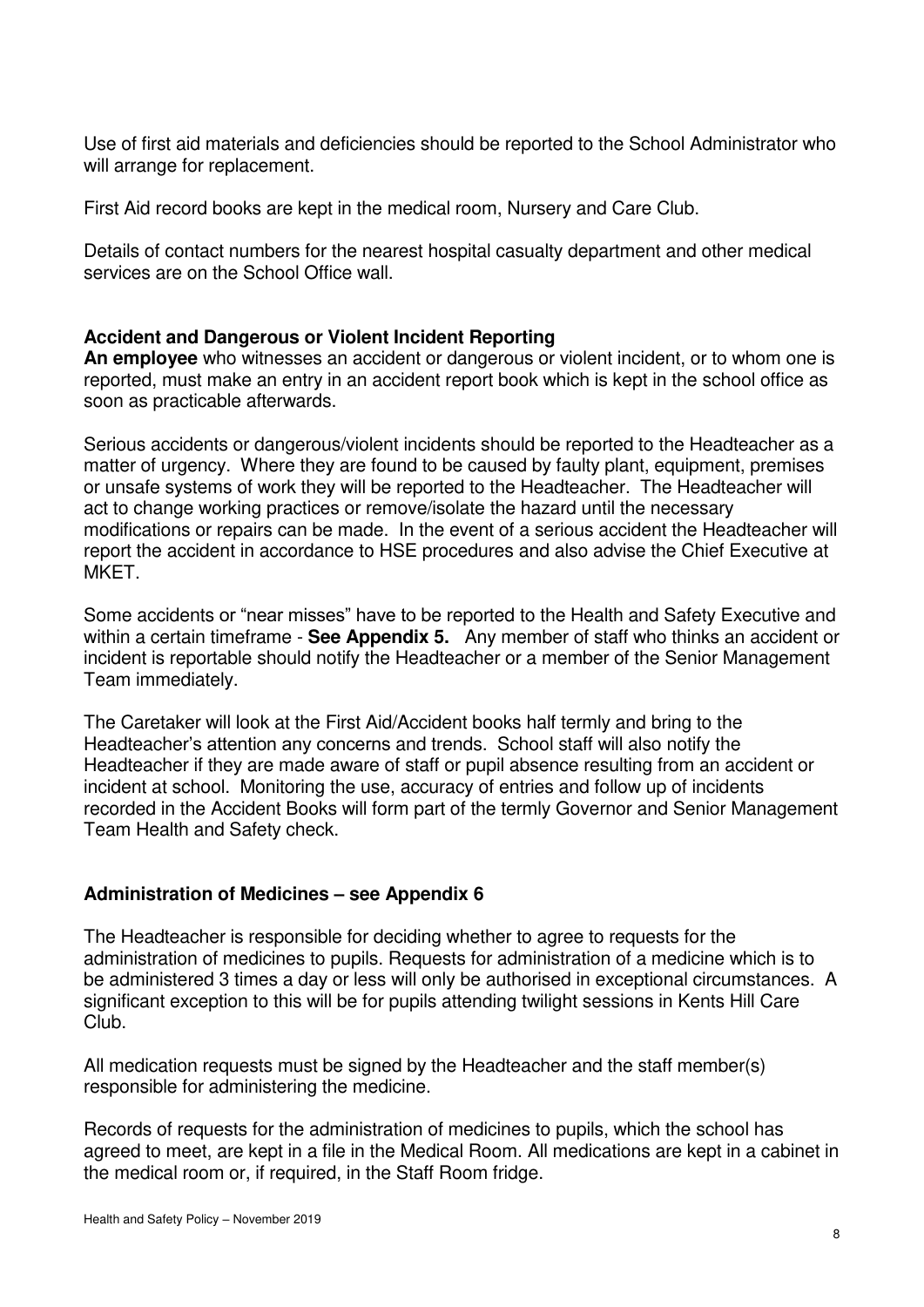The administration of medicines record book is kept in the Medical Room.

### **Site Security**

The Caretaker is responsible for opening and securing the building as necessary. The procedure is set out (including disarming of intruder alarms where appropriate) in the safety file.

### **Entering and Leaving the Premises**

During term time staff can access the building from 7.00am. Pupils using the Breakfast Club are allowed on site from 7.45am. The majority of pupils will arrive when school doors open at 8.50am and will leave at 3.00pm. Some pupils will remain in school for after school clubs and some pupils will remain in Twilight Club until 5.45pm at the latest.

**All staff** must sign in and out at the main school or Nursery Reception. Staff should have their identification badges with them at all times.

The car park gates will be locked at 8.30am and will remain locked throughout the day. Staff wishing to use the school car park can request a key from the school office. On exiting the car park, the gates must be locked to prevent unauthorised access to the school grounds, where pupils may still be participating in clubs. The gate is checked at the end of each day to ensure it is locked.

**Pupils** should all enter the site via the footpath to the right of the school from the front. The gates will again be locked from 9.10am until 2.50pm and again from 3.10pm to prevent unauthorised access to the site during the school day and in the late afternoon.

Pupils arriving late should report to Reception.

Pupils leaving the site during the day should be signed out by their parent at Reception. The site is protected by a number of Closed Circuit Cameras which are viewed at the Main Office, and can be viewed remotely by the Caretaker.

The site is protected by an Intruder Alarm which includes internal movement sensors and door contacts. This system is monitored and in the event of an activation, a security patrol company (Securitas) will patrol the site and check for damage, or sign of entry. The alarm is also connected to an App which alerts the Caretaker when the building is alarm, disarmed or has been activated

### **Intruders**

An employee seeing an unidentified person on school grounds should act as follows: ask the person why they are on site/for identification and escort to Reception. If the person poses a threat, the member of staff/pupil should report to senior member of staff/Reception immediately.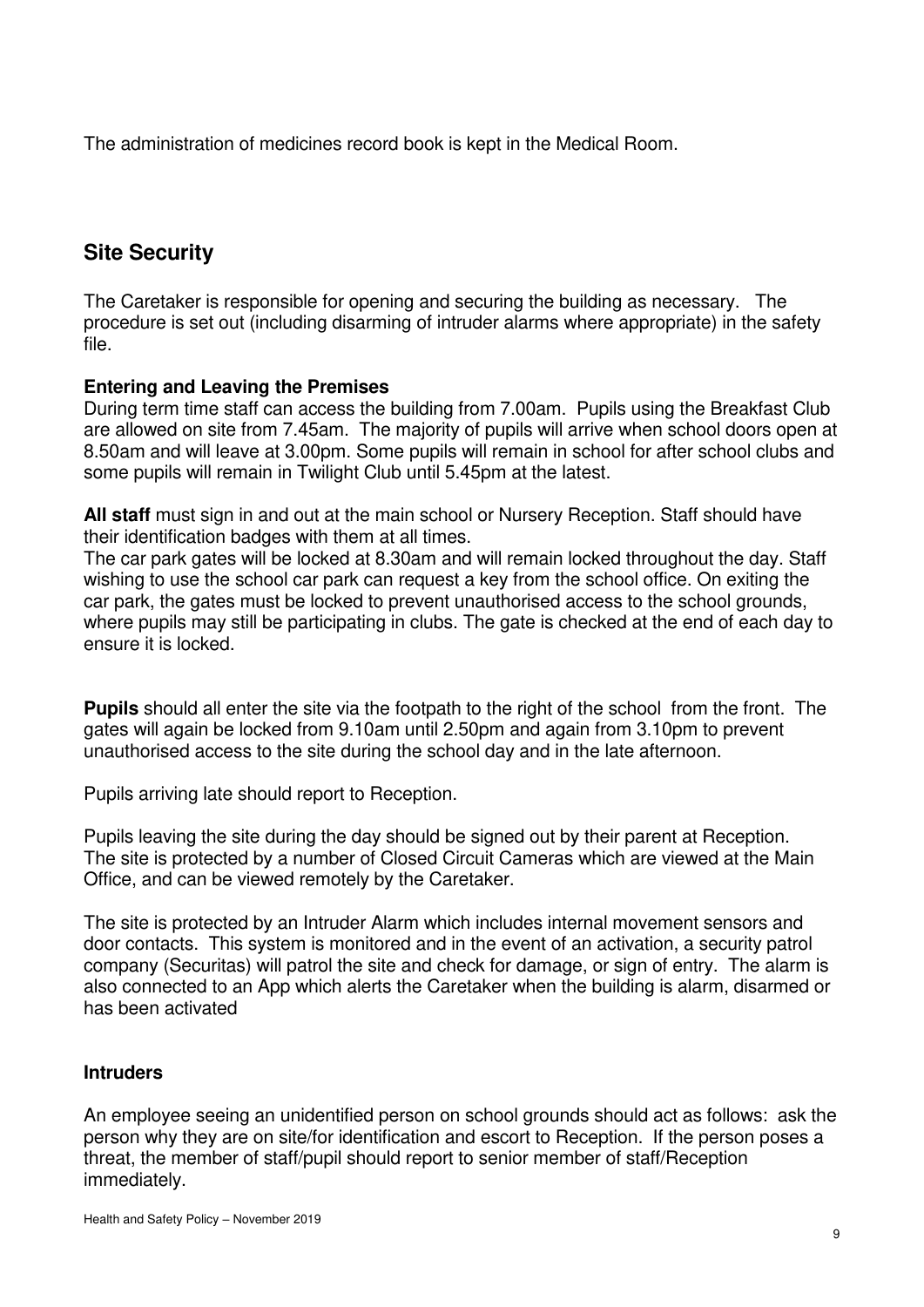**Main Entrance** – the doors should not be left open. If doors need to be propped open for deliveries etc., please make sure the entrance is supervised and closed immediately afterwards. All visitors must report to Reception on arrival for clarification of their visit. Staff and pupils should not let visitors into the building through these doors unless they are happy that this process has been completed.

### **Lone Worker**

Anyone who wishes to work outside of core hours should notify the Business Manager, and advise, day and time they intend on arriving, the purpose, the duties and estimated time of arrival. The duties will be discussed and reviewed to ensure there is no element of danger, for example, using a ladder, power tools or moving furniture around.

Unless agreed otherwise, the Caretaker is responsible for locking and unlocking the building for out of hours working. In the scenario whereby there will only be one person on site, they must text message the Business Manager to advise they have arrived on site, and when they leave site. In addition, text messages should be sent every 45 minutes to ensure the safety of the individual. Individuals should also have their mobile phones with them at all time.

The Caretaker is on site daily on their own for approximately 15 minutes before any other member of staff to unlock.

### **Work Equipment**

### **Specific Risks**

The equipment below has been identified as likely to involve a specific risk to health and safety. The following therefore applies to its selection, use, repair and inspection. The Caretaker will ensure a risk assessment is carried out for the use of all the following and keep a log of all inspections. I-Hasco training for heights to be completed by the relevant staff.

|                                                                                   | <b>Person</b><br><b>Responsible for</b><br><b>Selection/Risk</b><br><b>Assessment</b> | <b>Persons</b><br><b>Authorised to</b><br>Use/Operate | <b>Persons</b><br><b>Authorised to</b><br>arrange<br>inspection and<br><b>Repairs</b> | <b>Frequency of</b><br>Inspection by<br>a suitably<br>qualified<br>person |
|-----------------------------------------------------------------------------------|---------------------------------------------------------------------------------------|-------------------------------------------------------|---------------------------------------------------------------------------------------|---------------------------------------------------------------------------|
| <b>Access</b><br><b>Equipment</b><br>(e.g. ladders,<br>mobile access<br>platform) | Caretaker                                                                             | Caretaker                                             | Caretaker                                                                             | Annually                                                                  |
| Caretaking<br>and cleaning<br>equipment<br>(including hand<br>tools)              | Caretaker;<br>Cleaner                                                                 | All staff                                             | Caretaker                                                                             | Annually                                                                  |
| <b>Grounds</b><br>maintenance<br>equipment                                        | Caretaker                                                                             | Caretaker                                             | Caretaker                                                                             | Annually                                                                  |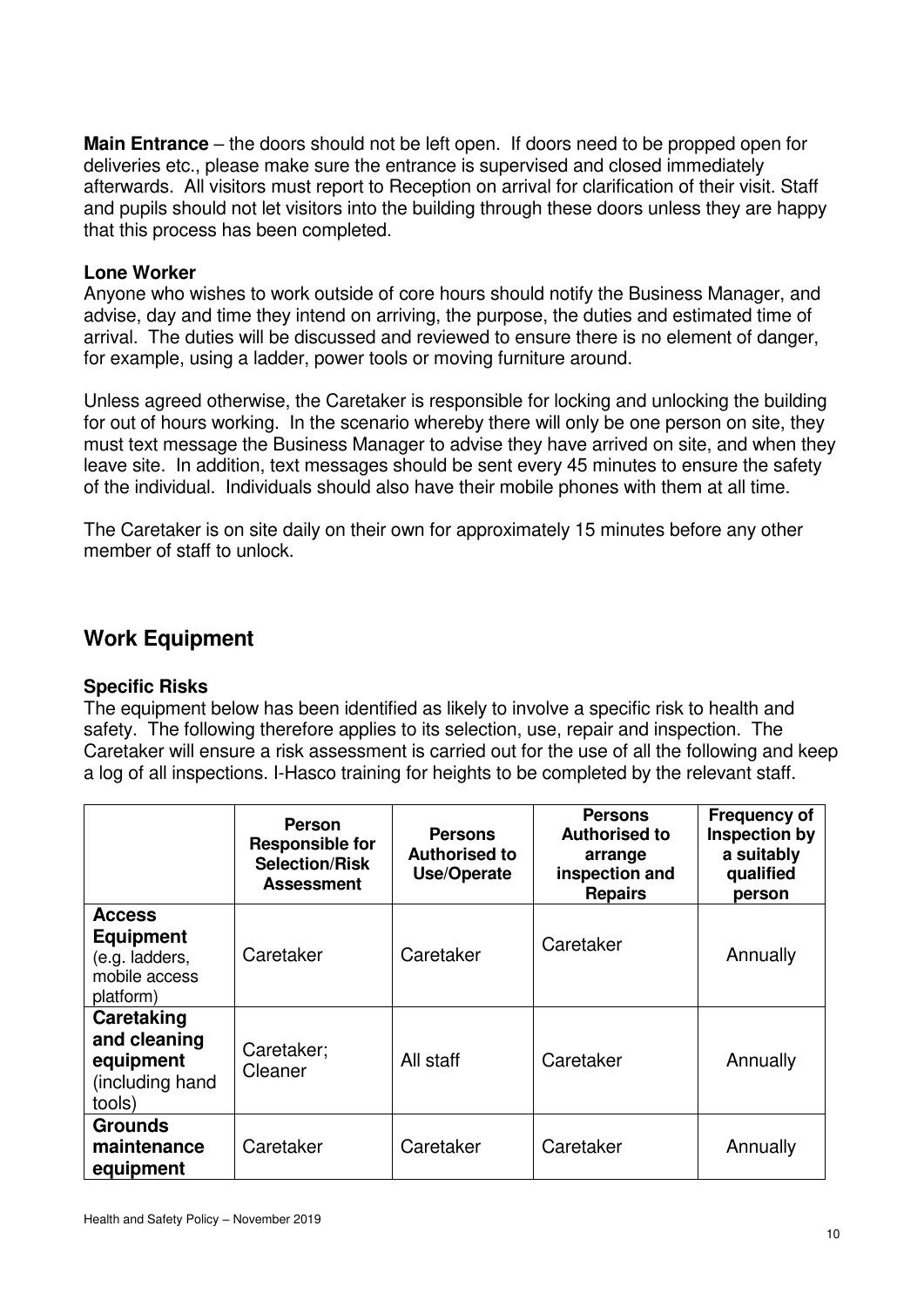| <b>PE</b> equipment                         | Headteacher                                                                           | Staff (qualified/<br>trained where<br>necessary)<br>and<br>supervised<br>pupils | Caretaker in<br>consultation with<br>Headteacher                                      | Annually                                                                         |
|---------------------------------------------|---------------------------------------------------------------------------------------|---------------------------------------------------------------------------------|---------------------------------------------------------------------------------------|----------------------------------------------------------------------------------|
|                                             | <b>Person</b><br><b>Responsible for</b><br><b>Selection/Risk</b><br><b>Assessment</b> | <b>Persons</b><br><b>Authorised to</b><br>Use/Operate                           | <b>Persons</b><br><b>Authorised to</b><br>arrange<br>inspection and<br><b>Repairs</b> | <b>Frequency of</b><br><b>Inspection by</b><br>a suitably<br>qualified<br>person |
| <b>Science</b><br>apparatus                 | Headteacher                                                                           | Staff (qualified/<br>trained where<br>necessary)<br>and<br>supervised<br>pupils | Caretaker in<br>consultation with<br>Headteacher                                      | Annually                                                                         |
| <b>Technology</b><br>equipment              | Headteacher                                                                           | Staff (qualified/<br>trained where<br>necessary)<br>and<br>supervised<br>pupils | Caretaker in<br>consultation with<br>Headteacher                                      | Annually                                                                         |
| <b>Art equipment</b>                        | Headteacher                                                                           | Staff (qualified/<br>trained where<br>necessary)<br>and<br>supervised<br>pupils | Caretaker in<br>consultation with<br>Headteacher                                      | Annually                                                                         |
| <b>Portable</b><br>electrical<br>appliances | Staff using<br>equipment                                                              | Staff and<br>supervised<br>pupils                                               | Caretaker                                                                             | Annually                                                                         |
| <b>Disabled</b><br>access<br>equipment      | Caretaker                                                                             | Staff and<br>authorised<br>users                                                | Caretaker                                                                             | Annually                                                                         |

### **Roof Access**

Only personnel authorised by the Caretaker will have access to the roof. Only trained contractors will be allowed to work on the sloped areas and must wear a safety harness and use the Mansafe system.

### **High Level Exterior Working**

All high level exterior work will be from a cherry picker from licensed contractors, and a visual risk assessment must be undertaken. Staff are not permitted to use the equipment but can stand on the platform with a licensed user.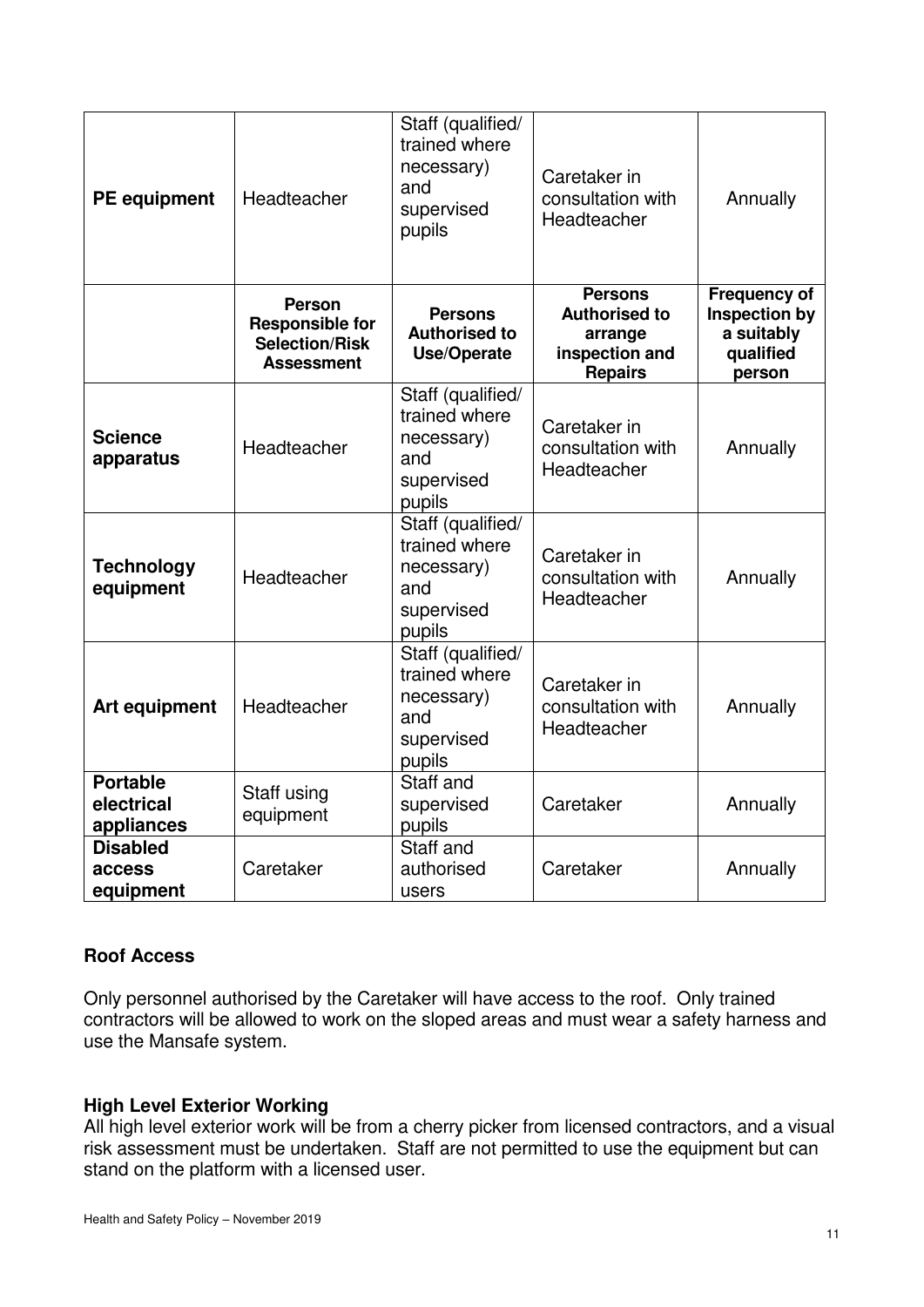Staff required to use this equipment will receive training on its safe use.

### **Portable Electrical Appliances**

The Caretaker and/or person ordering equipment is responsible for ensuring new appliances are PAT testes by a competent person, this being either a certified external contractor or MKET. No electrical portable equipment brought on to site from elsewhere should be used until it is PAT tested. Staff should not carry out any electrical repairs or alterations unless trained to do so.

### **Power Tools**

From time to time, it may be necessary to use 'Power Tools' whilst on site. These can include Drills, Sanders and Screwdrivers. Only tools that have been purchased by the School and undergone a PAT test should be used. A visual 'risk assessment' is required before using the tool and the following considerations should be taken into account:

- Do I really need to use a Power Tool
- Am I the right person to be using the Equipment
- Am I wearing the appropriate clothing including PPE, consider clothing
- Does what I'm doing going to impact others consider noise, dust, cable route

### **Dangerous Parts of Machinery**

The following machines are identified as having dangerous parts which rely on adequate guards or interlocking devices to ensure safety, e.g. glue gun, paper guillotines.

All staff will:

- ensure that equipment is used correctly and in accordance with instructions;
- ensure that pupils are not allowed to use equipment, unless under strict adult supervision;
- ensure that any health and safety concerns are reported to the Caretaker. They are responsible for reporting to the Headteacher any equipment which is not fitted with appropriate safety features (e.g. guards) or which is in need of maintenance to ensure safety, and for taking such equipment out of use in the meantime.

The Caretaker will:

- conduct checks to ensure that guards are functioning correctly and are in place when machinery with dangerous parts is being used by employees, and
- will take follow-up action (i.e. taking machines out of service) when necessary.

### **Curriculum planning, e.g. Educational Visits, Work Experience**

Particular activities requiring the approval are identified as follows: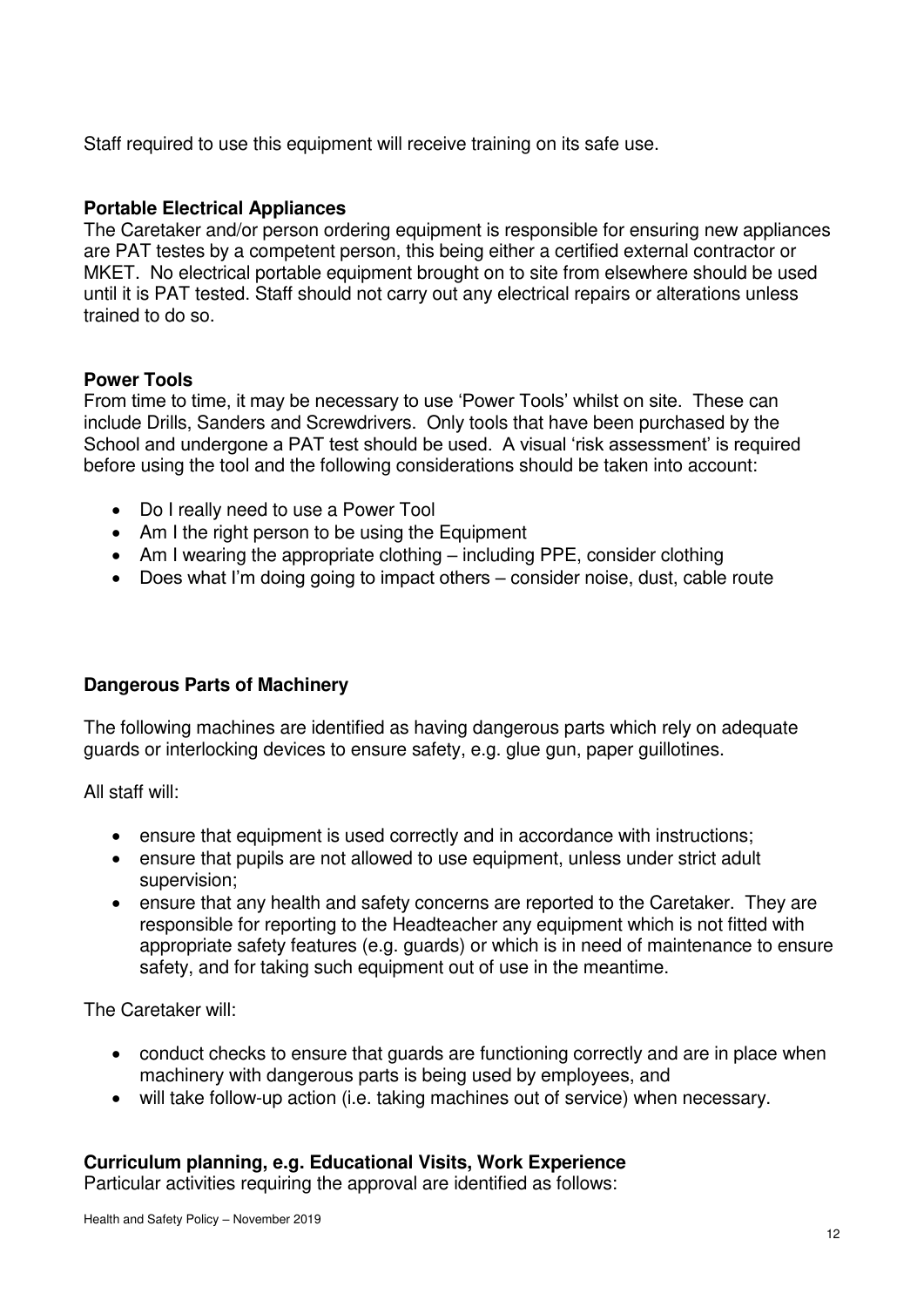Educational visits involving high risk activities Headteacher; Chair of Governors Educational visits (not including overnight stay) Headteacher; Chair of Governors Work Experience **Headteacher** Headteacher

#### **Dangerous Substances**

Inventories of dangerous substances used are maintained by the following employees:

| Person responsible | Type of substance               |
|--------------------|---------------------------------|
| l Caretaker        | Cleaning & maintenance material |

#### **Manual Handling**

The Headteacher and Caretaker are responsible for maintaining an audit of manual handling activities. They will bring forward proposals, where practicable, to avoid the activity, or to reduce the risk. The proposals will be implemented or included in an appropriate plan where they are dependent on the purchase of equipment. They are also responsible for monitoring safe systems of work where manual handling cannot practicably be avoided.

### **Personal Protective Equipment (PPE)**

Where identified as necessary in a risk assessment, suitable PPE will be provided free of charge. All employees are responsible for informing the Caretaker or the School Business Manager as soon as they become aware of a need to repair or replace PPE which they use.

### **Maintenance of Premises and Housekeeping**

During periods of severe weather, arrangements for maintaining safe access to, from and within the premises are determined by the Caretaker.

All corridors, passageways and gangways should be kept clear of rubbish and obstructions. The Caretaker will make a daily check. **All employees** are required to co-operate with decisions taken as a result of this check.

An employee encountering any damage or wear and tear of the premises, including safety signs, which may constitute a hazard should report it to the Caretaker via the book in his pigeon hole and, wherever possible, verbally or via email.

Defective furniture should be reported to the Headteacher and should be taken out of taken. This means that if an item is removalble, it should be placed in the Caretakers Room. If the item is not removalble, such as a bench, black and yellow tape should be placed over the item, which is kept in the Caretakers Room.

The Site is patrolled daily, prior to any member of staff arriving, to ensure the building and grounds, including fixture and fittings, are safe. In the event a member of staff identifies a problem, it must be reported. If the issue is deemed to be an emergency, which presents an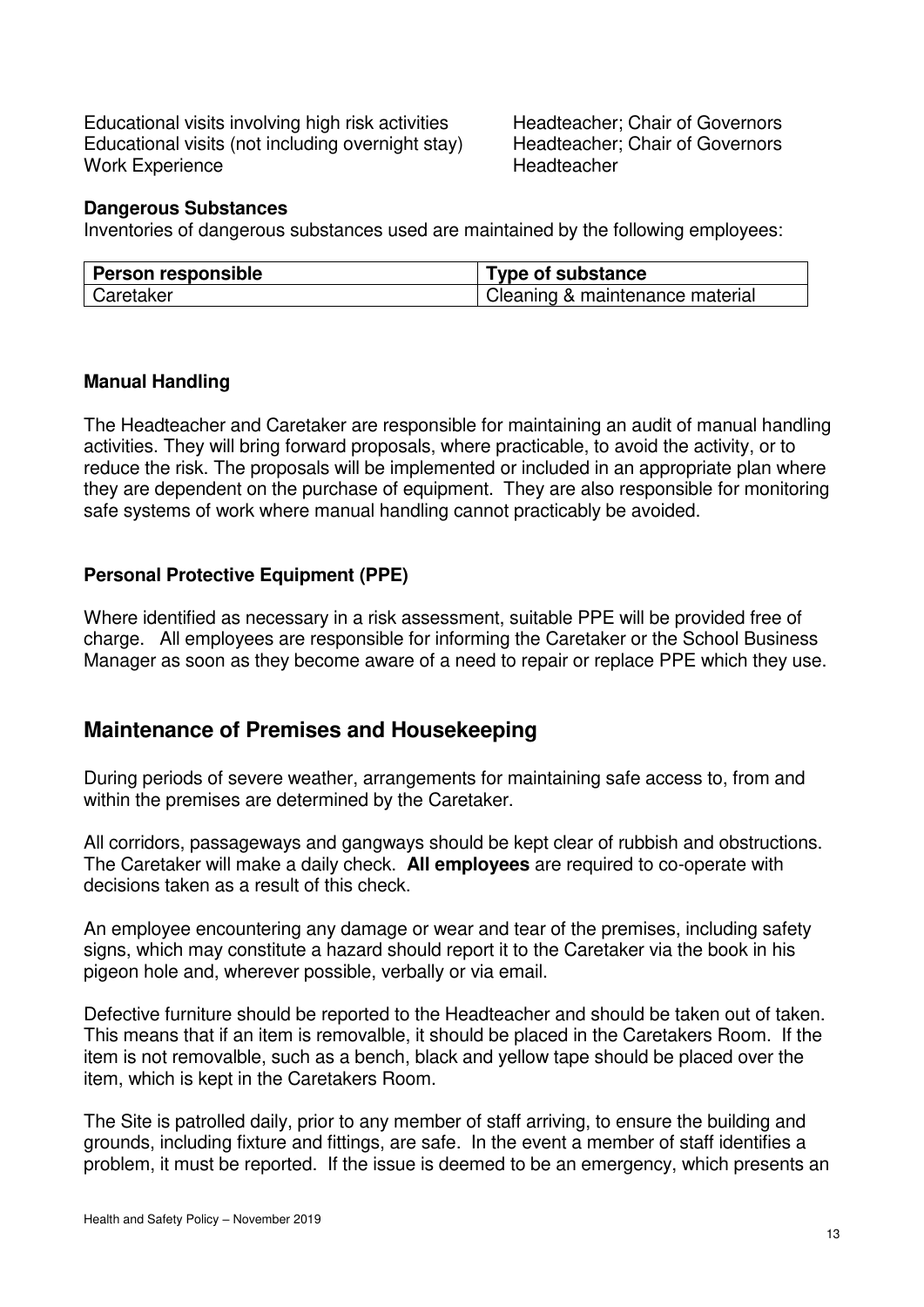immediate danger to children or staff, such as the smell of gas, or a loose tree branch, this should be reported in person to the Caretaker. In the absence of the Caretaker, a member of the SLT should be notified.

If the issue is not deemed to be an emergency, such as a door not closing i.e. an item that does not present a danger or effects the operation of the School / Nursery, the issue should be put in writing to the Caretaker. This can be in the Caretakers Site Book, which is located in the Caretakers pigeon hole in the Staff Room, or by e-mail. In most cases, the issue will be addressed by the Caretaker the same day.

Staff are encouraged to replace sanitary items such as soaps and hand towels when they run empty and stock is freely available in the 'Store Room'.

The Headteacher is responsible for ordering repairs.

Classroom and office recycling boxes – The BLUE boxes are for recyclable paper, plastics, card etc only and not for food waste. Please do not put food waste or other products in these bins. Only recyclable plastic and paper products should be put into the external PINK recycling containers.

#### **Waste Management and Cleaning Arrangements**

Waste is collected daily by the cleaners and the Caretaker will arrange for its safe storage in appropriately sited secure containers. All employees are responsible for reporting accumulation of waste, or large items of waste that require special attention to the Caretaker who will arrange for its disposal.

All employees are responsible for arranging the clear up of spillages which occur whilst they are in charge of the area concerned. Other spillages or leaks should be reported to the Caretaker, SBM or a member of the SLT who will arrange for it to be dealt with when available.

**Hazardous materials or substances require special procedures for disposal** All employees are responsible for ensuring that hazardous substances are disposed of safely and in accordance with the appropriate risk assessment sheet. Advice may be sought from the Caretaker.

The Caretaker is responsible for informing the Waste Authority of any items of general waste to be collected but not covered by the general waste agreement.

An employee who is concerned that cleaning arrangements are causing a hazard which cannot be rectified immediately should report the matter to the Caretaker who will assess whether the arrangements can be changed.

### **Handling of Excrement**

Due to the location of surrounding houses, occasionally either Cat or Fox excrement is located on School grounds, this is usually around the field. The Caretaker is responsible for walking the grounds on a daily basis to check for this.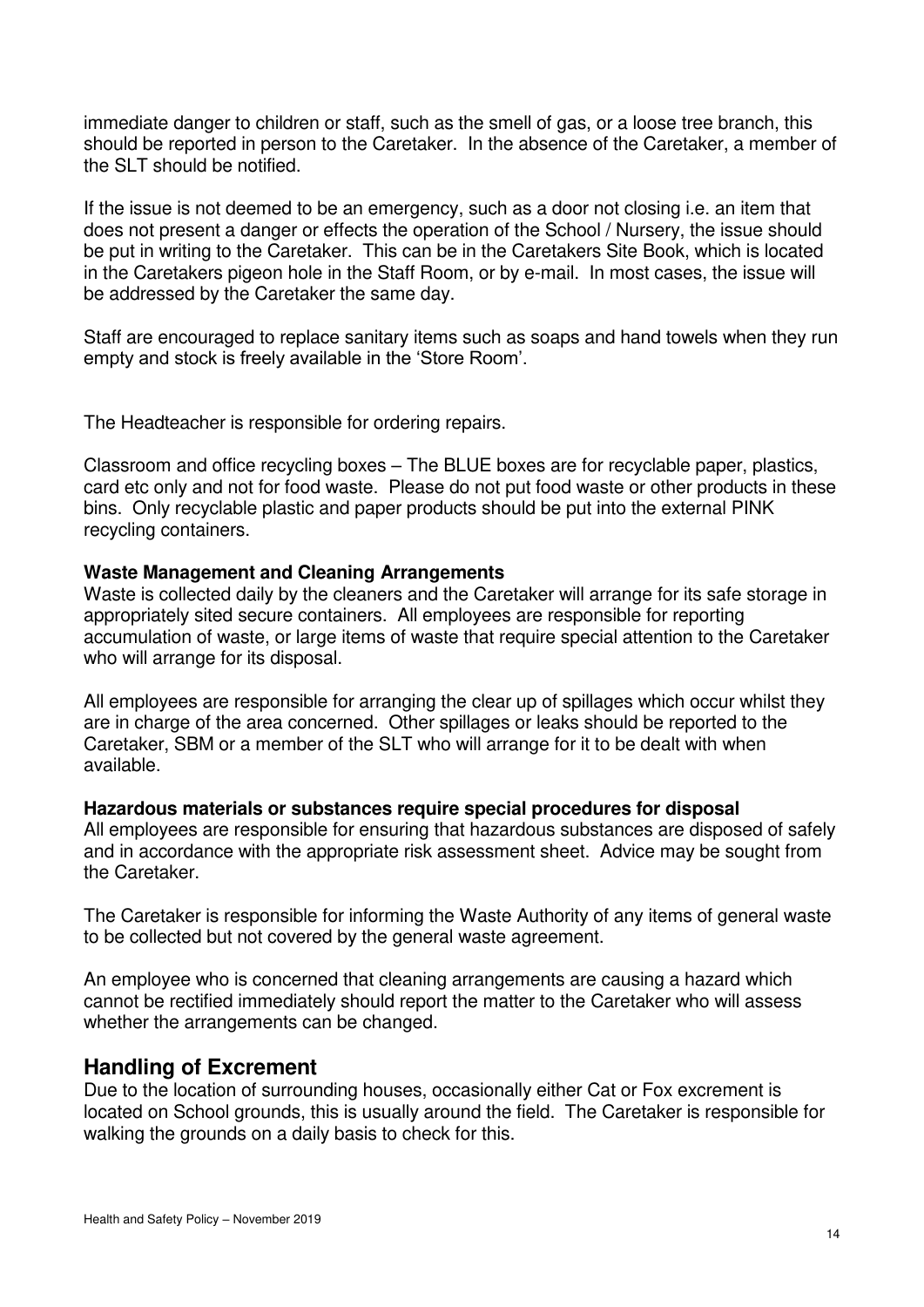In the event excrement is located on site, the excrement removal tool, located within the Caretakers Cupboard, should be used. Whilst wearing disposable gloves, and using the too, the excrement should be placed in a bag and placed in the green located in the Car Park. The removal tool should then be soaked in hot soapy water in the metal bucket held in the Caretakers room.

### **School 'Pets'**

The School currently have tropical fish in the main Corridor. The water temperature is checked daily by the Caretaker, as is the surrounding area to check for water leaks. The filters are cleaned weekly out of hours. The area has two signs which prevent the children from touching the tank.

From time to time, the Headteacher will bring to School her own Dog, Murphy. The Headteachers door is kept shut when he is in the Office. There is also a sign on the Headteachers door to remind the children that there may be a Dog in the Office. The Dog does not use the School grounds for its toilet or recreation activities. Visitors to the School are informed if Murphy is on site and remains in the Headteachers Office In the event there is an incident involving the Dog and a pupil, member of staff, visitor or parent, this will be recorded in the accident book. There are also pictures of Murphy located around the building so that children become familiar with him.

### **Use of Ladders & Working at Height (WAH)**

The School has a variety of Ladders which include Step, Extendable and Platform. These are stored in the Caretaker Room in the School, and Cleaners Cupboard in the Nursery, which both rooms are kept locked.

Staff should not use Ladders unless absolutely vital, and they have another member of staff to assist. Staff should have also completed the iHasco Training – Ladder Safety, within the last 2 years. The Caretaker does not use Ladders when working alone.

Ladders are inspected monthly by the Caretaker, these are also visually inspected by an operator before use. External contractors should not use School Ladders due to public liability insurance.

Consideration should be given by the user as to whether they are the right person for carrying out the task, and are they wearing the appropriate clothing i.e. shoes, baggy trousers, loose top, tie etc. I assume this is not baggy trousers etc?

Contractors use their own Ladders at their own risk.

### **Personal Protective Equipment**

The School has readily available a number of PPE equipment that cover both manual working and Covid 19.

The Caretaker is equipped with toe protector boots, hard hat, hi-viz jacket and coat, gloves, ear defenders and protection glasses. PPE is inspected visually before its use and any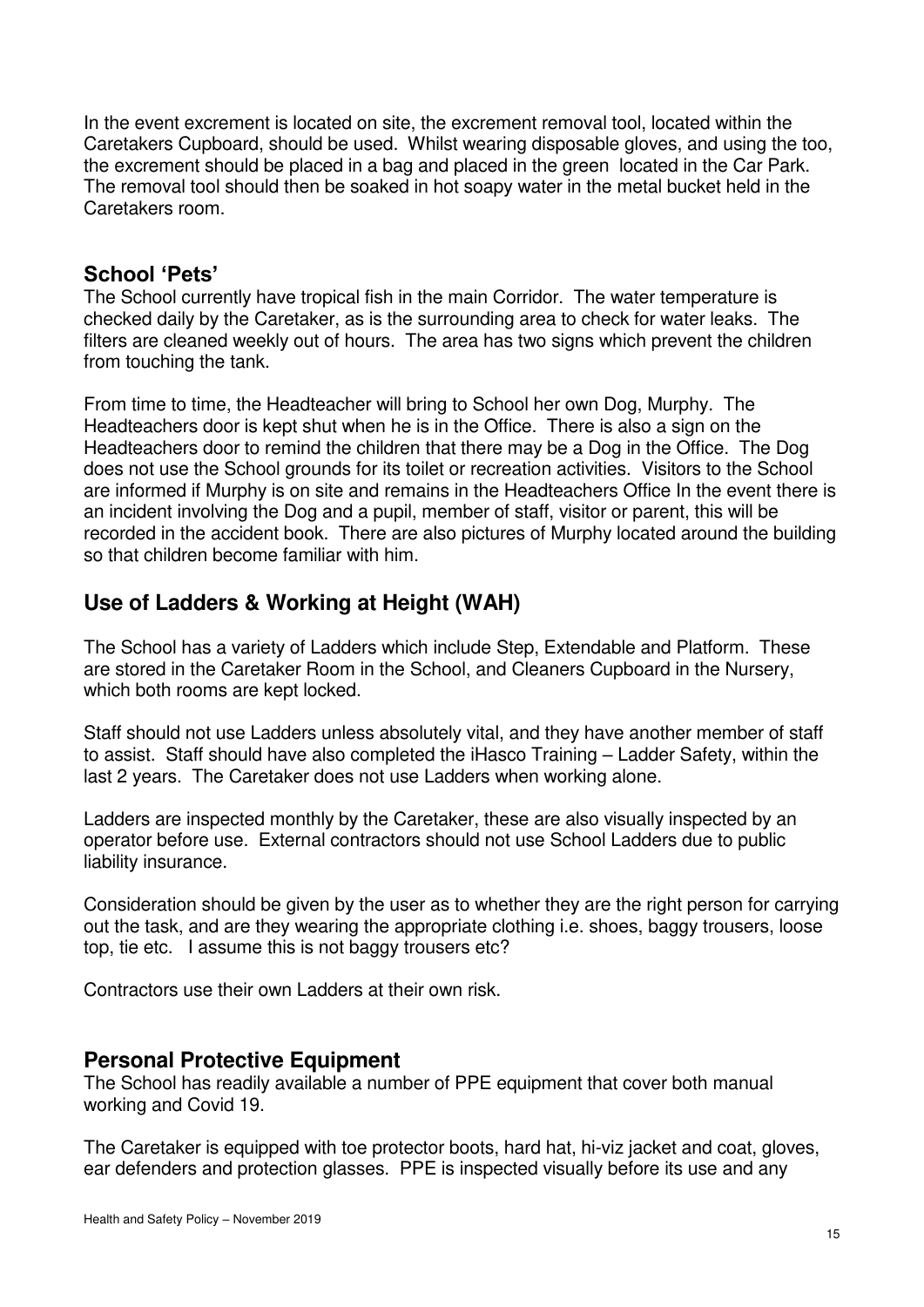replacement equipment, or any other PPE equipment that is required for a specific task, is ordered without question.

The School also have readily available, to anyone that requires them, face masks, face screens and gloves. There are also a number of hand sanitizer stations around the site. These are checked weekly and ordered when required.

### **Use of Premises Outside School Hours**

The Headteacher and School Business Manager are responsible for co-ordinating lettings of the premises in accordance with the lettings procedure policy.

The Caretaker is responsible for informing other users of the building of the presence of any hazards which they may encounter and how the risks have been controlled, e.g. cordoning off, warning notice.

The Caretaker is responsible for checking that the premises are left in reasonable order by other users before locking up.

### **Visitors and Contractors**

**All visitors and contractors** should report on arrival to the main entrance reception who will:

- identify a contact person;
- issue an identification badge;
- provide them with relevant health and safety information;
- remind them of their responsibilities and duties to the school community;
- take details of DBS checks.

Visitors will be required to sign the visitors' book.

All staff are required to notify Reception of the name, organisation, date and time of any visitors they are expecting. The details should also be entered onto the school calendar.

The school will normally use approved contractors. The Caretaker is responsible for due diligence to ensure that it is competent and capable of undertaking the work and complies with relevant legislation, including the Health and Safety at Work Act (1974) and Child Protection procedures.

Responsibility for liaison with contractors, and for matters set out in Appendix 3 of the Code of Practice on the Control of Contractors and the LMS Handbook Section P4, is allocated as follows:

Building Cleaning **Caretaker** Caretaker Building Maintenance and Improvements Caretaker / School Business Manager Grounds Maintenance **Caretaker / School Business Manager** Caretaker / School Business Manager Catering Catering Clerical Assistant

The risk assessment for the cash handling arrangements in the school is undertaken by the / School Business Manager and kept in her office.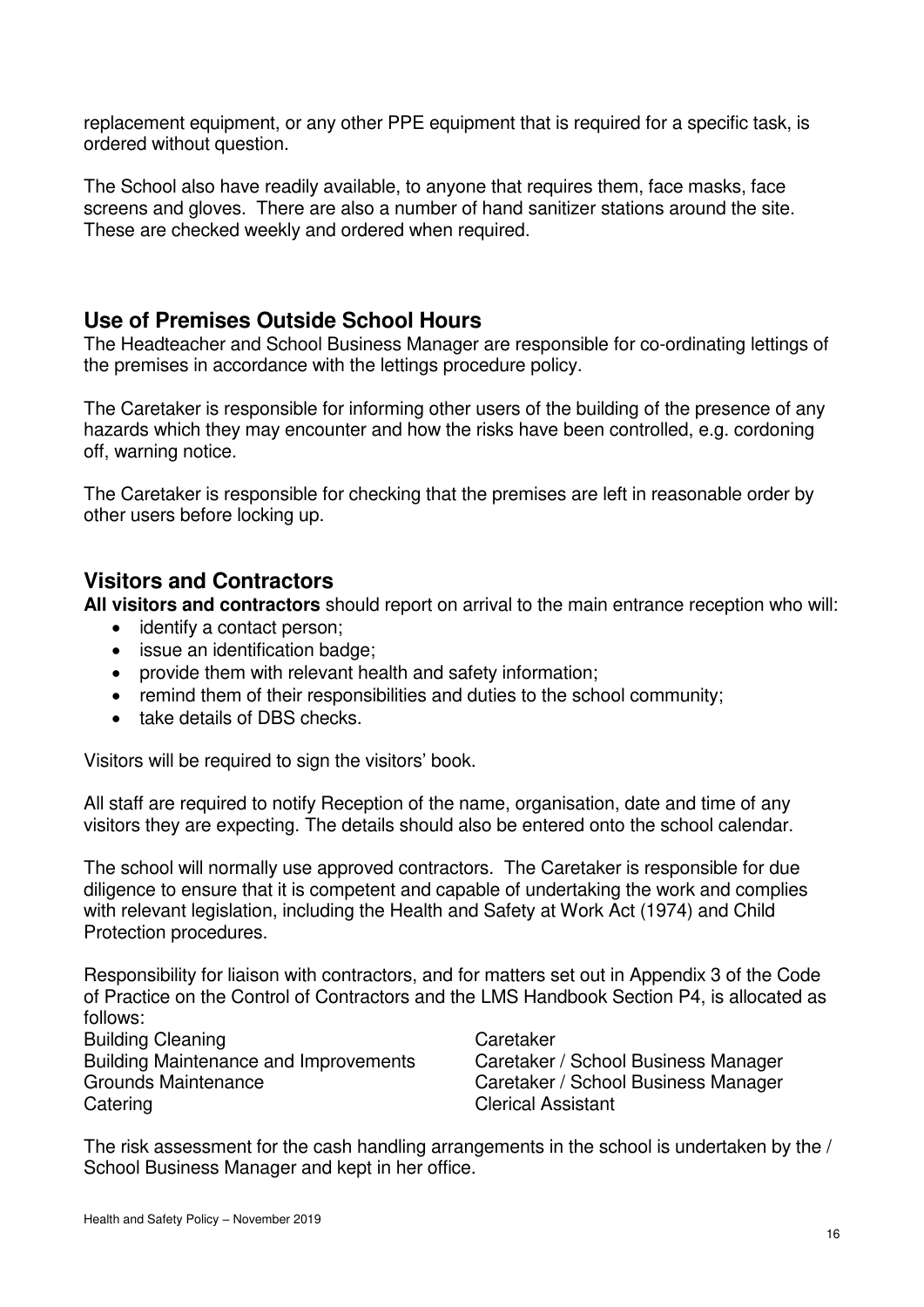### **Supplies (Purchasing / Procurement and Deliveries)**

The Governing Body will comply with the Code of Safe Working Practice on the Purchasing and Procurement of Supplies and Deliveries.

The following employees are authorised to place orders for supplies and/or to accept gifts or donations to the School. They must satisfy themselves that the supplies and arrangements for their receipt and use do not compromise the health and safety of employees, pupils and visitors. They will also assess any revenue implications of the necessary maintenance of donated items.

| <b>Name</b>                    | <b>Type of Orders</b>       |
|--------------------------------|-----------------------------|
| Headteacher                    | Gifts/any order             |
| Assistant Headteacher          | Any order                   |
| <b>School Business Manager</b> | Any order                   |
| Caretaker                      | Cleaning/maintenance orders |

The Headteacher must authorise all orders.

Deliveries of goods will be reported to Reception and/or Caretaker.

Arrangements for the safe movement and storage of supplies will be made by: Movement Caretaker Storage Caretaker

### **Kents Hill Care Club Catering**

The Headteacher is responsible for registering the food premises with the Environmental Health Officers and for ensuring excellent food handling and hygiene procedures are in place. The Headteacher is responsible for risk assessing the use of all products and equipment in the kitchen and for maintaining all relevant documentation.

**Visits and Recommendations of Enforcing Authorities,** e.g. HM Inspectors of Factories (HSE), Safety Officers, Environmental Health Officers.

Notification of visits and recommendations should be given to the School Business Manager who will:

- co-ordinate action
- report matters requiring authorisation/action to the Governing Body or MKET Chief Executive.

### **Display Screen Equipment**

The following employees are classified as users of display screen equipment. They will be entitled to a regular eye test.

School Business Manager and Business Support staff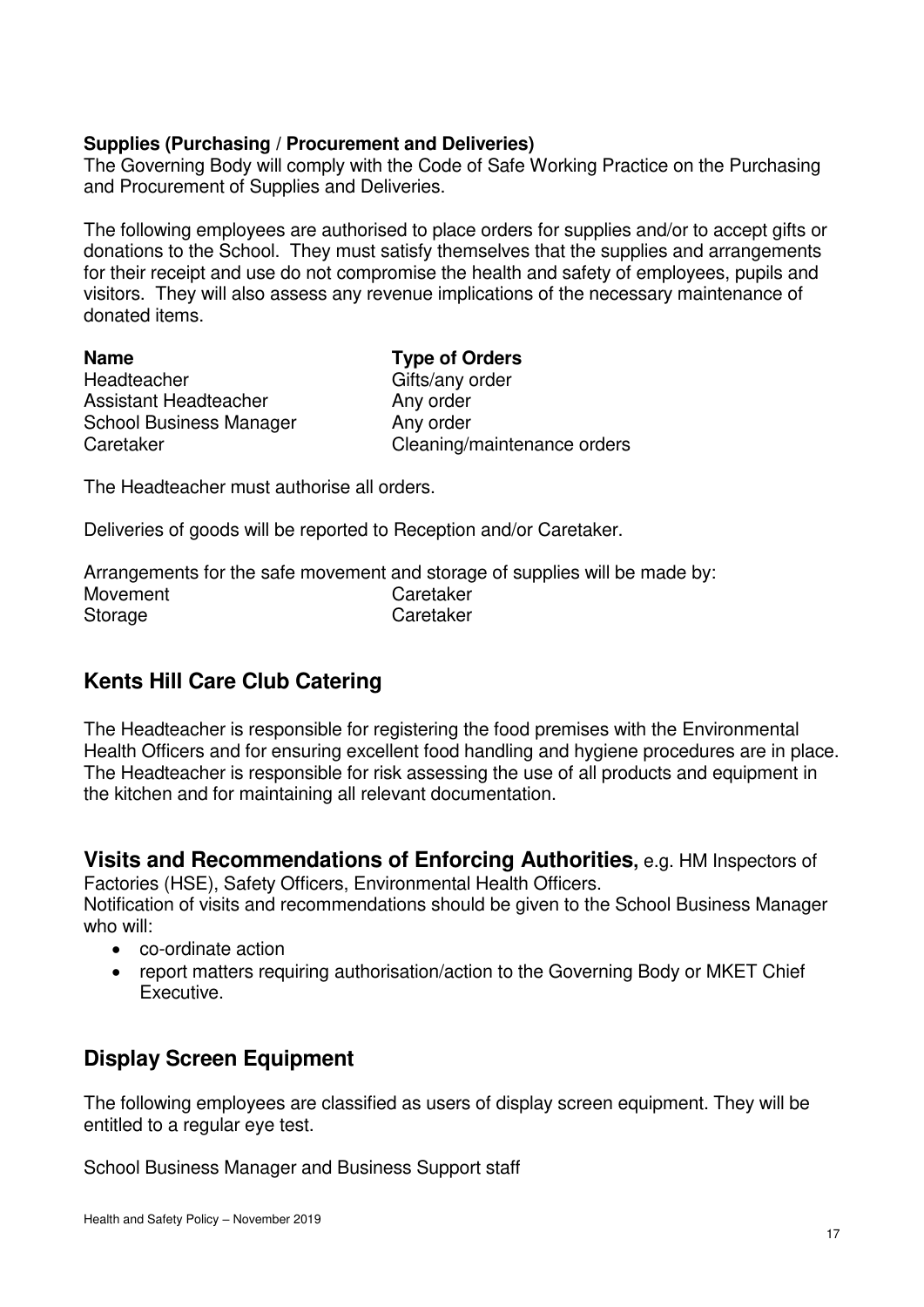### **Noise**

An employee concerned about the noise levels at work should report the matter to their Line Manager / Caretaker who will arrange for remedial action or for an assessment to be made.

### **Smoking**

It is illegal to smoke at Kents Hill School as it is both a workplace and public building (Health and Safety Act 2006). It is also illegal to smoke in any school vehicle. The Governing Body has also prohibited smoking anywhere on the school grounds.

Employees are not permitted to smoke when supervising pupils out of school hours or when they may otherwise come into contact with pupils whilst on duty.

The policy applies equally to all people who have business in the school premises including councillors, employees, pupils, parents, contractors and other visitors

All job applicants will be informed by the Headteacher of the no smoking policy.

No Smoking signs will be displayed around the site wherever appropriate and determined by the Caretaker. The no smoking policy also extends to vapes.

### **School Dog**

KHS has a school dog called Murphy. Murphy has his own school policy and risk assessment.

### **Stress**

Two members of staff have attended training to help identify and help staff showing signs of stress. Sue Armitage and Debbie Castle. All staff have access to **Be Mindful** by registering with our HR Manager. A complete course to aid the wellbeing of our staff.

### **Vehicles**

**The Caretaker** is responsible, in conjunction with **the driver**, for ensuring that vehicles kept or hired by Kents Hill School are operated in accordance with the law.

Employees who are required to use their private vehicles for official business are responsible for gaining authorisation from the Headteacher (prior to the first use of any vehicle).

Kents Hill School has insurance for members of staff who use their cars for business use. It covers school staff, including full and part-time staff, Governors, and volunteers using their private cars off site on authorised school business, including off site journeys on behalf of the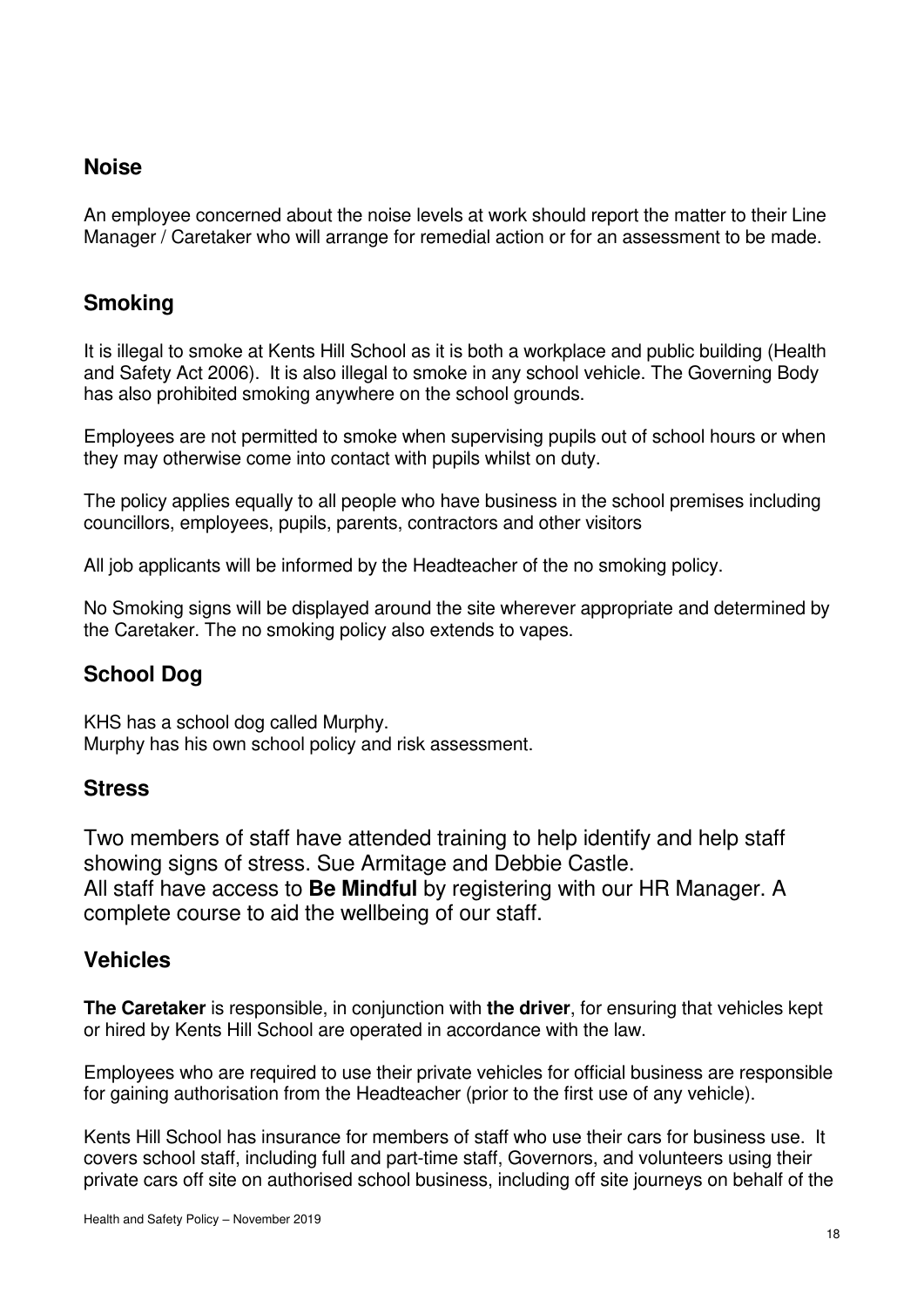school and when transporting pupils providing they have a full current driving licence and is not disqualified from holding or obtaining such a licence. The cover is provided on a comprehensive basis, for a financial year. Any member of staff who does not have their own business cover, must contact the School Business Manager before using their car for authorised Kents Hill School business.

Examples of when this cover would apply are:

- taking a pupil to hospital/home in an emergency
- travelling to a meeting or conference in relation to school business
- transporting pupils to a school event, on behalf of the school, e.g. school visit or sports event
- INSET courses
- staff delivering or collecting goods / products
- transporting a pupil to school following an attendance-related home visit.

It does NOT cover an employee commuting to and from Kents Hill School.

Full Time Staff are permitted to use the main Staff Car Park. They are responsible for unlocking and locking the main Gate. All Staff are aware that children and parents could be walking along the driveway and caution is required when driving on site, particularly when reversing. Vehicles are left at owners risk.

Contractors who are required to drive around the rear of the building, including grounds maintenance, can only do so by prior approval from SLT and should be outside of normal school hours. Vehicles should apply hazard warning lights when driving around the site and should do so with caution.

Some pupils ride to School on either a Scooter or Bike and must be safely stored in the dedicated Bike racks. No riding on site is permitted and there is a sign displayed by both Entrance gates advising this. Bikes & Scooters are left on site at the owners risk and the School is not responsible for any damage caused. Parents / Careers are not permitted to use Electric Scooters or Bikes on School grounds.

### **Bullying / Harassment**

The school's policy on behaviour (including bullying) is kept on the website and on the One Drive.

Records of bullying incidents and action taken are kept by the Headteacher.

### **Insurance**

As part of MKET we are covered by Risk Protection Arrangements (RPA).

### **Audit, Review, Performance Measurement and Action Plan**

The Governing Body is responsible for carrying out an annual review of the Health and Safety Policy and its implementation.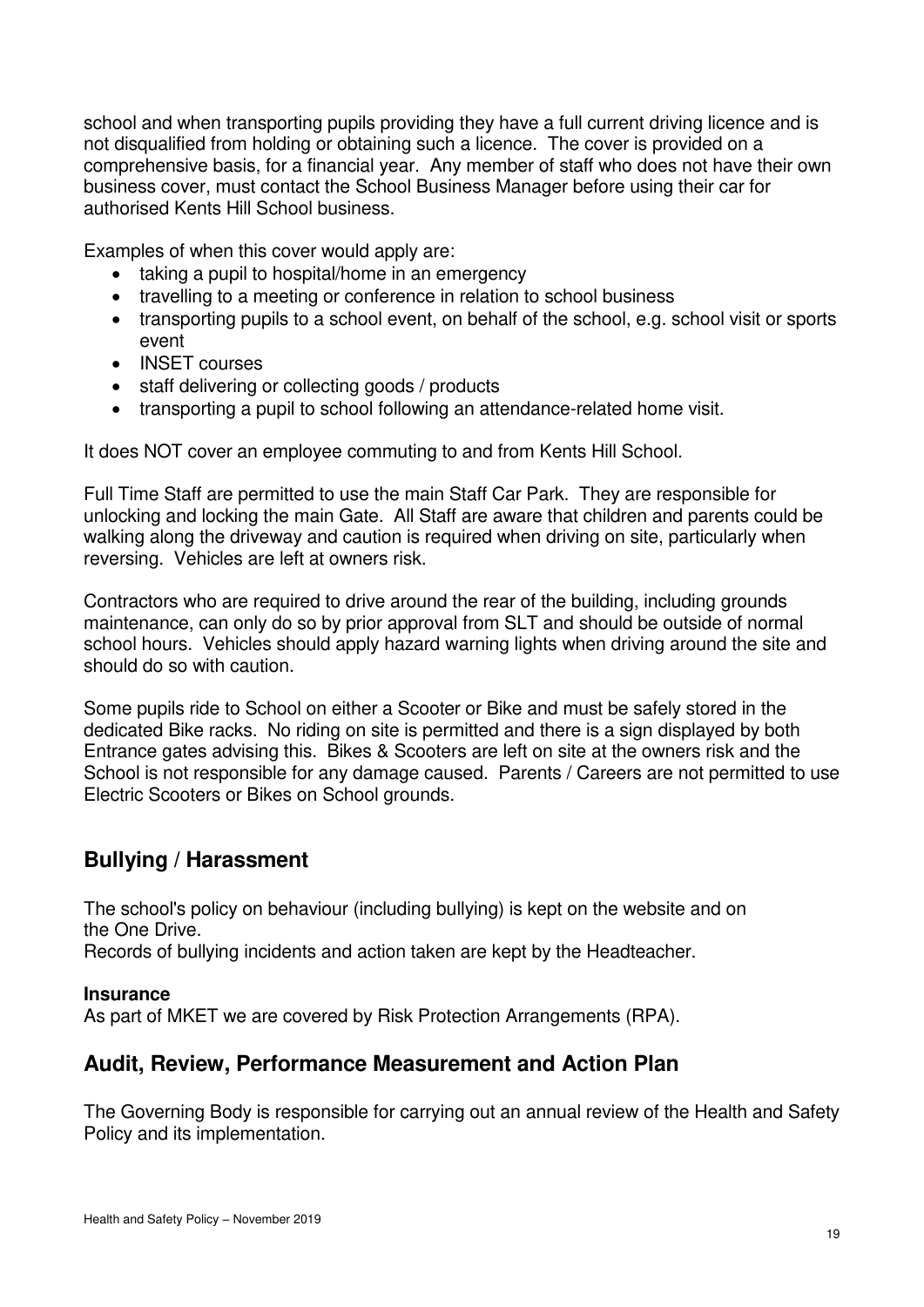Employee absence statistics (i.e. non-confidential) for the purposes of performance measurement are kept by the Headteacher and reported termly to the Governors' PFF **Committee** 

### **The School has individual policies that cover the following areas, and should be read in addition to this policy:**

- COSHH (Control of Substances Hazardous to Health)
- Stress
- RIDDOR (Reporting of Injuries, Diseases and Dangerous Occurrences Regulations)
- Use of School Vegetable Patch and 'Natures Corner'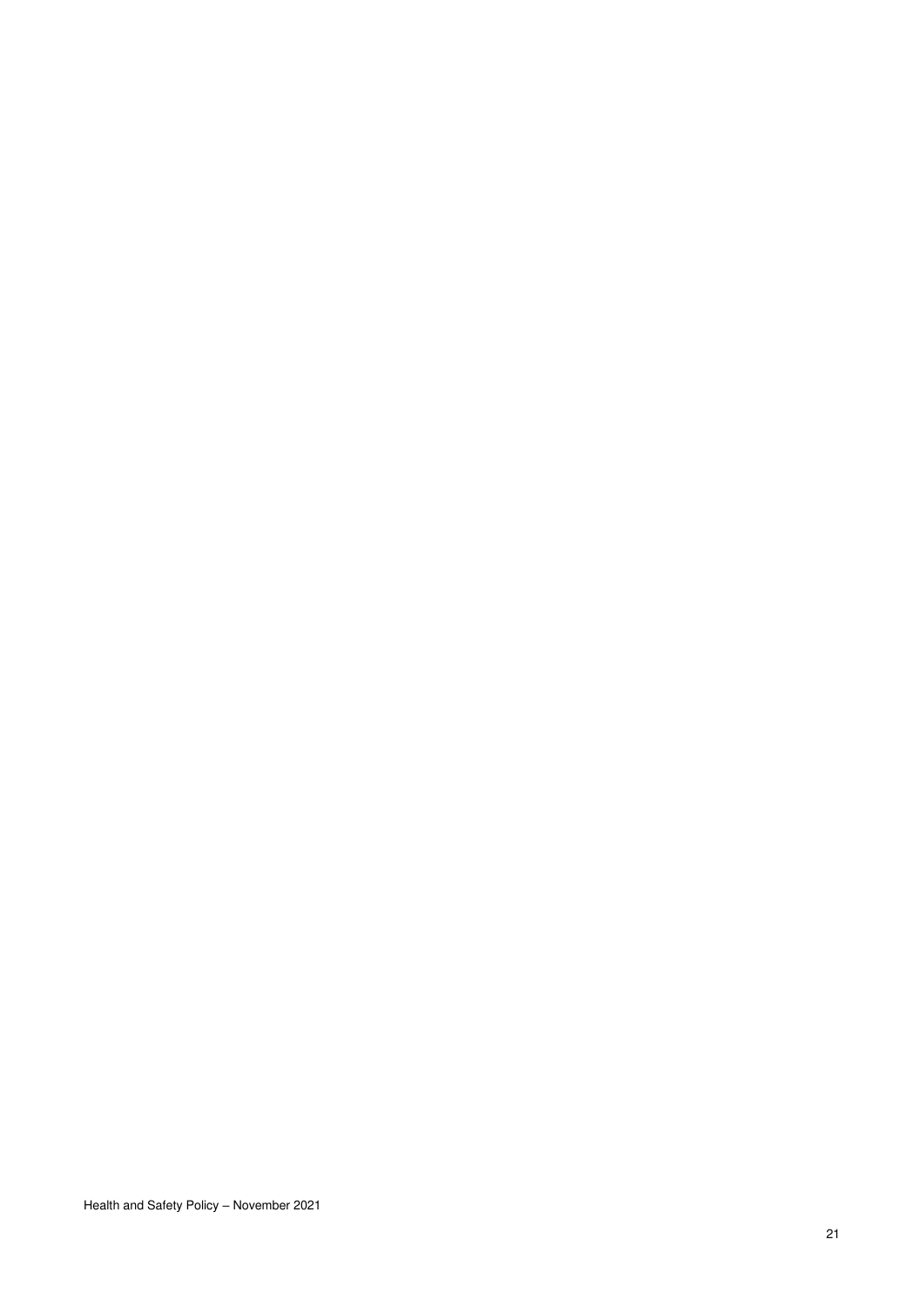### **Appendix 1**

### **Health & Safety Inspection Schedule**

| Term                                                                                                                                                                                | <b>Inspection Areas</b>                                                                                                                                     | <b>Scheduled Date</b> |  |
|-------------------------------------------------------------------------------------------------------------------------------------------------------------------------------------|-------------------------------------------------------------------------------------------------------------------------------------------------------------|-----------------------|--|
| <b>Completion of Health and Safety Audit</b><br>House keeping and general environment<br><b>Autumn</b><br>All buildings and grounds on the Kents Hill site.<br><b>Staff Welfare</b> |                                                                                                                                                             | 13-11-2021            |  |
| <b>Spring</b>                                                                                                                                                                       | Completion of Health and Safety Audit<br>House keeping and general environment<br>All buildings and grounds on the Kents Hill site.<br><b>Staff Welfare</b> |                       |  |
| Completion of Health and Safety Audit<br>House keeping and general environment<br><b>Summer</b><br>All buildings and grounds on the Kents Hill site.<br><b>Staff Welfare</b>        |                                                                                                                                                             | 13-07-2021            |  |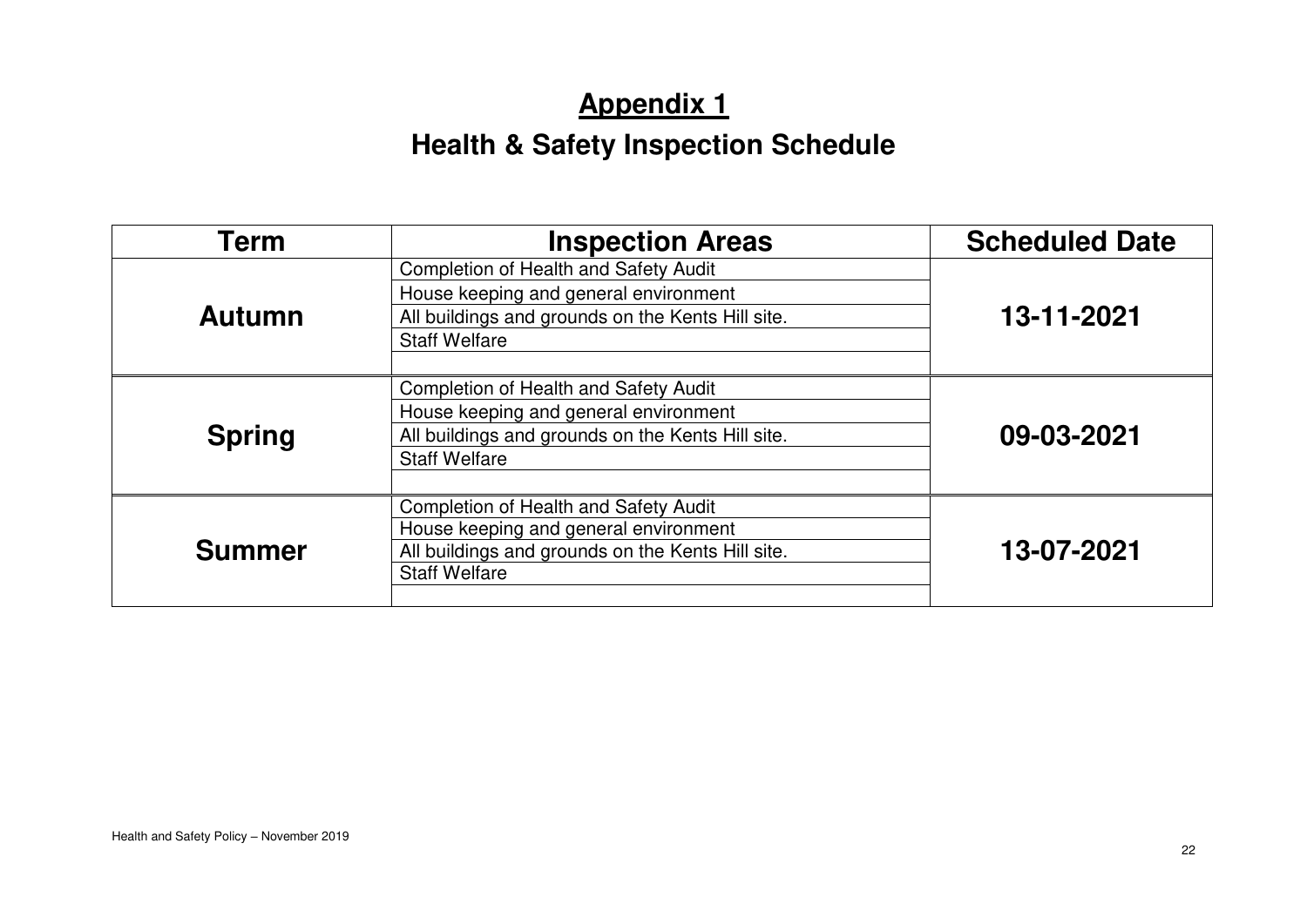### **Inspection Checklist**

### **Guidance Notes on using this checklist**

This safety checklist has been designed to assist the conduct of regular Health & Safety walkabout inspections of Kents Hill School. It is by no means an exhaustive list but a useful tool to be used as a prompt during the inspection.

This checklist can be used alongside the Health and Safety Audit.

### **Definitions**

- **Machinery** –Carpet cleaner
- **Tools/Equipment** Includes hand tools (e.g. hammers, chisels etc), Buffer machines, Polishing machines, strimmers and PE equipment.
- **Hazardous Substances** Substances that are covered by the Control of Substances Hazardous to Health (COSHH) Regulations 2002 (substances classified as very toxic, toxic, harmful, corrosive or irritant. These can be identified by their warning label and orange pictogram but there are other substances such as dusts to consider).
- **Consortium of Local Education Authorities for the Provision of Science Services (CLEAPSS)** Kents Hill School has a handbook that gives quidelines, risk assessments etc. for Science and Design & Technology subjects.
- **Off Site Activities** Any activity that takes place beyond the school site (e.g. trips, visits, sports fixtures); details can be found in the "Off Site Visits" Manual.
- **DSE**  Display Screen Equipment such as computers, laptops etc.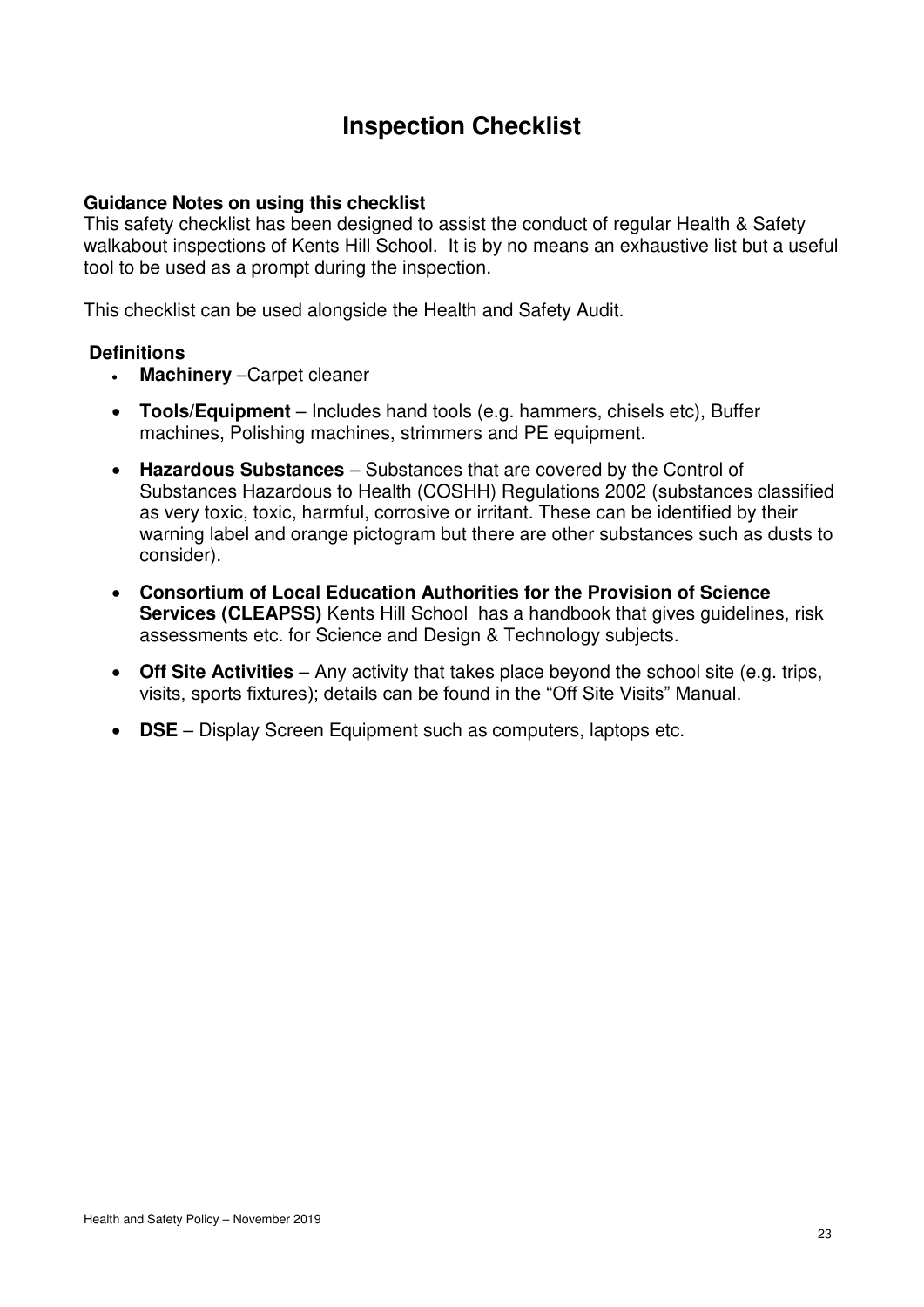### **Kents Hill School Health & Safety Inspection Checklist**

|      | <b>1. MANAGEMENT SAFETY SYSTEMS</b>                                                                                                                                                        | Y | $\mathsf{N}$ | N/A | <b>COMMENTS / ACTIONS NEEDED</b>                                                                                       |
|------|--------------------------------------------------------------------------------------------------------------------------------------------------------------------------------------------|---|--------------|-----|------------------------------------------------------------------------------------------------------------------------|
| 1.1  | IS THERE A HEALTH & SAFETY POLICY (SIGNED & DATED BY THE CHAIR OF THE<br>GOVERNING BODY) THAT HAS BEEN REVIEWED IN THE LAST YEAR?                                                          | Υ |              |     |                                                                                                                        |
| 1.2  | DOES THE POLICY HAVE STATEMENT OF INTENT, ORGANISATION (ROLES AND<br>RESPONSIBILITIES) AND ARRANGEMENTS SECTION?                                                                           | Υ |              |     |                                                                                                                        |
| 1.3  | IS THERE A SYSTEM WHEREBY ALL DEFECTS FOUND WITH EQUIPMENT / PLANT /<br>PREMISES ARE NOTIFIED TO MANAGEMENT AND TAKEN OUT OF SERVICE?                                                      | Y |              |     |                                                                                                                        |
| 1.4  | ARE RECORDS KEPT OF STAFF INDUCTIONS AND STAFF TRAINING?                                                                                                                                   | Y |              |     |                                                                                                                        |
| 1.5  | ARE EMERGENCY PROCEDURES CLEARLY DISPLAYED (E.G. FIRE PROCEDURE, FIRST AID<br>ARRANGEMENTS)?                                                                                               | Y |              |     |                                                                                                                        |
| 1.6  | IS THERE A SYSTEM TO RECORD ACCIDENTS AND INCIDENTS?                                                                                                                                       | Y |              |     |                                                                                                                        |
| 1.7  | ARE ALL RELEVANT ACCIDENTS AND INCIDENTS TO PUPILS, EMPLOYEES AND OTHERS<br>REPORTED USING APPROVED ACCIDENT REPORTING BOOK?                                                               | Υ |              |     | THIS STILL HAS NO OWENERSHIP AT TRUST LEVEL AND AS SUCH<br>IS STILL SIMPLY FILED HERE AT KHS                           |
| 1.8  | ARE SITE SPECIFIC RISK ASSESSMENTS COMPLETED AND REVIEWED IN THE LAST 12<br>MONTHS (E.G. CURRICULUM AND NON CURRICULUM, ONE OFF EVENTS, CARETAKING<br>DUTIES, EXTENDED USE OF SCHOOL ETC.) | Υ |              |     | EXTERNAL RISK ASSESSMENTS IN THE VISITS FOLDER IN THE MAIN OFFICE<br>OTHER RISK ASSESSMENTS ARE IN PLACE BUS SUPPORT 3 |
| 1.9  | IS HEALTH AND SAFETY INFORMATION GIVEN TO CONTRACTORS AND VISITORS WHEN<br>THEY ARRIVE ON SITE?                                                                                            | Y |              |     |                                                                                                                        |
|      | ARE THERE FORMAL ARRANGEMENTS IN PLACE TO DISCUSS HEALTH & SAFETY MATTERS<br>WITH OTHER USERS/GROUPS/OTHER OCCUPANTS OF THE SITE?                                                          | Υ |              |     |                                                                                                                        |
| 1.10 |                                                                                                                                                                                            |   |              |     |                                                                                                                        |
| 1.11 | ARE GUIDELINES FOLLOWED FOR ALL OFF SITE ACTIVITIES? (E.G. RECORDING OF RISK<br>ASSESSMENT RECORDS OF PRE-SITE VISITS)                                                                     | Y |              |     |                                                                                                                        |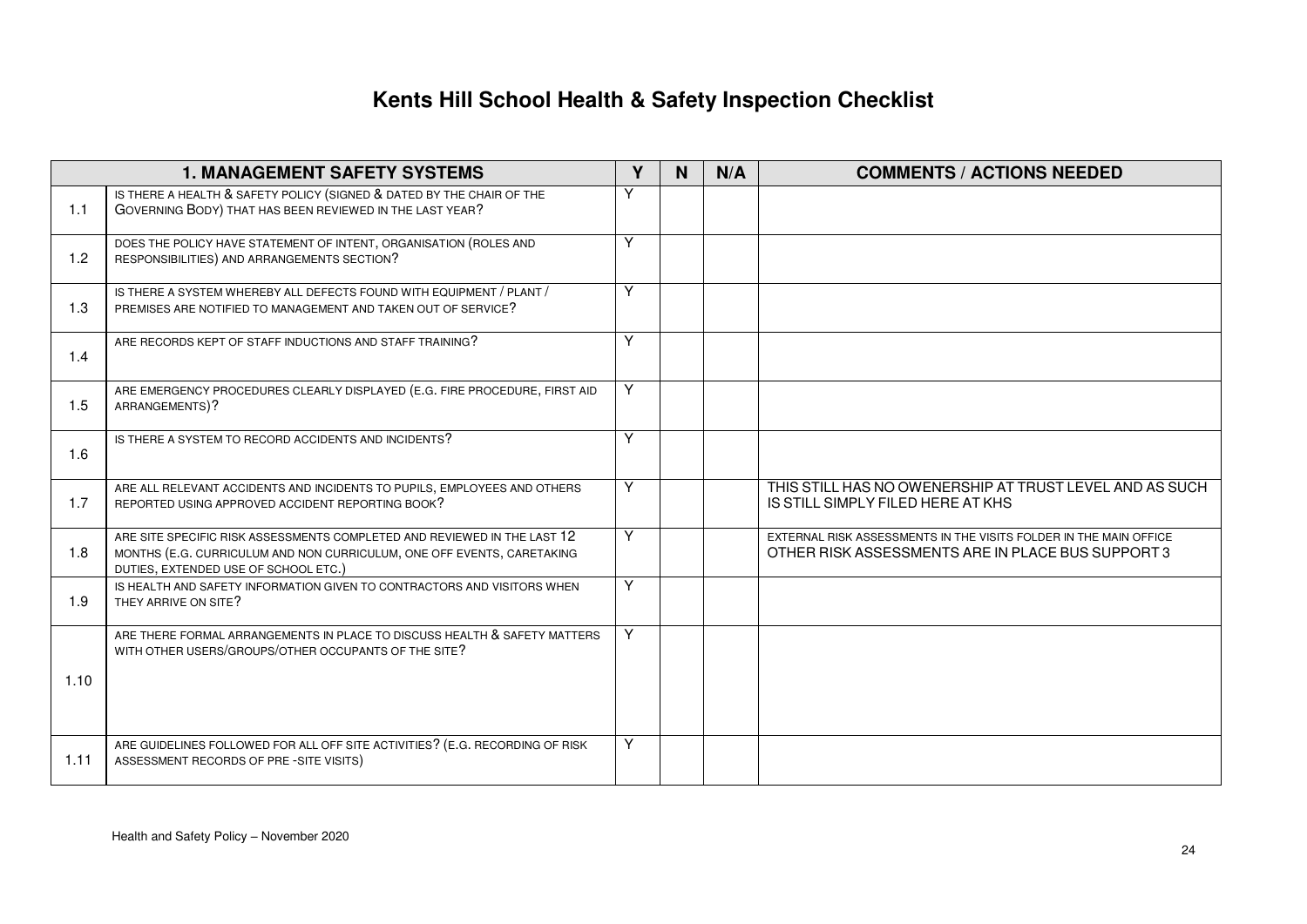|                   | TY POSTER DISPLAYED AND ADDRESSES COMPLETED?<br><b>HEALTH &amp; SAFETY</b> |  |  |
|-------------------|----------------------------------------------------------------------------|--|--|
| - -<br>. <i>.</i> |                                                                            |  |  |
|                   |                                                                            |  |  |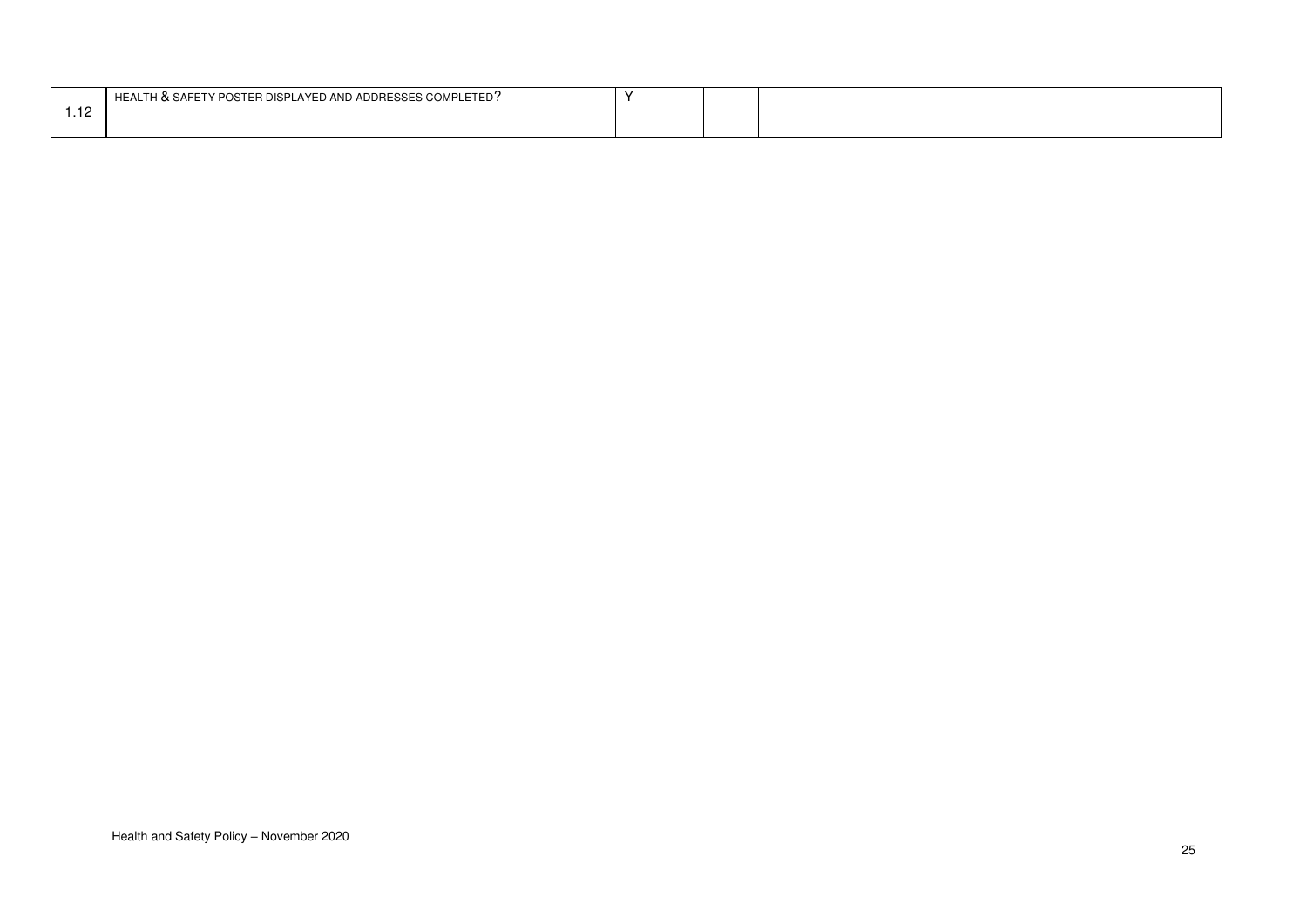|      | 2. FIRE                                                                                                        | Y            | $\mathsf{N}$ | N/A | <b>COMMENTS / ACTIONS NEEDED</b> |
|------|----------------------------------------------------------------------------------------------------------------|--------------|--------------|-----|----------------------------------|
| 2.1  | HAS A FIRE RISK ASSESSMENT BEEN COMPLETED /<br>REVIEWED WITHIN THE LAST 12 MONTHS?                             | $\checkmark$ |              |     |                                  |
| 2.2  | EVACUATION NOTICES POSTED IN EACH CLASSROOM AND FIRE ACTION NOTICES<br>ADJACENT TO CALL POINTS?                | Y            |              |     |                                  |
| 2.3  | FIRE DRILLS CONDUCTED TERMLY AND RECORDED?                                                                     | Υ            |              |     | DATE OF LAST DRILL: OCTOBER 2020 |
| 2.4  | FIRE EXTINGUISHERS SUITABLE, IN PLACE AND TESTED ANNUALLY?<br>(DATE WILL BE IDENTIFIED ON FIRE EXTINGUISHERS.) | Y            |              |     |                                  |
| 2.5  | EMERGENCY EXITS / ROUTES CLEARLY SIGNED AND UNOBSTRUCTED?                                                      | Y            |              |     |                                  |
| 2.6  | FIRE ALARM CALL POINTS TESTED WEEKLY AND RECORDED?                                                             | Y            |              |     |                                  |
| 2.7  | FIRE ALARM AUDIBLE IN ALL AREAS?                                                                               | Y            |              |     |                                  |
| 2,8  | EMERGENCY LIGHTING TESTED MONTHLY?                                                                             | Y            |              |     |                                  |
| 2.9  | FIRE DOORS (INTERNAL AND FINAL EXIT) OPERATIONAL AND UNOBSTRUCTED?                                             | Y            |              |     |                                  |
| 2.10 | BOILER ROOM AND ELECTRICITY CUPBOARD AREAS KEPT FREE OF COMBUSTIBLE<br>MATERIALS?                              | Y            |              |     |                                  |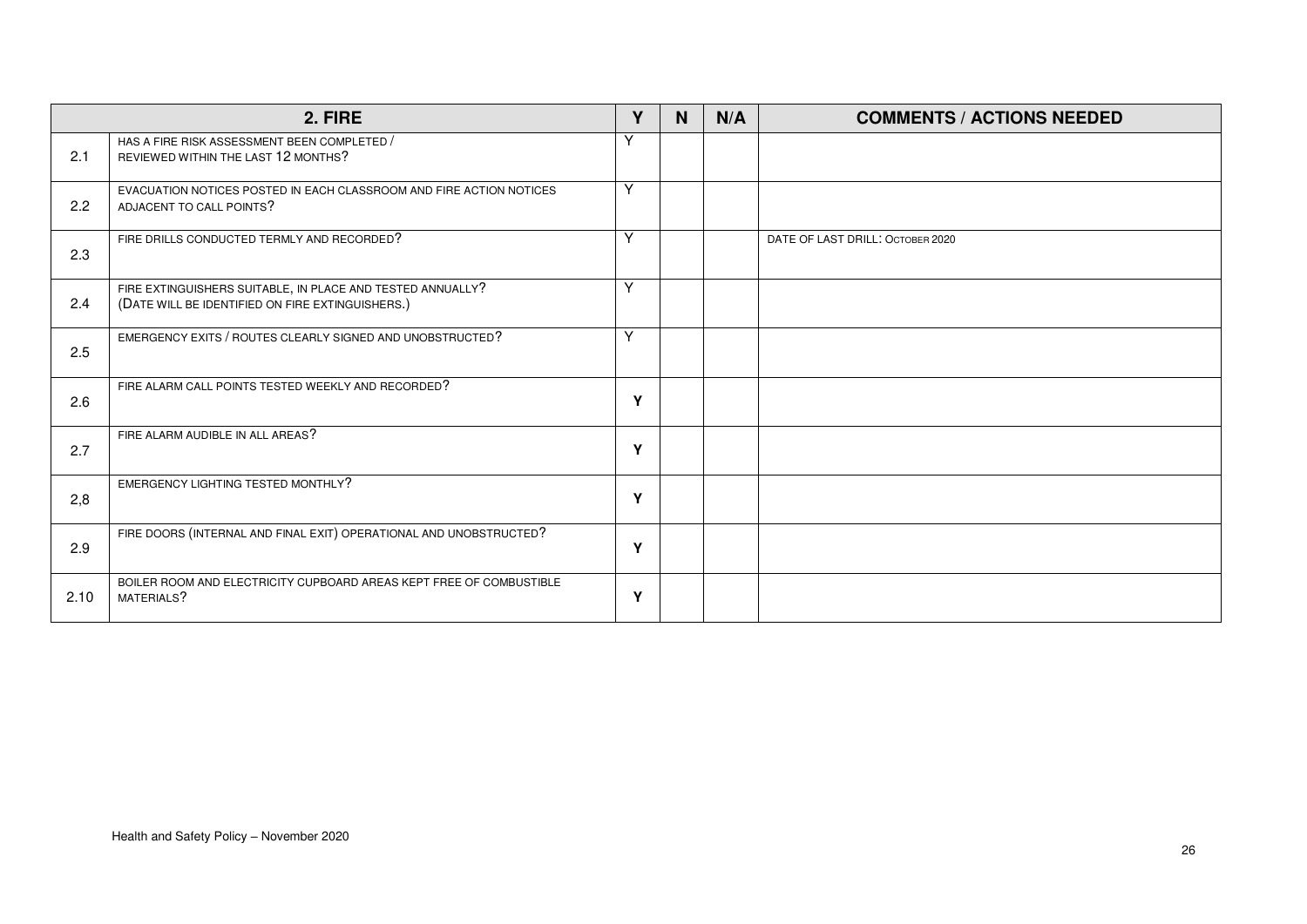|      | 3. HOUSEKEEPING & GENERAL ENVIRONMENT                                                                                              | Y | N | N/A | <b>COMMENTS / ACTIONS NEEDED</b> |
|------|------------------------------------------------------------------------------------------------------------------------------------|---|---|-----|----------------------------------|
| 3.1  | ARE WORK AREAS & WALKWAYS FREE FORM RUBBISH AND OBSTRUCTIONS?                                                                      | Y |   |     |                                  |
| 3.2  | IS FLOORING IN GOOD CONDITION AND FREE OF SLIP / TRIP HAZARDS<br>(E.G. NO DAMAGED CARPETS, DOOR MATS, OR VINYL FLOORS)?            | Y |   |     |                                  |
| 3.3  | IS THERE A REGULAR CLEANING SCHEDULE<br>(INC. CLEANING OF WINDOWS, EMPTYING OF WASTE BINS ETC)?                                    | Y |   |     |                                  |
| 3.4  | ARE ITEMS THAT ARE STORED AT HEIGHT ACCESSIBLE, SECURE AND SAFE?<br>(E.G. FILES/FOLDERS ON SHELVES)                                | Y |   |     |                                  |
| 3.5  | ARE WALLS / WALL COVERINGS CLEAN AND IN GOOD CONDITION<br>(E.G. PAINT NOT FLAKING, NO DAMP ETC)?                                   | Y |   |     |                                  |
| 3.7  | TEACHING AND COMMUNAL AREAS CLEAN AND TIDY?                                                                                        | Y |   |     |                                  |
| 3.8  | LIGHTING ADEQUATE                                                                                                                  | Y |   |     |                                  |
| 3.9  | FURNITURE IN GOOD CONDITION                                                                                                        | Y |   |     |                                  |
| 3.10 | HANDRAILS SECURE                                                                                                                   | Y |   |     |                                  |
| 3.11 | WINDOWS OPENING ONTO EXTERNAL WALKWAYS / PLAY AREAS RESTRICTED / BARRIERS<br>IN PLACE                                              | Y |   |     |                                  |
| 3.12 | GLAZING FILMED / SAFETY GLAZING TO BS 6206 IN VULNERABLE AREAS?<br>(E.G. PANES > 250MM WIDE IN OR ADJACENT TO DOORS, PE AREAS ETC) | Y |   |     |                                  |
| 3.13 | NO SMOKING SIGNAGE IN PLACE AT ENTRANCES?                                                                                          | Y |   |     |                                  |
| 3.14 | STORAGE SAFE AND SECURE, ACCESS RESTRICTED TO AUTHORISED PERSONS                                                                   | Y |   |     |                                  |
| 3.15 | WASTE CONTAINERS ADEQUATE AND EMPTIED REGULARLY                                                                                    | Y |   |     |                                  |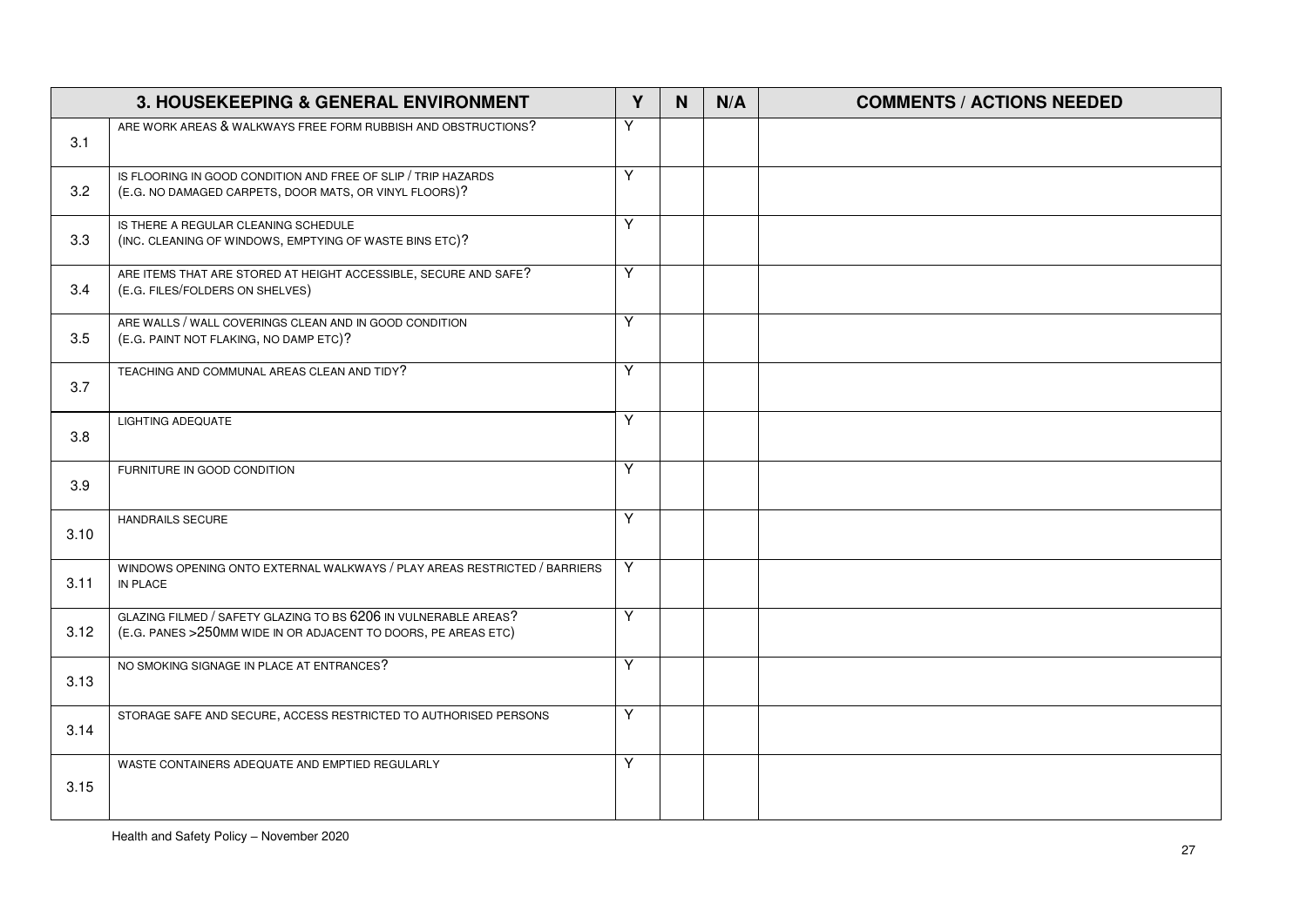|     | 4. ELECTRICAL / GAS                                                                                                                                               |              | <b>N</b> | N/A | <b>COMMENTS / ACTIONS NEEDED</b>                                                             |
|-----|-------------------------------------------------------------------------------------------------------------------------------------------------------------------|--------------|----------|-----|----------------------------------------------------------------------------------------------|
| 4.1 | ARE PORTABLE APPLIANCES (ITEMS WITH A PLUG) TESTED BY A QUALIFIED PERSON /<br>HAVE A STICKER TO IDENTIFY THEY HAVE BEEN TESTED?                                   | $\checkmark$ |          |     |                                                                                              |
| 4.2 | ARE PLUGS, SOCKETS, SWITCHES ETC IN GOOD CONDITION (NOT BROKEN, CRACKED OR<br>LOOSE ETC/) AND CHECKED PRE-USE BY STAFF?                                           |              |          |     |                                                                                              |
| 4.3 | FIXED WIRING INSPECTED IN LAST 5 YEARS AND REMEDIAL ACTIONS COMPLETED?                                                                                            |              |          |     |                                                                                              |
| 4.4 | EMERGENCY SHUT OFFS CLEARLY IDENTIFIED AND FUNCTIONING                                                                                                            |              |          |     | 5 POINTS: PE STORE, BOILER ROOM, MATHS CUPBOARD, STOCK<br>CUPBOARD AND MEDICAL ROOM NURSERY. |
| 4.5 | GAS SUPPLIES TESTED ANNUALLY BY GAS SAFETY SCHEME REGISTERED ENGINEER                                                                                             |              |          |     | STERLING ENGINEERING                                                                         |
| 4.6 | LEADS AND CABLES ARE NOT STRAINED/CAUSING TRIP HAZARDS?                                                                                                           |              |          |     |                                                                                              |
| 4.7 | THE USE OF EXTENSION LEADS IS KEPT TO A MINIMUM, NOT OVERLOADED AND NOT<br>'DAISY CHAINED'.<br>(NOTE: ONLY DOUBLE INSULATED/FUSED EXTENSION LEADS SHOULD BE USED) |              |          |     |                                                                                              |

|     | 5. TOOLS / EQUIPMENT                                                                                                 |              | N | N/A | <b>COMMENTS / ACTIONS NEEDED</b>                                                     |
|-----|----------------------------------------------------------------------------------------------------------------------|--------------|---|-----|--------------------------------------------------------------------------------------|
| 5.1 | IS THERE A SYSTEM IN PLACE TO VISUALLY INSPECT ALL TOOLS & EQUIPMENT USED<br>WITHIN THE SCHOOL AT REGULAR INTERVALS? |              |   |     | <b>SITE MANAGER</b>                                                                  |
| 5.2 | ARE TOOLS & EQUIPMENT (INCLUDING LADDERS) STORED SECURELY & OUT OF REACH<br>OF UNAUTHORIZED PERSONS?                 |              |   |     |                                                                                      |
| 5.3 | HAS TRAINING AND INSTRUCTION BEEN GIVEN TO THE RELEVANT MEMBERS OF STAFF IN<br>THE SAFE USE OF TOOLS & EQUIPMENT?    |              |   |     |                                                                                      |
| 5.4 | LADDER REGISTER AND CHECKLIST IN PLACE AND REVIEWED TERMLY?                                                          | v            |   |     | INSPECTION BY ZURICH INSURANCE<br>APPROPRIATE STAFF RECEIVE I-HASCO TRAINING FOR WAH |
| 5.5 | IS THERE SUFFICIENT ACCESS EQUIPMENT TO ALLOW STAFF MEMBERS TO REACH HIGH<br>AREAS SAFELY?                           | $\mathbf{v}$ |   |     |                                                                                      |
| 5.6 | OPERATING INSTRUCTIONS AVAILABLE AND DISPLAYED ADJACENT TO MACHINERY<br>(WHERE APPROPRIATE)?                         | $\mathbf{v}$ |   |     |                                                                                      |
| 5.7 | IS THERE SUFFICIENT EQUIPMENT TO ASSIST WITH MANUAL HANDLING TASKS? (E.G.<br>TROLLEYS, SACK TRUCKS, HOISTS)          | $\checkmark$ |   |     |                                                                                      |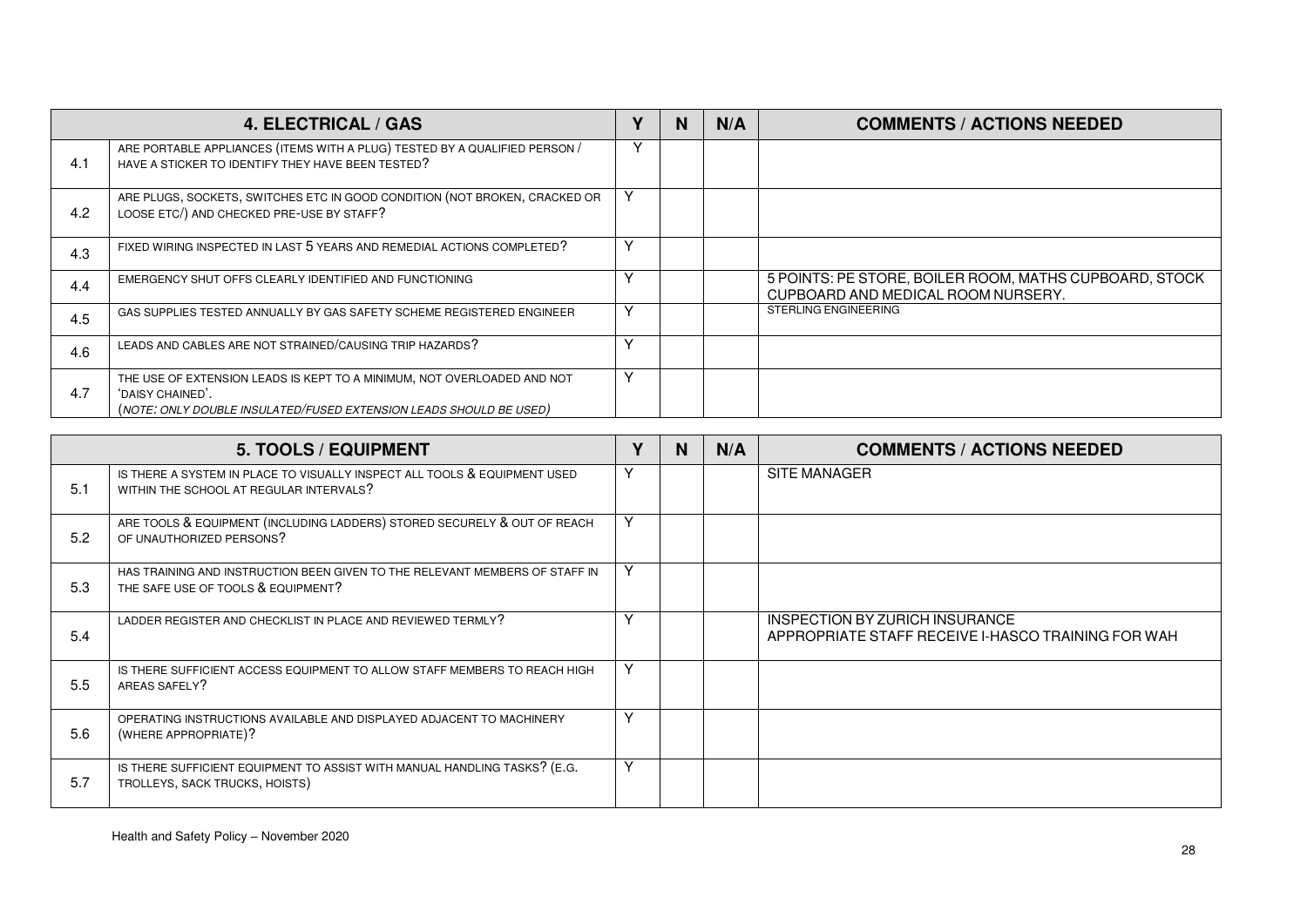|      | 6. D&T, SCIENCE / ART AREAS                                                                                                                                         | Y | N | N/A | <b>COMMENTS / ACTIONS NEEDED</b>  |
|------|---------------------------------------------------------------------------------------------------------------------------------------------------------------------|---|---|-----|-----------------------------------|
|      |                                                                                                                                                                     |   |   |     |                                   |
| 6.1  | MAINTENANCE / SERVICE RECORDS AVAILABLE FOR EQUIPMENT<br>(CHECKED BY COMPETENT PERSON IN PAST 12 MONTHS)                                                            | Υ |   |     | DATE OF LAST INSPECTION: 14.06.16 |
| 6.2  | MACHINERY SAFELY POSITIONED AND ALL MOVING PARTS GUARDED OR HAVE A BARRIER<br>TO PREVENT CONTACT?<br>(THE HEAD OF DT WILL BE ABLE TO ASSIST IN THIS AREA IF NEEDED) | Y |   |     |                                   |
| 6.3  | ARE THE MACHINES CLEAN?<br>(FREE OF EXCESSIVE OIL, DUST ETC)?                                                                                                       | Υ |   |     |                                   |
| 6.4  | ARE THE EMERGENCY STOP BUTTONS CLEARLY MARKED AND EASILY REACHED?                                                                                                   |   |   | Y   |                                   |
| 6.5  | IS THERE PERSONAL PROTECTIVE EQUIPMENT AVAILABLE AND IS IT CLEARLY LABELLED,<br>EASILY ACCESSIBLE AND WELL MAINTAINED?<br>(E.G. GOGGLES, DUST MASKS)                | Y |   |     |                                   |
| 6.6  | SAFETY RULES DISPLAYED IN WORKSHOPS                                                                                                                                 |   |   | Y   |                                   |
| 6.7  | PREP ROOM, WORKSHOPS, LABS ETC. LOCKED WHEN NOT IN USE                                                                                                              |   |   | Y   |                                   |
| 6.8  | ARE THERE BLUE MANDATORY SAFETY SIGNS DISPLAYED NEAR WORKSHOP MACHINERY<br>(E.G. GOGGLES MUST BE WORN)?                                                             |   |   | Y   |                                   |
| 6.9  | IS MACHINERY THAT CAN ONLY BE OPERATED BY PERSONS OVER 18 YEARS OLD<br>SECURED TO PREVENT UNAUTHORISED ACCESS?<br>(E.G. ISOLATED BY KEY, LOCKED IN SEPARATE AREA)   |   |   | Y   |                                   |
| 6.10 | HAVE WRITTEN RISK ASSESSMENTS BEEN COMPLETED FOR EACH PIECE OF MACHINERY?                                                                                           |   |   | Y   |                                   |
| 6.11 | HAVE FUME CUPBOARDS BEEN TESTED IN THE LAST 14 MONTHS?                                                                                                              |   |   | Y   |                                   |
| 6.12 | ARE EYEWASH FACILITIES EASILY ACCESSIBLE AND KEPT STERILE?                                                                                                          | Y |   |     |                                   |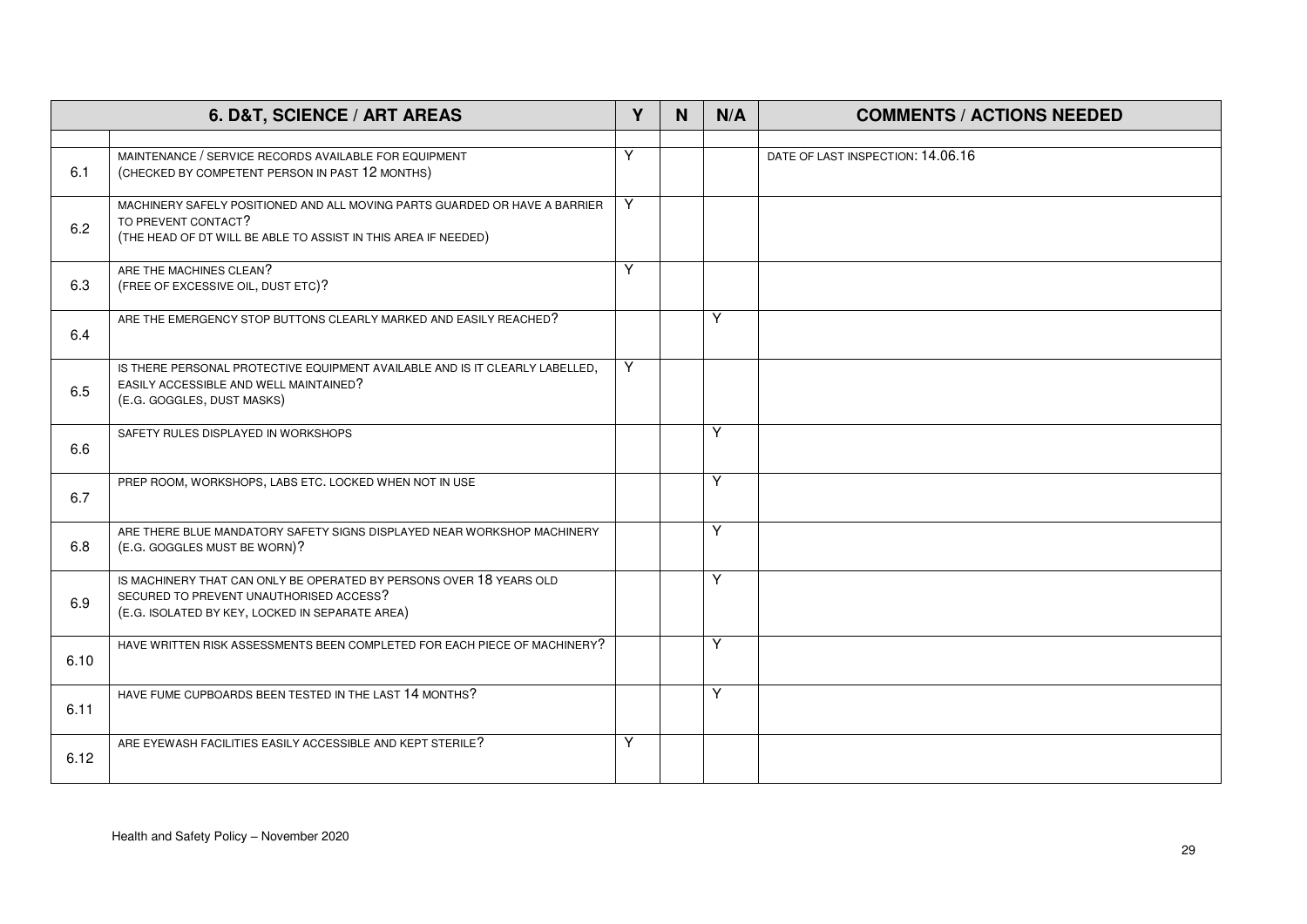| 6.13 | CLEANING STAFF AWARE OF POSSIBLE HAZARDS WITHIN DEPARTMENT                                                                      |              |                |              |                                                                                                                                                                          |
|------|---------------------------------------------------------------------------------------------------------------------------------|--------------|----------------|--------------|--------------------------------------------------------------------------------------------------------------------------------------------------------------------------|
|      | <b>7. HAZARDOUS SUBSTANCES</b>                                                                                                  | ٧            | N <sub>1</sub> | N/A          | <b>COMMENTS / ACTIONS NEEDED</b>                                                                                                                                         |
| 7.1  | IS THERE A CENTRALLY HELD COSHH FILE WITH UP TO DATE (AUDITED IN THE LAST 12<br>MONTHS) INVENTORY OF CHEMICALS AND DATA SHEETS? |              |                |              | BUSY BEES ARE RESPONSIBLE FOR THEIR PRODUCTS IN A LOCKED ROOM AND<br>WE HOLD THE COSHH INVENTORY STATEMENT. IN THE HEALTH AND SAFETY<br>MANUAL AND THE CLEANERS CUPBOARD |
| 7.2  | ARE HAZARDOUS SUBSTANCES STORED IN A LOCKED ROOM / CUPBOARDS?                                                                   | $\checkmark$ |                |              | OWNERSHIP IS WITH BUSY BEES OUR CLEANING CONTRACTORS                                                                                                                     |
| 7.3  | ARE SUBSTANCES USED IN SCIENCE SUBJECTS STORED / USED IN ACCORDANCE WITH<br>THE CLEAPSS GUIDANCE AND HAZ-CARDS?                 |              |                | $\checkmark$ |                                                                                                                                                                          |
| 7.4  | IF CHEMICALS HAVE BEEN DECANTED INTO OTHER VESSELS (E.G. SPRAY BOTTLES), IS<br>THERE A LABEL TO IDENTIFY THE CONTENTS?          | Y            |                | $\checkmark$ | SCHOOL DO NOT BUT CLEANING CONTRACTORS DO. THESE ITEMS ARE KEPT<br>LOCKED IN THEIR CUPBOARD.                                                                             |
| 7.5  | ARE ALL CONTAINERS CLEARLY MARKED WITH SAFETY LABELS (E.G. IRRITANT,<br>FLAMMABLE)?                                             | Y            |                |              |                                                                                                                                                                          |
| 7.6  | INVENTORY OF CHEMICALS AND MATERIAL SAFETY DATA SHEETS AVAILABLE?                                                               | Y            |                |              |                                                                                                                                                                          |
| 7.7  | MAX OF 50L OF HIGHLY FLAMMABLE LIQUIDS TO BE STORED IN WORKROOM WITHIN<br><b>METAL CABINET</b>                                  |              |                | $\checkmark$ |                                                                                                                                                                          |
| 7.8  | ARE PYROTECHNICS AND SMOKE EFFECTS STORED ACCORDING TO CODE OF PRACTICE?                                                        |              |                | $\checkmark$ |                                                                                                                                                                          |
| 7.9  | BOTTLES > 1L STORED AT LOW LEVEL                                                                                                | $\checkmark$ |                |              |                                                                                                                                                                          |

|      | 8. FIRST AID / MEDICATION                                                                                                                                      | N | N/A | <b>COMMENTS / ACTIONS NEEDED</b> |
|------|----------------------------------------------------------------------------------------------------------------------------------------------------------------|---|-----|----------------------------------|
| -8.1 | FIRST AID BOXES IN APPROPRIATE PLACES AND MAINTAINED, NO UNAPPROVED CONTENT<br>(MEDICINES ETC.)?                                                               |   |     |                                  |
| 8.2  | DOCUMENTED SYSTEM FOR ADMINISTRATION AND SECURE STORAGE OF MEDICATION?<br>(WRITTEN PERMISSION FROM PARENTS AND DOSAGE SHEETS FOR ANY MEDICINE<br>ADMINISTERED) |   |     |                                  |
| 8.3  | TRAINING FOR EPI-PENS / MEDICAL PROCEDURES UP TO DATE? SHOULD BE CARRIED<br><b>OUT ANNUALLY</b>                                                                |   |     |                                  |
| 8.4  | SYSTEM FOR ACCEPTANCE OF MEDICINES IN PLACE AND SECURE STORAGE USED?                                                                                           |   |     |                                  |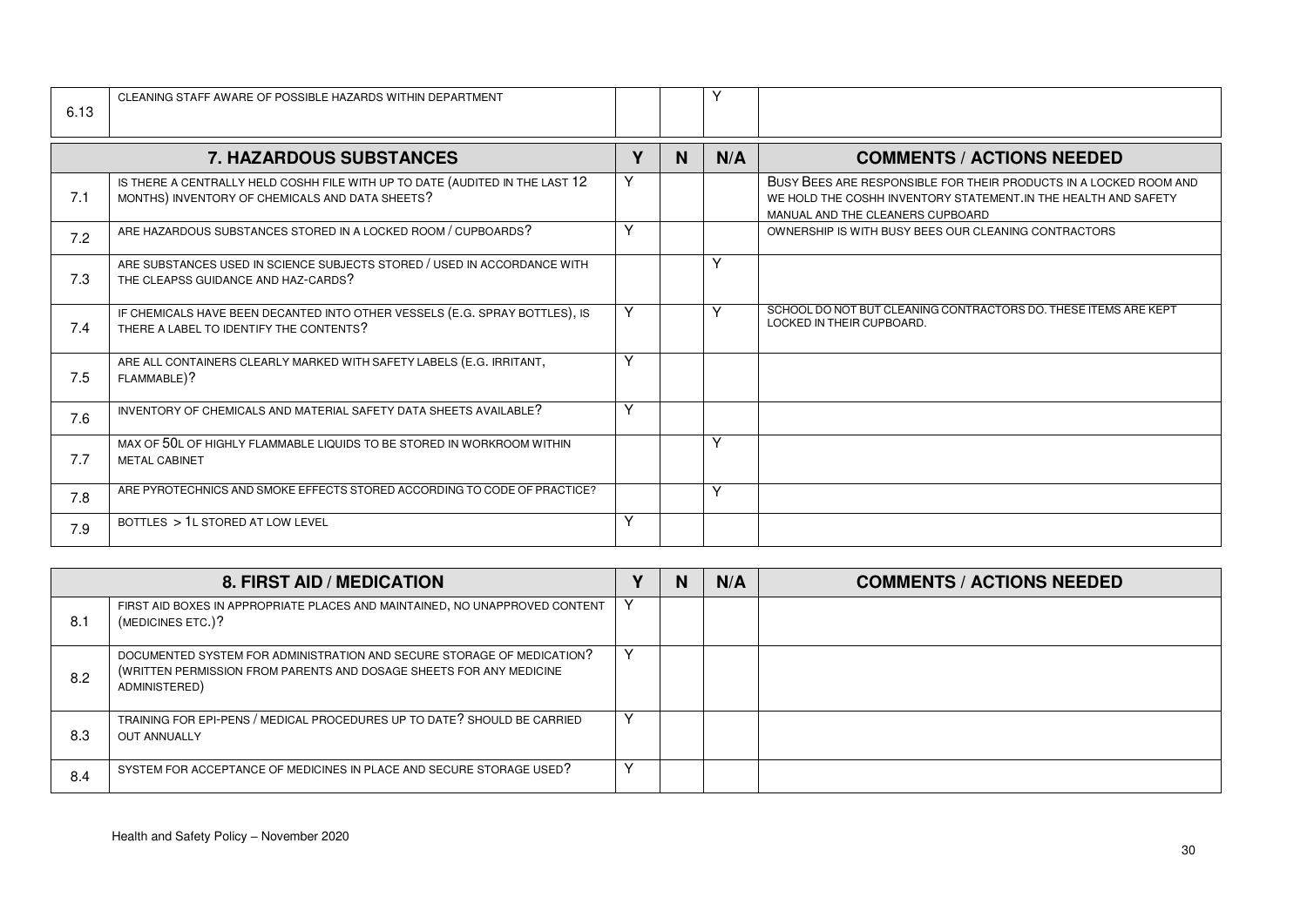| 8.5 | EYEWASH FACILITIES EASILY ACCESSIBLE AND KEPT STERILE?                                                   |              |   |     |                                  |
|-----|----------------------------------------------------------------------------------------------------------|--------------|---|-----|----------------------------------|
| 8.6 | MEDICINES (INCLUDING EPI-PENS ETC) STORED APPROPRIATELY                                                  | $\checkmark$ |   |     |                                  |
|     | 9.WELFARE                                                                                                | ν            | N | N/A | <b>COMMENTS / ACTIONS NEEDED</b> |
| 9.1 | CLEAN DRINKING WATER AVAILABLE AND LABELLED AS SUCH?                                                     |              |   |     |                                  |
| 9.2 | SELDOM USED WATER OUTLETS IDENTIFIED AND FLUSHED WEEKLY?                                                 | $\checkmark$ |   |     |                                  |
| 9.3 | IS THERE A SUITABLE AREA FOR STAFF MEMBERS TO REST AND EAT?<br>(CLEAN, WITH SEATING)                     | $\checkmark$ |   |     |                                  |
| 9.4 | ARE THERE SUFFICIENT, CLEAN TOILETS (INCL. WASHING FACILITIES SOAP, HOT WATER<br>AND DRYING FACILITIES)? | $\mathbf{v}$ |   |     |                                  |
| 9.5 | ARE THERE FACILITIES FOR STAFF MEMBERS TO CHANGE CLOTHES / STORE CLOTHES?                                |              | Υ |     | ONLY IN THE STAFF TOILETS        |
| 9.6 | WATER TEMPERATURES ADEQUATE (MAX 43°C IN AREAS WHERE VULNERABLE PUPILS<br>MAY COME INTO CONTACT)         | $\checkmark$ |   |     |                                  |

|      | <b>10. GENERAL WORK ENVIRONMENT</b>                                                                           |              | N | N/A          | <b>COMMENTS / ACTIONS NEEDED</b>                                         |
|------|---------------------------------------------------------------------------------------------------------------|--------------|---|--------------|--------------------------------------------------------------------------|
| 10.1 | ALL DSE (COMPUTER) USERS IDENTIFIED AND WORKSTATIONS ASSESSED?                                                |              |   |              |                                                                          |
| 10.2 | HAVE THERE BEEN COMPLAINTS BY STAFF MEMBERS REGARDING LIGHTING, HEATING<br>AND VENTILATION WITHIN THE SCHOOL? |              |   |              | <b>HEATING FIXED</b><br>EXTENSIVE VENTILATION BEING USED DUE TO COVID 19 |
| 10.3 | HAVE THERE BEEN ANY COMPLAINTS BY STAFF OF A LACK OF SPACE TO CARRY OUT<br>WORK SAFELY?                       | v            |   |              |                                                                          |
| 10.4 | NO SMOKING SIGNAGE IN PLACE AT ENTRANCES?                                                                     |              |   |              |                                                                          |
| 10.5 | ADEQUATE SPACE FOR SIZE OF CLASS AND ACTIVITIES CONDUCTED?                                                    | $\checkmark$ |   |              |                                                                          |
| 10.6 | LIFTS CERTIFIED 6 MONTHLY AND MAXIMUM LOADS MARKED                                                            |              |   | $\checkmark$ |                                                                          |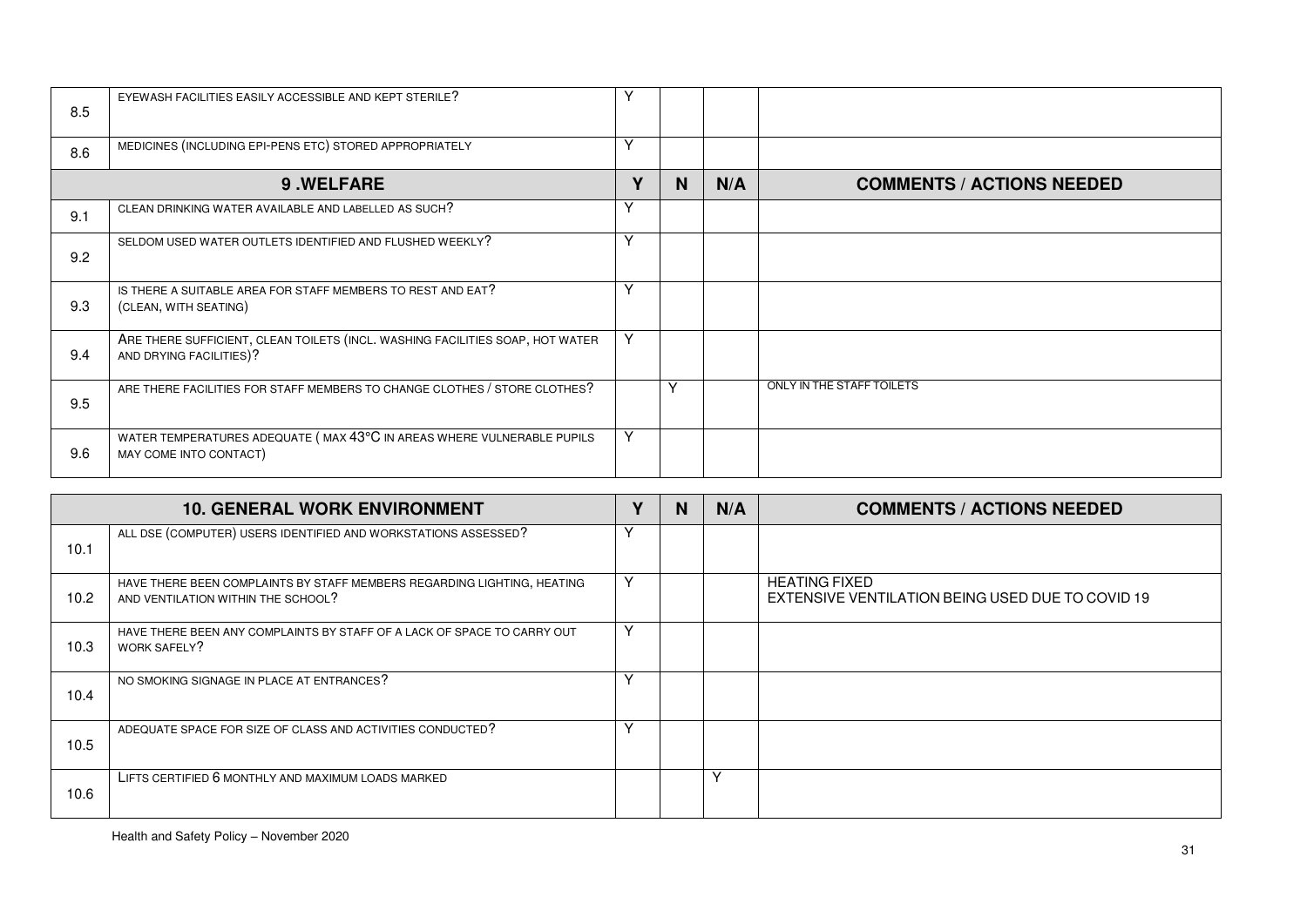|       | <b>11. OUTDOOR AREAS</b>                                                                                                       |              | N | N/A       | <b>COMMENTS / ACTIONS NEEDED</b>                                                     |
|-------|--------------------------------------------------------------------------------------------------------------------------------|--------------|---|-----------|--------------------------------------------------------------------------------------|
| 11.1  | ARE PATHWAYS / WALKWAYS STABLE UNDERFOOT AND WITHOUT SIGNIFICANT TRIP<br>HAZARDS? (E.G. NO POTHOLES, NO RAISED / SUNKEN SLABS) |              | v |           | SLABS AT THE EXIT TO THE STAFF ROOM ARE BEGINNING TO<br>SINK AND ARE BEING LOOKED AT |
| 11.2  | PEDESTRIAN ROUTES CLEARLY DEFINED AND SEGREGATED FROM VEHICLES?                                                                | $\checkmark$ |   |           |                                                                                      |
| 11.3  | IS OUTDOOR SPORTS EQUIPMENT INSPECTED TO ENSURE SAFETY AND CLEANLINESS<br>BEFORE IT IS USED?                                   | $\checkmark$ |   |           |                                                                                      |
| 11.4  | EXTERNAL LIGHTING ADEQUATE?                                                                                                    |              |   |           |                                                                                      |
| 11.5  | GATES AND FENCING ADEQUATELY MAINTAINED?                                                                                       | $\mathbf{v}$ |   |           |                                                                                      |
| 11.6  | FRAGILE ROOF SURFACES IDENTIFIED BY SIGNAGE ON SITE?                                                                           |              |   | $\lambda$ |                                                                                      |
| 11.7  | ACCESS TO LOW ROOFS RESTRICTED?                                                                                                |              | Υ |           |                                                                                      |
| 11.8  | SCHOOL RECEPTION CLEARLY SIGNED?                                                                                               | $\checkmark$ |   |           |                                                                                      |
| 11.9  | EXTERNAL STORAGE / WASTE BINS SECURED AND LOCATED AWAY FROM BUILDINGS?                                                         | Y            |   |           |                                                                                      |
| 11.10 | ADEQUATE ACCESS FOR EMERGENCY SERVICES                                                                                         | $\checkmark$ |   |           |                                                                                      |

| <b>12. OTHER ISSUES OBSERVED DURING INSPECTION</b> | <b>COMMENTS / ACTIONS NEEDED</b> |
|----------------------------------------------------|----------------------------------|
|                                                    |                                  |
|                                                    |                                  |
|                                                    |                                  |
|                                                    |                                  |

| INS<br>.<br>┑┍<br>.<br>- -<br>. | IN<br>$J^{\mu}$ |
|---------------------------------|-----------------|
| name                            |                 |

SIGNATURE: ......................................................................................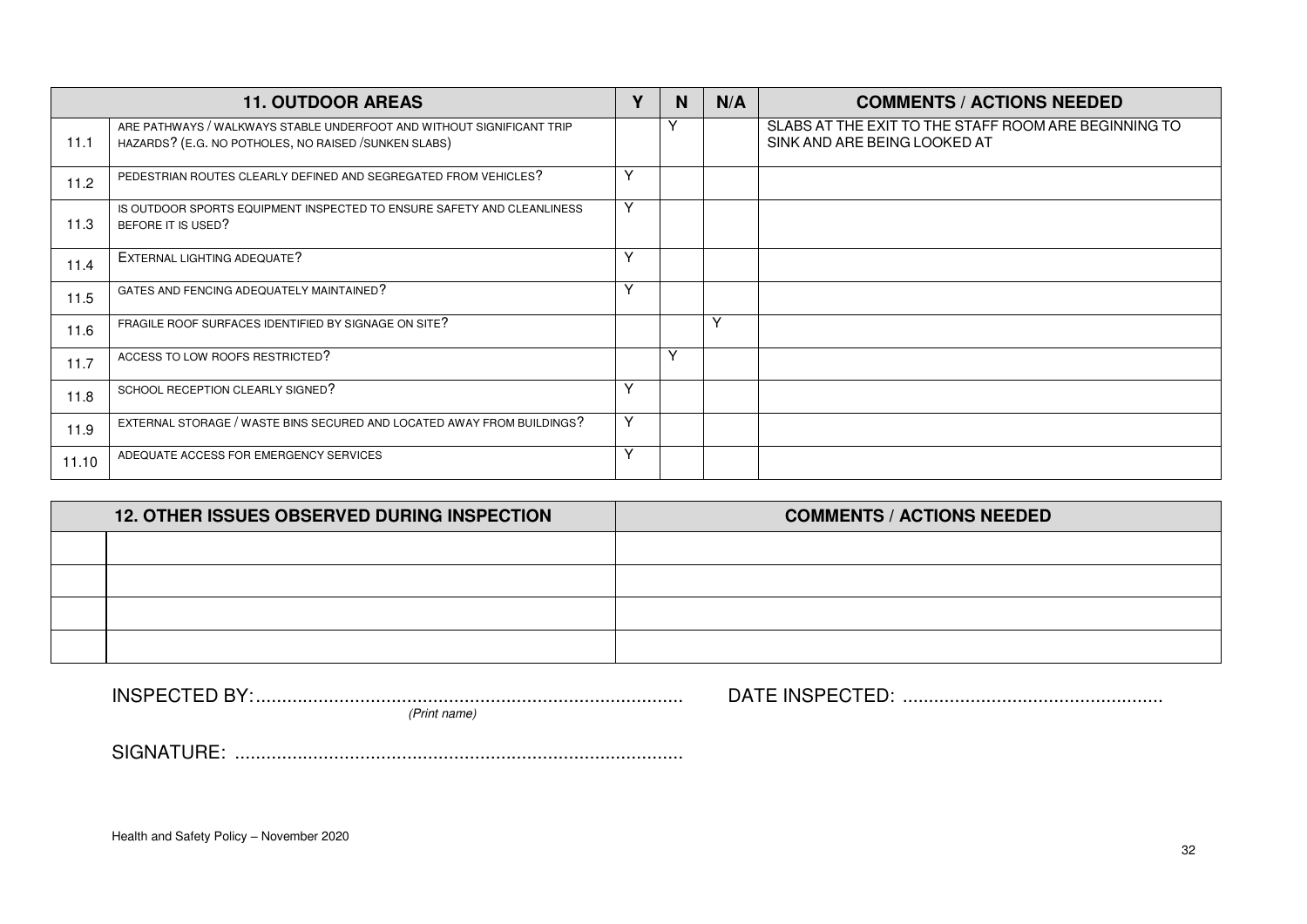### **Appendix 2**

### **Emergency Evacuation of the Building**

### **Fire Notices**

Notices are displayed in each room near the exit. Missing notices should be reported to the Main Office.

### **Evacuation Procedure**

The alarm is a loud continuous bell. The bell will continue to sound until it is safe to reenter the building. Even if the alarm stops sounding, nobody should re-enter the building until told it is safe to do so by a senior member of staff.

In the event of the alarm sounding, the class should be **silent** so they can listen to staff instructions.

The teacher should instruct the class on the route to be taken. This should be the same as that detailed on the fire notice if this is still a safe route. If this route is no longer safe, the teacher should decide on an alternative route and communicate this to pupils. If there is more than one member of staff in the room, one should take the lead. If there is only one member of staff, a responsible pupil should be assigned to lead the class to the Assembly Point.

**Disabled pupils**, **staff and visitors** should take the nearest appropriate exit, which may differ from the rest of the class.

Personal belongings are to be left in the building.

**ALL staff are responsible for ensuring that ALL pupils leave the building silently and in an orderly manner. To do this effectively staff must be vigilant, intermingle with the pupils and challenge anyone who is not behaving appropriately. All staff should model appropriate behaviour to pupils by leaving the building in silence and leaving personal belongings behind.**

### **During lessons**

Pupils will assemble in the area allocated to the class they are in when the fire alarm sounds..

Teaching Assistants will assemble in the area allocated for the location of the session they are supporting.

### **All members of staff must actively help with the supervision of pupils in the area where they are assembled.**

Classes are to line up **in silence**.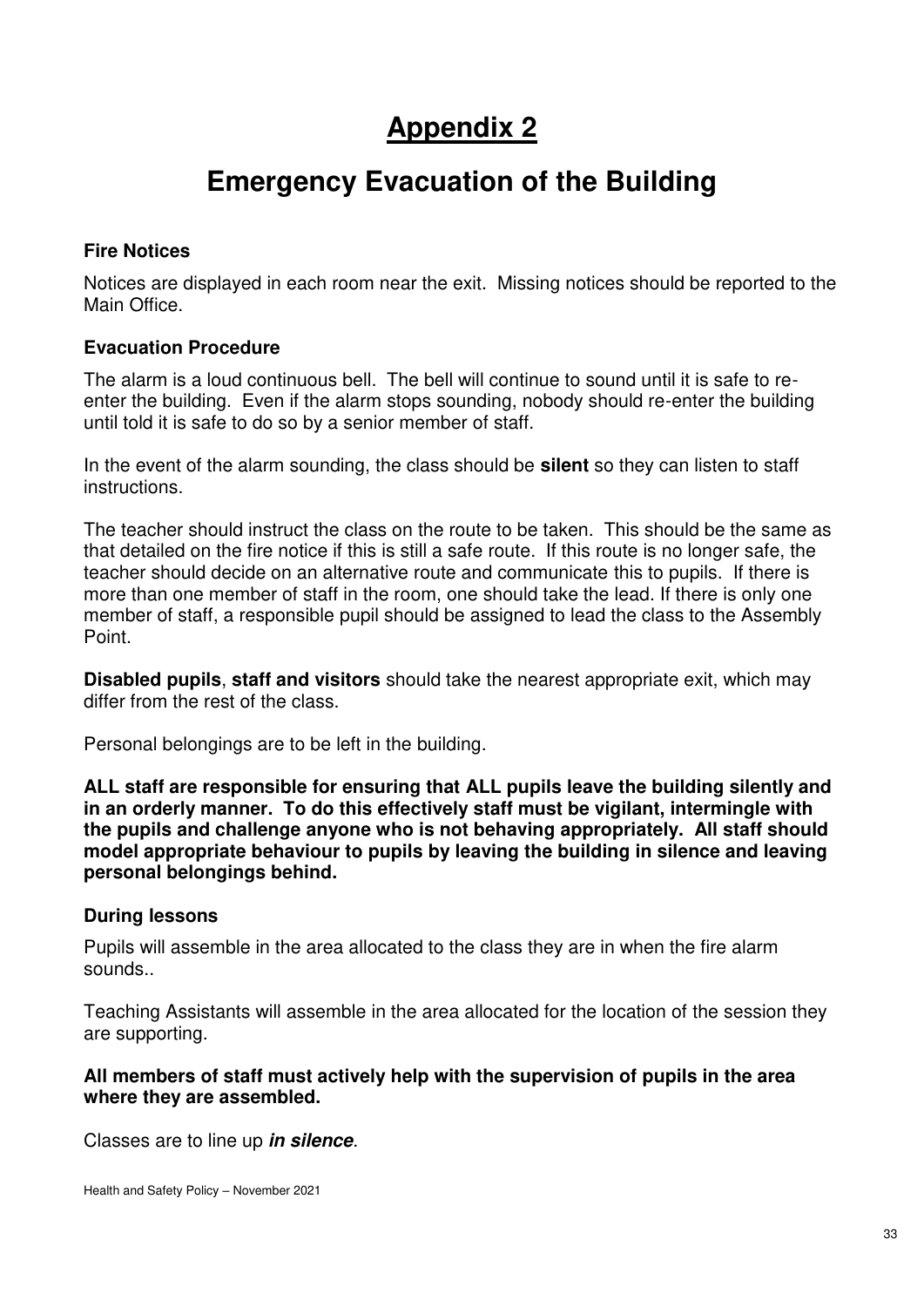Teachers should check that all pupils in their class are accounted for by doing another head count. Teachers are to take responsibility for the behaviour of pupils in their areas during an emergency evacuation of the building and follow up any issues.

Office staff will be responsible for taking the grab bag with them. The Grab bags will contain up-to-date class lists, 1<sup>st</sup> Aid kit and other emergency supplies.

#### **At break, lunchtime and before or after school**

Pupils should walk quickly and in silence to their assembly point on the playground.

If the assembly areas are deemed unsafe by the teacher due to their proximity to the building, teachers will instruct their class to follow them in silence to a safe place.

#### **Responsibilities**

| <b>Responsibility</b>                        | Person responsible*                |
|----------------------------------------------|------------------------------------|
| Grab Bag, including up-to-date class lists   | <b>Business Support Level 3</b>    |
| Checking pupils' toilets                     | <b>Learning Support Assistants</b> |
| Checking adults' and disabled toilets in     | Headteacher                        |
| main school                                  |                                    |
| Checking adult/disabled toilets in Nursery   | <b>School Business Manager</b>     |
| Opening car park gates                       | <b>Business Support Level 3</b>    |
| Visitors' Book and late/signing in/out books | <b>Business Support Level 3</b>    |
| (main school)                                |                                    |
| Signing in/out books (Nursery)               | <b>School Business Manager</b>     |

\* or another member of the office staff in their absence

Visitors should go to the same Assembly Point as the person they are with. Visitors who are not with a member of staff when the alarm sounds should go to the main playground.

The Headteacher will assess the situation and if the Emergency Services have been called ensure that the gate is open and someone is on hand to direct the Emergency Services upon their arrival.

**No** adult or pupil must ever re-enter the building. If an adult or pupil cannot be accounted for, the emergency services must be notified immediately upon their arrival.

### **Fire Safety Precautions**

### **Fire Notice Signs**

All rooms should have a laminated red Fire Notice near to the point of exit / light switches. These must not be removed or interfered with. If a room is without a fire notice sign inform the Main Office immediately.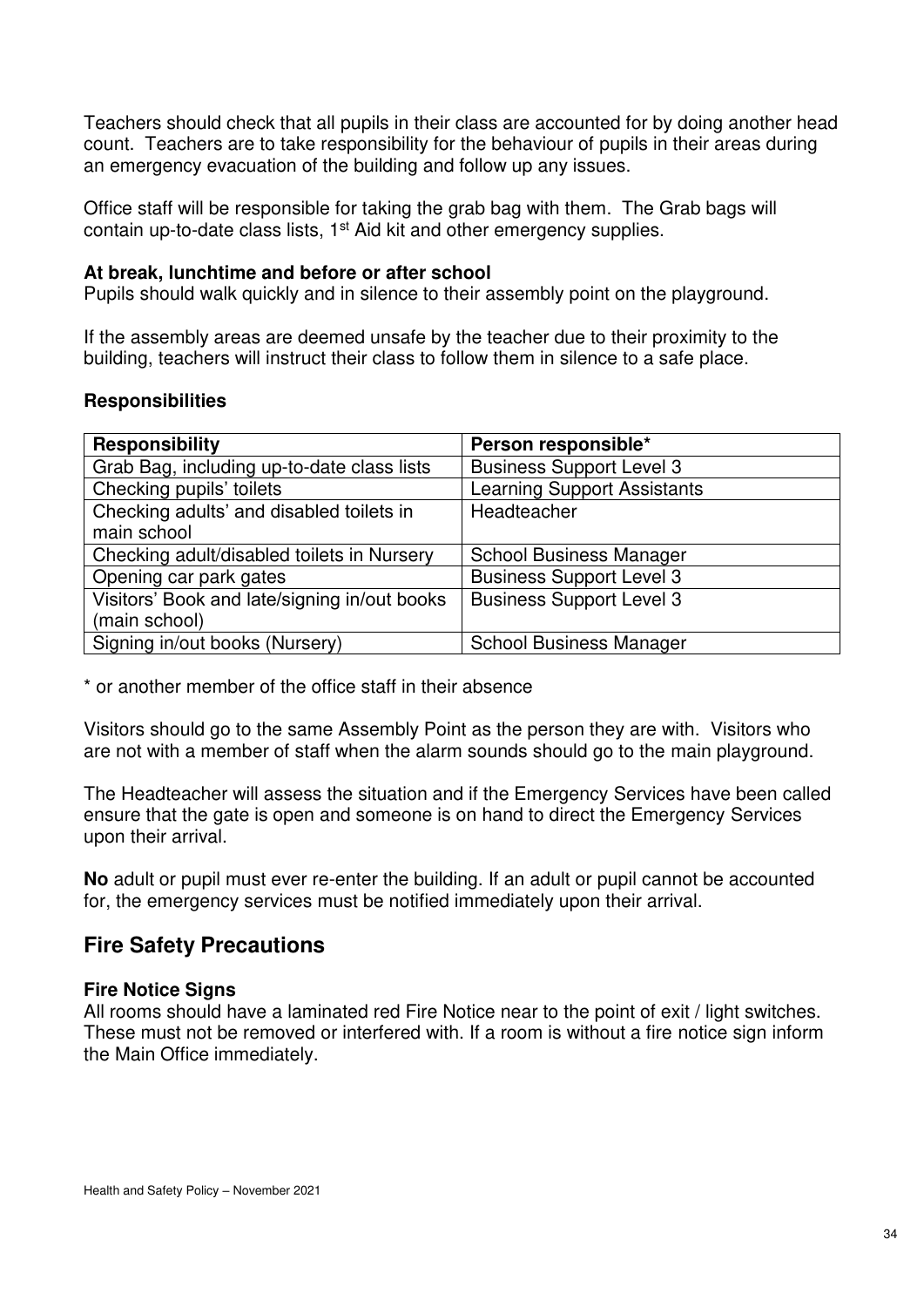### **Appendix 3**

### **First Aid and Paediatric First Aid training**

**Information, including a list of up to date trained officers, is kept in the main office. At least one member of staff fully trained in Paediatric First Aid to be on the premises at all times. This also applies to any trips.**

### **Appendix 4**

### **Epipen and other medication training record**

Information, including a list of up to date trained officers, is kept in the main office.

### **Appendix 5**

### **Guidance from HSE information sheet for schools**

Some incidents that happen in schools, or during education activities out of school, must be reported to the Health and Safety Executive (HSE) under the Reporting of Injuries, Diseases and Dangerous Occurrences Regulations 1995 (RIDDOR). These Regulations require employers and other people to report accidents and some diseases that arise out of or in connection with work. This information sheet gives practical advice to schools on what they need to report and how to do it.

### **Who should report?**

The duty to notify and report rests with the 'responsible person'. This may be the employer of the injured person; a self-employed person; or someone in control of the premises where work is carried out. See the HSE website http://www.hse.gov.uk/services/education for more information on who the employer is in different types of schools.

### **What needs to be reported?**

Under RIDDOR you must report the following work related accidents, including those resulting from physical violence, if they injure either your employees, or self-employed people working on your premises:

- accidents which result in death or major injury must be reported immediately (see 'Reportable major injuries' below); and
- accidents which prevent the injured person from continuing at his/her normal work for more than three days must be reported within ten days.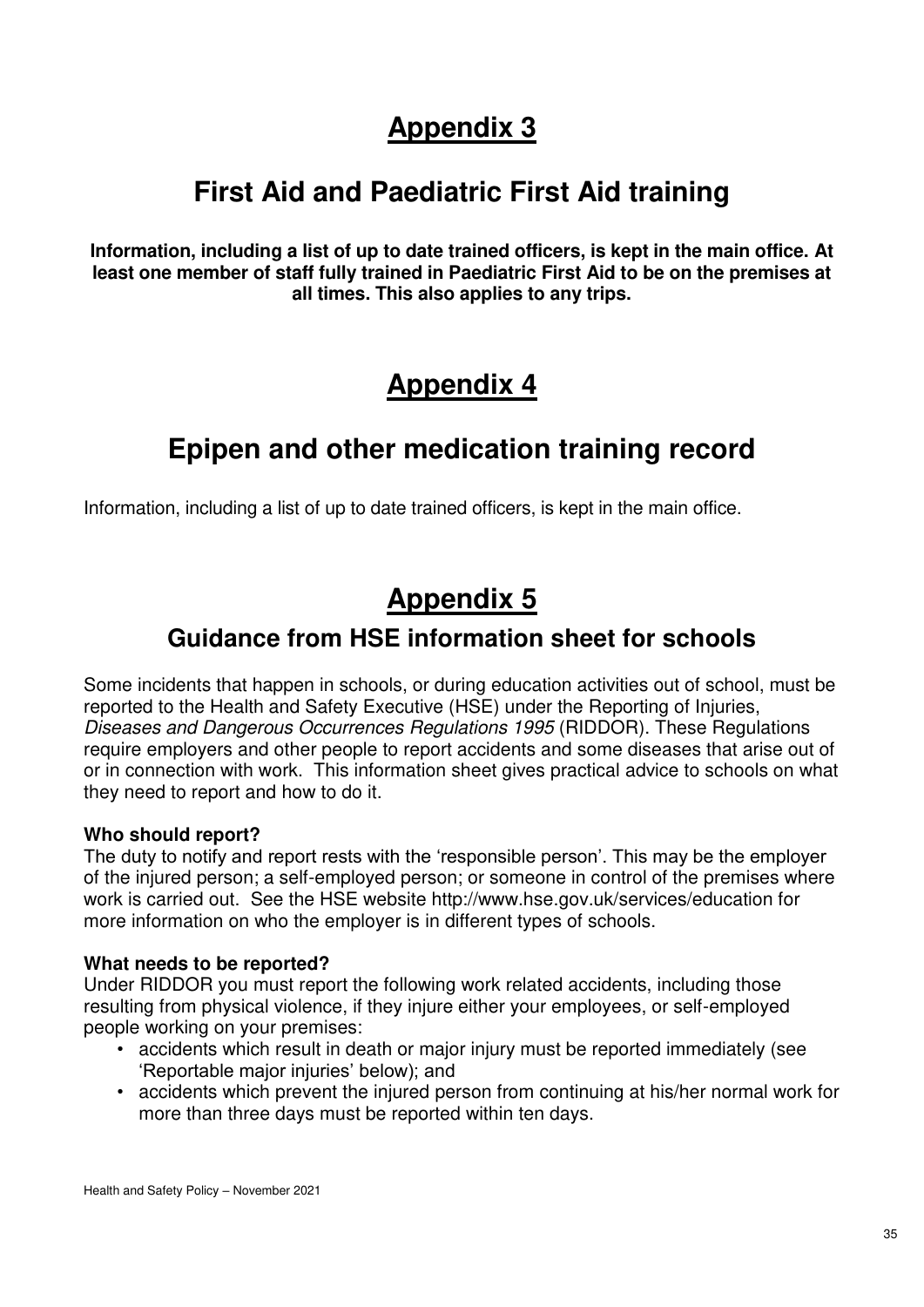You must also report, in writing, any cases of work related ill health affecting your employees that a doctor notifies you about (see 'Reportable diseases' below).

Dangerous occurrences are specified events which may not result in a reportable injury, but have the potential to do significant harm. A full list is given in A quide to the Reporting of Injuries, Diseases and Dangerous Occurrences Regulations 1995.

### **Reportable major injuries**

These include:

- fracture other than to fingers, thumbs or toes
- any amputation;
- dislocation of the shoulder, hip, knee or spine;
- loss of sight (temporary or permanent);
- a chemical or hot metal burn to the eye or any penetrating injury to the eye;
- any injury resulting from an electric shock or electrical burn (including any electrical burn caused by arcing or arcing products) leading to unconsciousness or requiring resuscitation or admittance to hospital for more than 24 hours;
- any other injury leading to:
	- hypothermia, heat-induced illness or unconsciousness;
	- resuscitation or requiring admittance to hospital for more than 24 hours;
- loss of consciousness caused by asphyxia or by exposure to a harmful substance or biological agent:
- either of the following conditions which result from the absorption of any substance by inhalation, ingestion or through the skin:
	- acute illness requiring medical treatment; or
	- loss of consciousness;
- acute illness which requires medical treatment where there is reason to believe that this resulted from exposure to a biological agent or its toxins or infected material.

### **Reportable diseases**

These include:

- certain poisonings;
- some skin diseases such as occupational dermatitis, skin cancer, chrome ulcer, oil folliculitis /acne;
- lung diseases including: occupational asthma, farmer's lung, pneumoconiosis, asbestosis, mesothelioma;
- infections such leptospirosis; hepatitis; tuberculosis; anthrax; legionellosis and tetanus;
- other conditions such occupational cancer; certain musculoskeletal disorders; decompression illness; and hand-arm vibration syndrome.
- Coronavirus

### **Who do I report to?**

All accidents, diseases and dangerous occurrences must be reported to the Headteacher who will, if necessary, report to the Incident Contact Centre (ICC).

### **What about pupils and other people who are not at work?**

You need to report an accident that happens to someone who is not at work, e.g. a pupil or visitor, if:

Health and Safety Policy – November 2021 • the person involved is killed or taken to hospital; and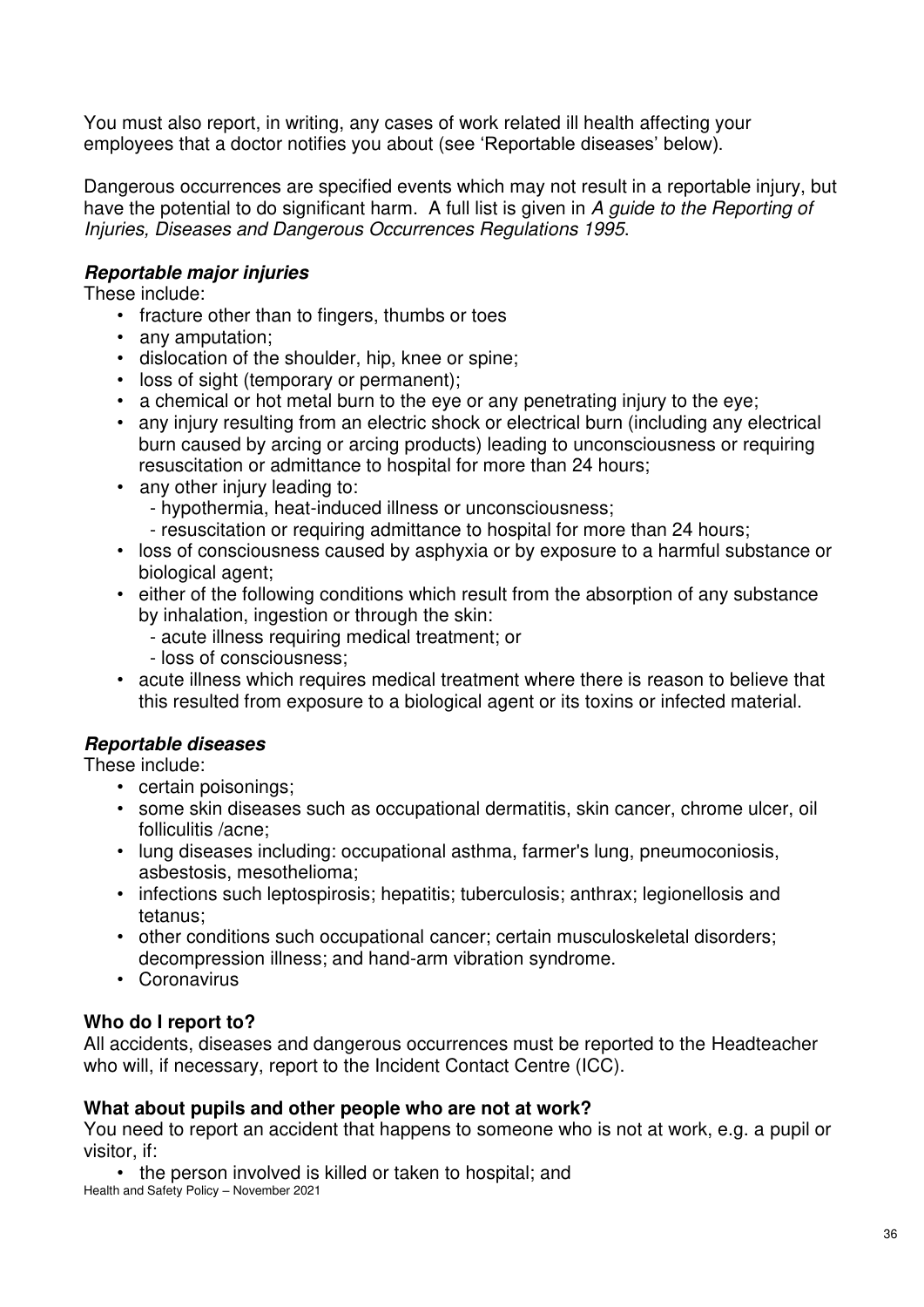• the accident arises out of or in connection with the work activity.

Like fatal and major injuries to employees, you must notify these accidents by following the procedures given above.

### **How do I decide whether an accident 'arises out of or is in connection with work'?**

An accident will be reportable if it is attributable to:

- organisation (e.g. supervision of a field trip; activities the teacher organised);
- plant or substances (e.g. lifts, machinery, experiments etc);
- the condition of the premises (e.g. lose carpet tile on stairs).

### **What about sports activities?**

Accidents and incidents that happen in relation to curriculum sports activities and result in pupils being killed or taken to hospital for treatment are reportable.

### **Playground accidents**

Playground accidents due to collisions, slips, trips and falls are not normally reportable unless they happen out of work or in connection with work, e.g. because of:

- the condition of the premises or equipment:
- inadequate supervision.

### **What records must be kept?**

Kents Hill School must keep a record of any reportable death, injury, disease or dangerous occurrence for three years after the date on which it happened. This must include the date and method of reporting; the date, time and place of the event; personal details or those involved; and a brief description of the nature of the injury, event or disease.

### **Where can I find out more?**

You can find full details of accident-reporting requirements in 'A guide to the Reporting of Injuries, Diseases and Dangerous Occurrences Regulations 1995 and RIDDOR explained: Reporting of Injuries, Diseases and Dangerous Occurrences Regulations.' Also see website<http://www.riddor.gov.uk/>

### **Training**

In addition to the above all staff will receive relevant training via i-Hasco.

### **Appendix 6**

### **Administration of Medicines Policy**

- 1. Aim of Policy Statement
	- To support regular attendance of all pupils;
	- To ensure staff understand their roles and responsibilities in administering medicines;
	- To ensure parents understand their responsibilities in respect of their children's medical needs;
	- To ensure medicines are stored and administered safely.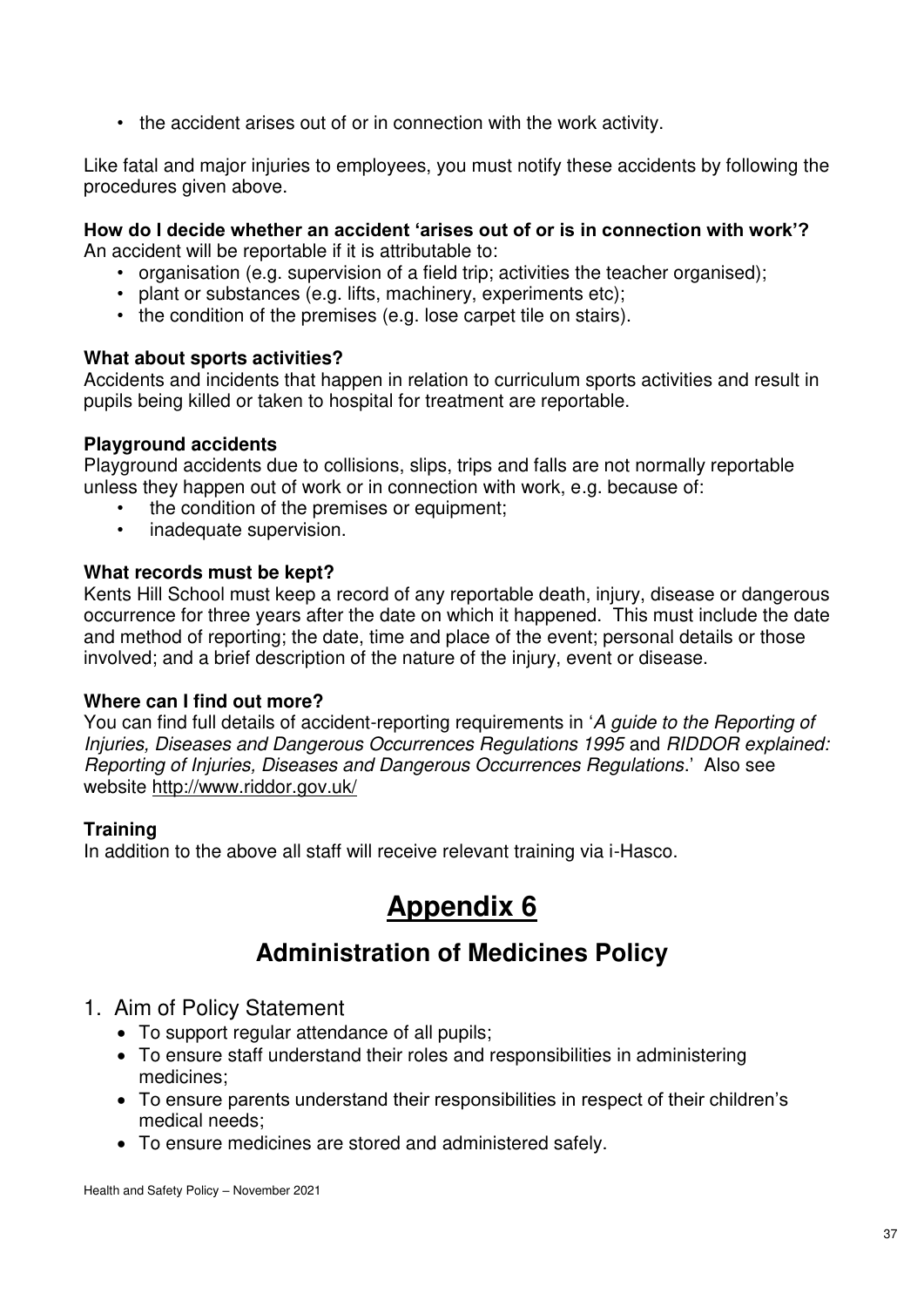Where pupils are unwell and not fit to be in school, and where they are still suffering from an infection which may be passed to others, they should remain at home to be cared for and looked after.

The school is committed to ensuring that pupils can return to school as soon as possible after an illness, (subject to the health and safety of the school community) and that pupils with medical conditions are supported. This policy statement sets out clearly a sound basis for ensuring that pupils with medical needs receive proper care and support in school.

### 2. Prescription Medicine

- Medicines should only be brought to school when essential (where it would be detrimental to the pupil's health if the medicine were not administered during the school day);
- All medicines should be taken directly to Reception by a responsible adult;
- Medicines will only be accepted in the original container as dispensed by a pharmacist and with the prescriber's instructions for administration;
- The medicine should be clearly marked with the pupil's name;
- The appropriate dosage spoon should be included with all medicines sent to school;
- Any medicine administered will be recorded by the staff member in the Medication Book in the Medical Room;
- Medicines will only be accepted for administration in school on completion of the appropriate form by a parent or carer.
- 3. Non-Prescription Medicines
	- We will also administer non-prescription medicines if necessary. They must also be handed in at the office by a responsible adult and they will not be given to pupils without prior written permission from parents as above;
	- They should be clearly marked with the pupil's name;
	- Pupils must not carry medicines themselves for self-administration during the day. The medicine must be collected from the Medical Room and taken under the supervision of an adult;
	- Any non-prescription medicine administered will also be recorded in the Medication Book in the Medical Room;
	- We will not give paracetamol or ibuprofen routinely as their primary use is to control raised temperature for which a pupil should be at home;
	- We do allow cough sweets, but these can only be taken in class with the teacher's permission and must be kept in a high cupboard out of reach of pupils.
- 4. Roles and Responsibilities of School Staff
	- Staff are expected to do what is reasonable and practical to support the inclusion of all pupils. This will include administering medicines or supervising pupils in selfadministration;
	- All medicines are stored in the Medical Room or Staff Room fridge, if necessary;
	- Asthma reliever inhalers and epipens are kept in the Medical Room;
	- Staff must complete the 'Medication Book' kept in the office each time medicine is administered within school time;
	- Relevant staff are trained annually on how to administer epipens.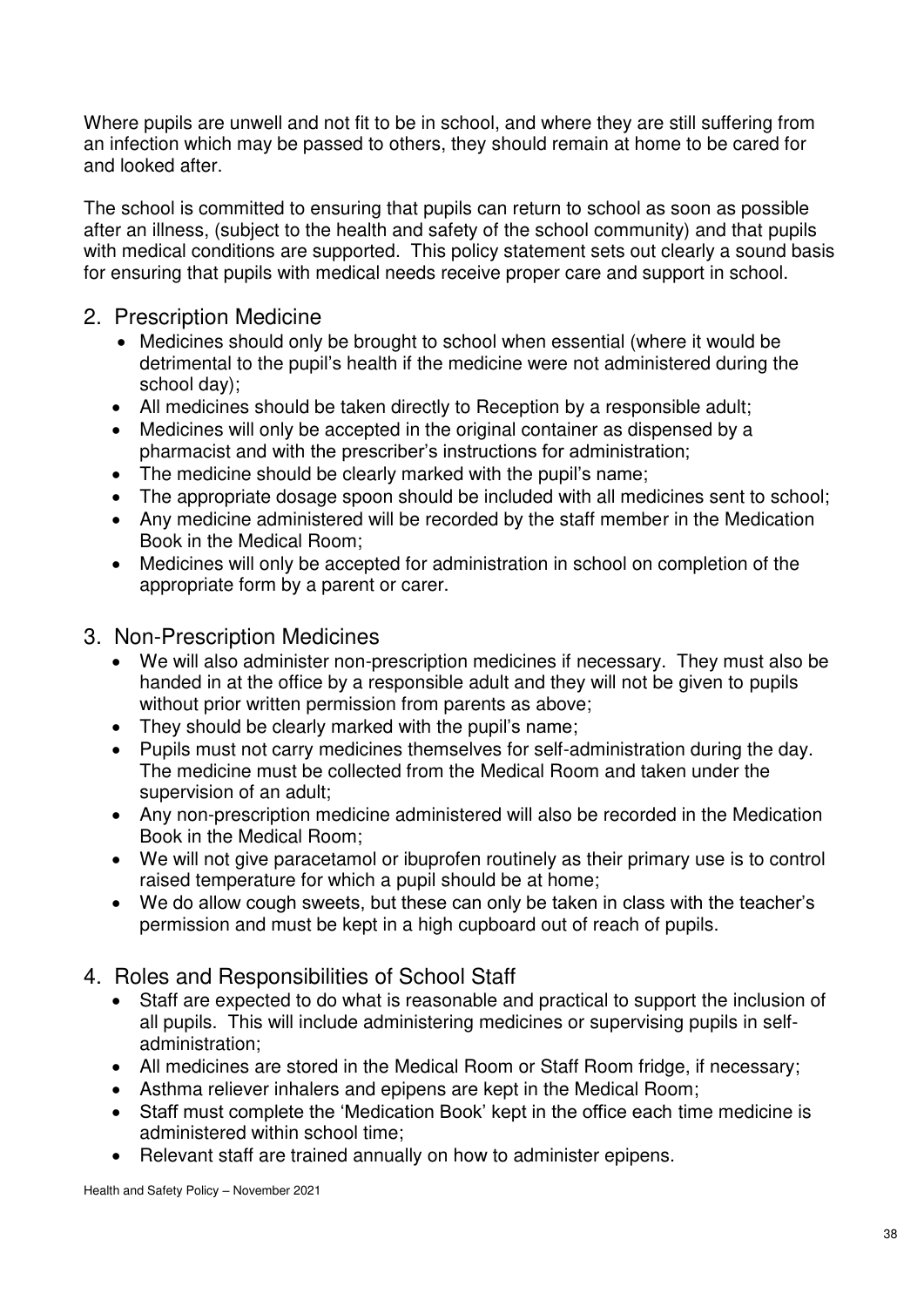### 5. Parents' Responsibility

- In most cases, parents will administer medicines to their children themselves out of school hours, but where this is not possible, parents of children in need of medication must ensure that the school is accurately advised about the medication, its usage and administration. Parents must complete the parental agreement form kept in the office before a medicine can be administered by staff;
- Requests for administration of a medicine which is to be administered 3 times a day or less will only be authorised in exceptional circumstances. A significant exception to this will be for pupils attending twilight sessions in Kents Hill Care Club;
- Primary school pupils may be able to manage their own medication, under adult, supervision but again, only with parental agreement given through the appropriate paperwork as above;
- Parents are responsible for ensuring that all medication kept in school e.g. asthma pumps, Epipens, are kept up to date;
- Parents are responsible for notifying Kents Hill School of all medical conditions affecting their child and informing the school of any change in medical circumstances, e.g. if a child is deemed to be no longer asthmatic.

### 6. Long Term and Complex Needs

Where a pupil has significant or complex health needs parents should give full details on entry to school or as the pupil first develops a medical need. Where appropriate, a health care plan may be put in place involving the parents and relevant health care professionals. **(See also Medical Conditions Policy)**

### 7. Safe storage of Medicines

The school is responsible for ensuring that all medicines are stored safely.

- Medicines should be stored in the supplied container, clearly marked with the pupil's name, dose and frequency of administration;
- Medicines are stored in the Medical Room; unless an exceptional agreement is reached with the parent and/or healthcare professional;
- No medicine is kept in a locked cupboard to ensure swift and easy access;
- Where medicines need to be refrigerated they will be kept in the Staff Room fridge.

### 8. Managing Medicines on School Trips

On school visits the trip leader is responsible for consulting with the parents of any pupil who may need to take medication to ensure appropriate arrangements are put in place.

### **Appendix 7**

### **Covid 19 Process for identified symptoms**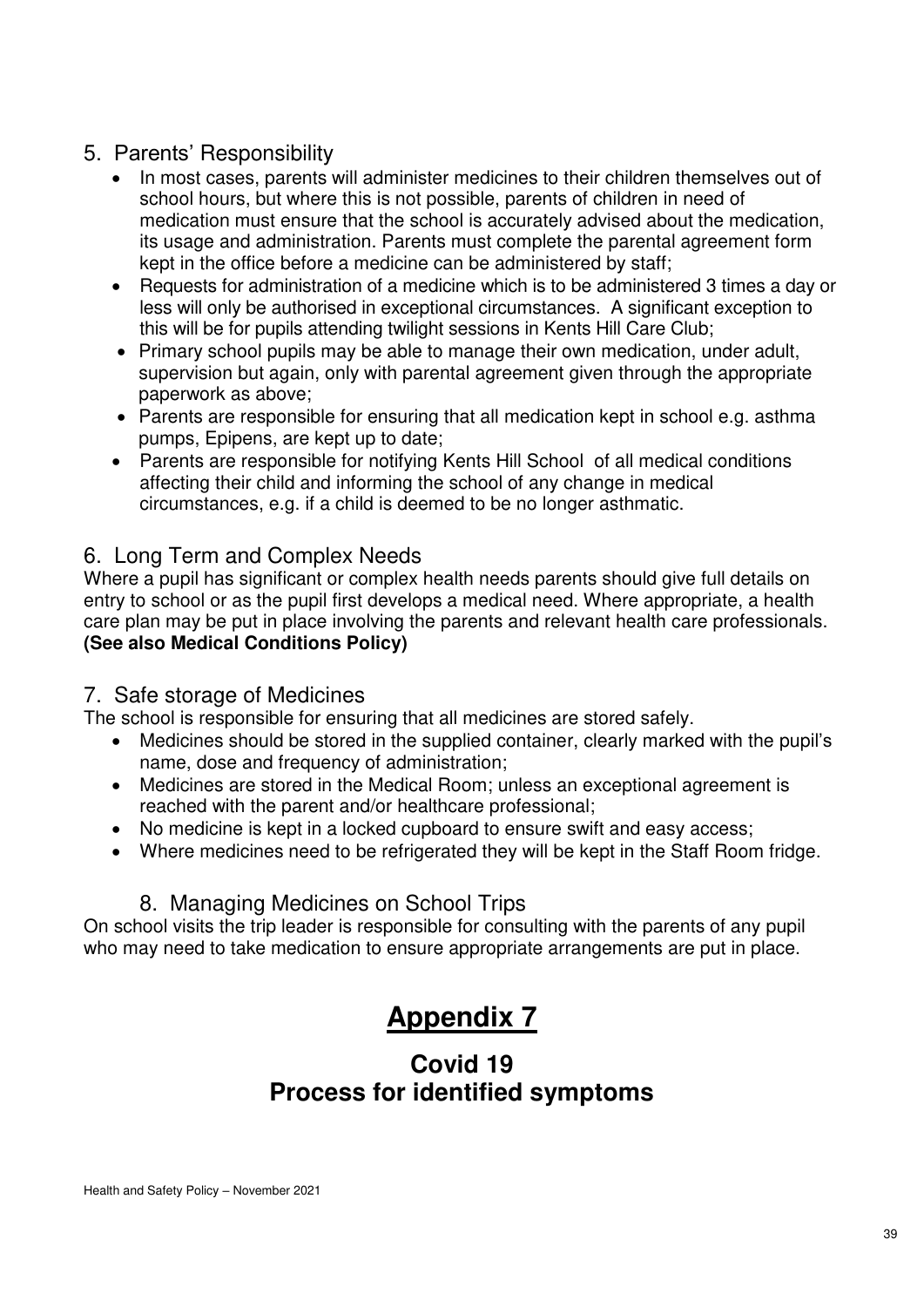- The procedures relating to Covid 19 are advised by the government with updates of any changes communicated to all staff and displayed at least in the staff room and main office.
- The school has a risk assessment which is fluid to incorporate the most up to date information and instructions for the ever moving information and guidance guidelines around the virus Covid 19, and any variants, supplied by and instructed by the government and the Department for Education.
- Full usage, requirements and procedures for PPE are also detailed in the risk assessment. Sufficient PPE stocks are available to all staff.

### **Appendix 8**

### **Induction Procedures for New Staff:**





## **Welcome to Kents Hill School**

**Name:**  $\blacksquare$ 

Date: **Date: Contract 2008** 

The following information/checklist is designed to help you to become familiar with your new place of work.

| Street                 | <b>Birdlip Lane</b> |
|------------------------|---------------------|
| Town                   | Milton Keynes       |
| Postcode               | MK7 6HD             |
| Telephone number       | 01908 240038        |
| Age Range: lowest age  | 3                   |
| Age Range: highest age |                     |

Health and Safety Policy – November 2021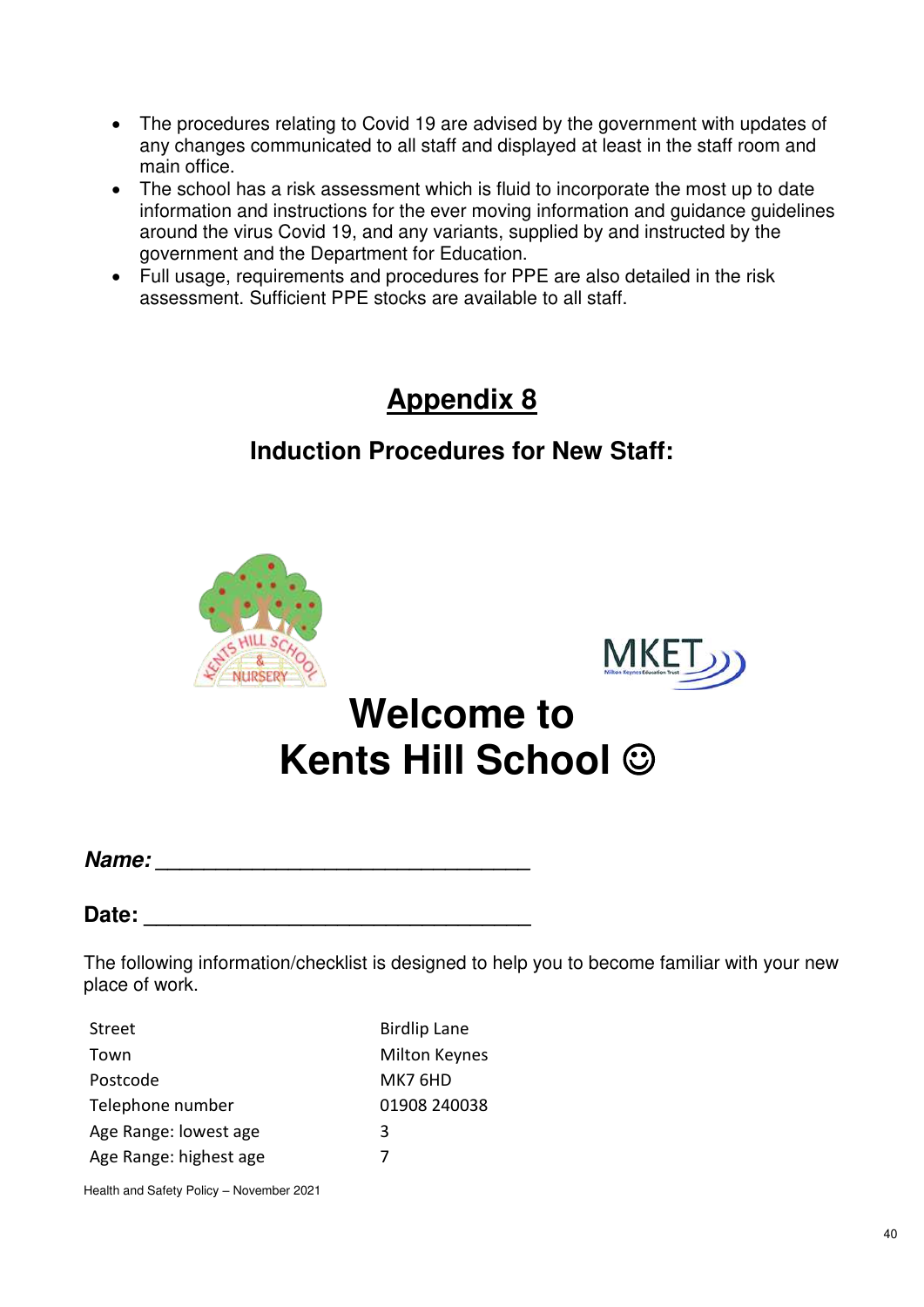Gender of entry **Mixed** 

Sponsored Academy (MKET)<br>Milton Keynes Educational Trust

|                                           | <b>Kents Hill School</b>           |
|-------------------------------------------|------------------------------------|
| $\blacksquare$ www.kentshillschool.org.uk | Email: kentshillschool@mket.org.uk |
| <b>2</b> 01908 240038                     | $\Box$ 01908 240038                |

### **Before you arrive you should have hopefully received:**

| <b>ACTIVITY</b>                                           | SIGN & Date BY |            |
|-----------------------------------------------------------|----------------|------------|
|                                                           | Employee       | Manager    |
| Received a copy of your contract of employment and a job  |                | HR         |
| description to include a signed code of conduct from MKET |                |            |
| Received information on:                                  |                | <b>SBM</b> |
| <b>School Opening hours</b>                               |                |            |
|                                                           |                |            |

### **On your first day you should be:**

| Introduced to:                                           | SBM |
|----------------------------------------------------------|-----|
| The Headteacher<br>$\bullet$                             |     |
| Your line manager<br>$\bullet$                           |     |
| Other members of staff                                   |     |
| Your mentor (if applicable)<br>٠                         |     |
| Your class/key children<br>$\bullet$                     |     |
|                                                          |     |
| Receive Staff Handbook and been given a full briefing on | SBM |
| the Induction Process if applicable. This should include |     |
| details of any probationary periods                      |     |
|                                                          |     |
| Confidential Reporting Policy - (Whistle blowing) Blue   | SBM |
| Folder staff room                                        |     |
|                                                          |     |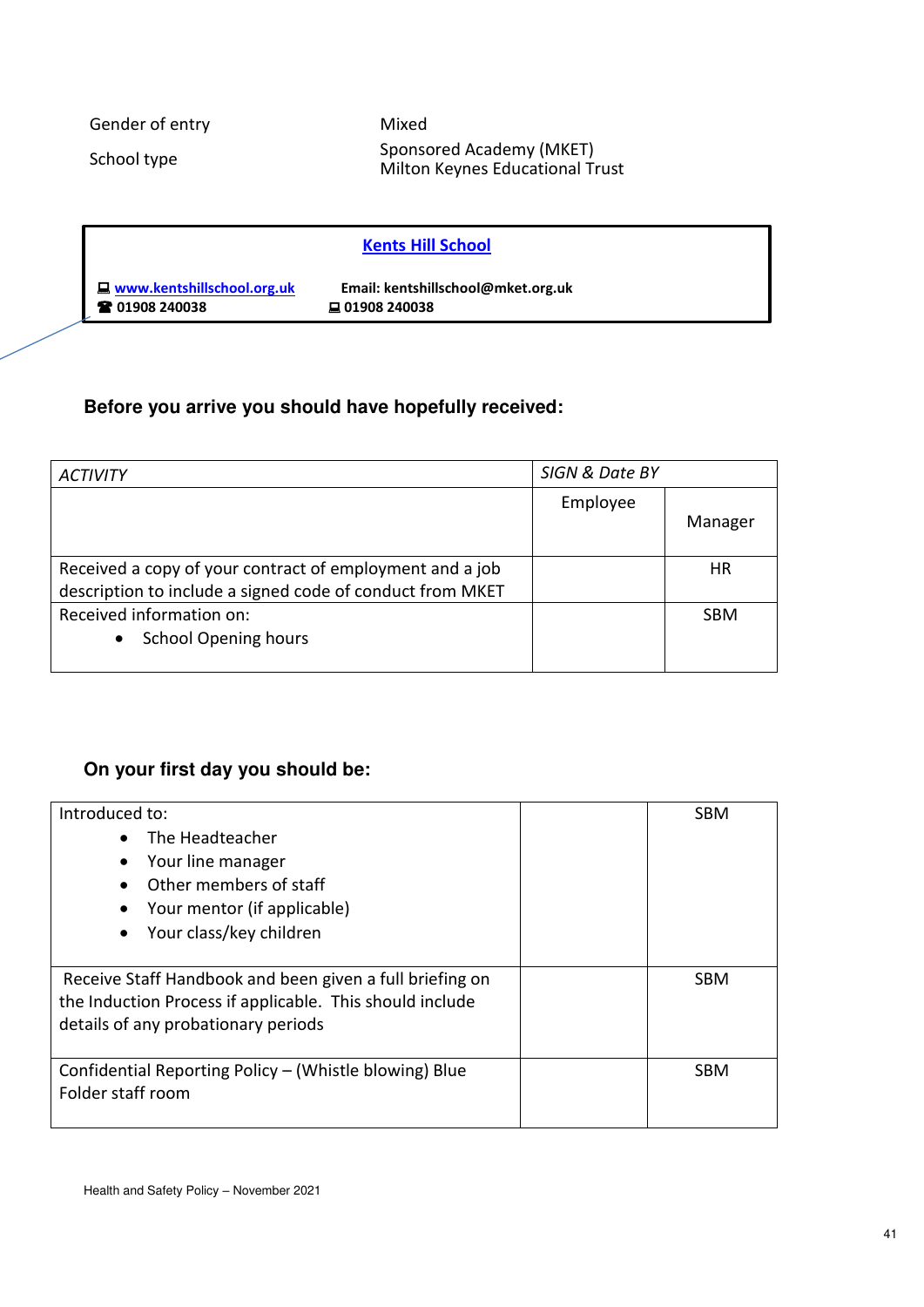| Been made aware of the setting's safeguarding procedures,<br>including the safeguarding referral flow chart and where<br>this can be found in the setting         | <b>HEADTEACHER</b> |
|-------------------------------------------------------------------------------------------------------------------------------------------------------------------|--------------------|
| Been made aware who the safeguarding designated officer<br>is and the deputy-safeguarding officer                                                                 | <b>HEADTEACHER</b> |
| Become familiar with fire evacuation procedures and<br>health and safety issues                                                                                   | <b>SBM</b>         |
| Been made aware of where children/staff allergy<br>information is kept by administrator, SA.                                                                      | <b>SA</b>          |
| Discuss the individuals needs and routines of the children<br>and becoming familiar with their learning<br>journeys/developmental records and IEPs if appropriate | <b>HEADTEACHER</b> |
| Been made aware of where the incident/accident book is<br>kept and how to fill this in                                                                            | AH                 |
| Had a tour of the buildings including equipment, welfare<br>facilities, first aid boxes, fire extinguishers etc.                                                  | <b>HEADTEACHER</b> |
| Been provided with necessary keys and security<br>information                                                                                                     | <b>SBM</b>         |
| Been provided with copies of all the setting's policies and<br>procedures to read                                                                                 | <b>SBM</b>         |
| Relevant training through i-Hasco. Liaise with<br>administrator, SA, to register your details.                                                                    | <b>SA</b>          |

### **FIRST WEEK**

By the end of the first week you should have:

|                                                                                  | Employee | Manager            |
|----------------------------------------------------------------------------------|----------|--------------------|
| Become familiar with the Whole School Development<br>plan / whole school actions |          | <b>HEADTEACHER</b> |
| Data and assessment                                                              |          | <b>HEADTEACHER</b> |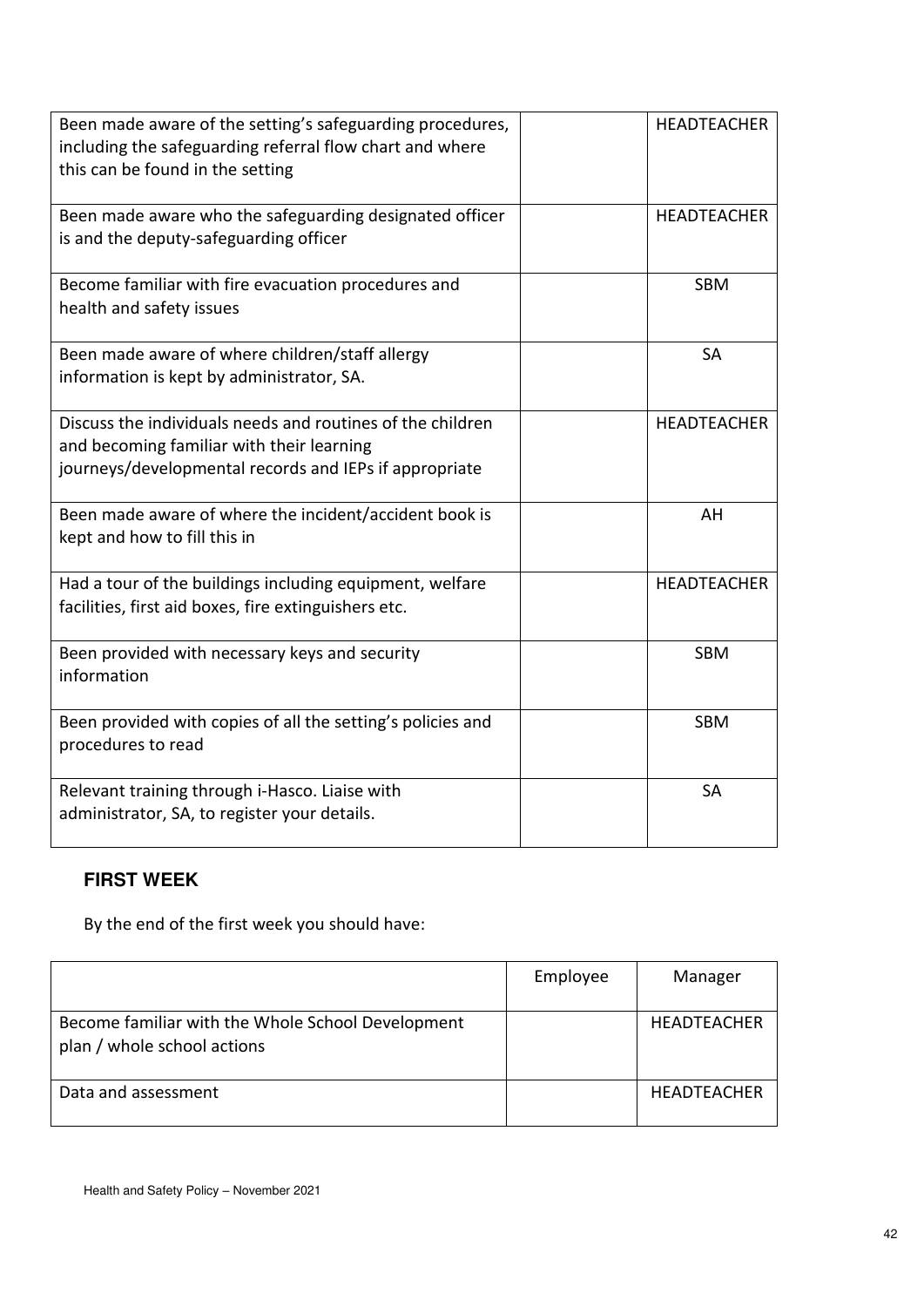| Discuss the individuals needs and routines of the children | HEADTEACHER |
|------------------------------------------------------------|-------------|
| and becoming familiar with their learning                  |             |
| journeys/developmental records and IEPs if appropriate     |             |

### **AFTER THREE MONTHS**

By the end of your first three months, you should have:

| <b>ACTIVITY</b>                                                                                                         | SIGN & Date BY |                    |
|-------------------------------------------------------------------------------------------------------------------------|----------------|--------------------|
|                                                                                                                         | Employee       | Manager            |
| If relevant completed your probationary period or<br>understand if there has been any reason for this to be<br>extended |                | <b>SBM</b>         |
| Been given an appraisal by your manager, outlining<br>performance targets and identifying training needs                |                | <b>HEADTEACHER</b> |

### **The following should be detailed in the staff handbook. If you are unable to find it or have any additional questions please speak to a member of staff asap to confirm.**

| Staff dress code / lockers / coats / personal items /<br>medication / use of mobile phones /<br>Opening and closing times<br>What duties will I be expected to perform on arrival?<br>Registration procedures and codes / times<br>Using mobiles<br>Where are the toilets?<br>Where are the fire exits?<br>Where are the fire assembly points?<br>Where are the fire extinguishers?<br>Where is the first aid box?<br>Who is the designated First Aider? | <b>Breaks</b>                                   |  |
|----------------------------------------------------------------------------------------------------------------------------------------------------------------------------------------------------------------------------------------------------------------------------------------------------------------------------------------------------------------------------------------------------------------------------------------------------------|-------------------------------------------------|--|
|                                                                                                                                                                                                                                                                                                                                                                                                                                                          |                                                 |  |
|                                                                                                                                                                                                                                                                                                                                                                                                                                                          |                                                 |  |
|                                                                                                                                                                                                                                                                                                                                                                                                                                                          |                                                 |  |
|                                                                                                                                                                                                                                                                                                                                                                                                                                                          |                                                 |  |
|                                                                                                                                                                                                                                                                                                                                                                                                                                                          |                                                 |  |
|                                                                                                                                                                                                                                                                                                                                                                                                                                                          |                                                 |  |
|                                                                                                                                                                                                                                                                                                                                                                                                                                                          |                                                 |  |
|                                                                                                                                                                                                                                                                                                                                                                                                                                                          |                                                 |  |
|                                                                                                                                                                                                                                                                                                                                                                                                                                                          |                                                 |  |
|                                                                                                                                                                                                                                                                                                                                                                                                                                                          |                                                 |  |
|                                                                                                                                                                                                                                                                                                                                                                                                                                                          |                                                 |  |
|                                                                                                                                                                                                                                                                                                                                                                                                                                                          |                                                 |  |
|                                                                                                                                                                                                                                                                                                                                                                                                                                                          | Who should I notify if I am going to be absent? |  |

Health and Safety Policy – November 2021